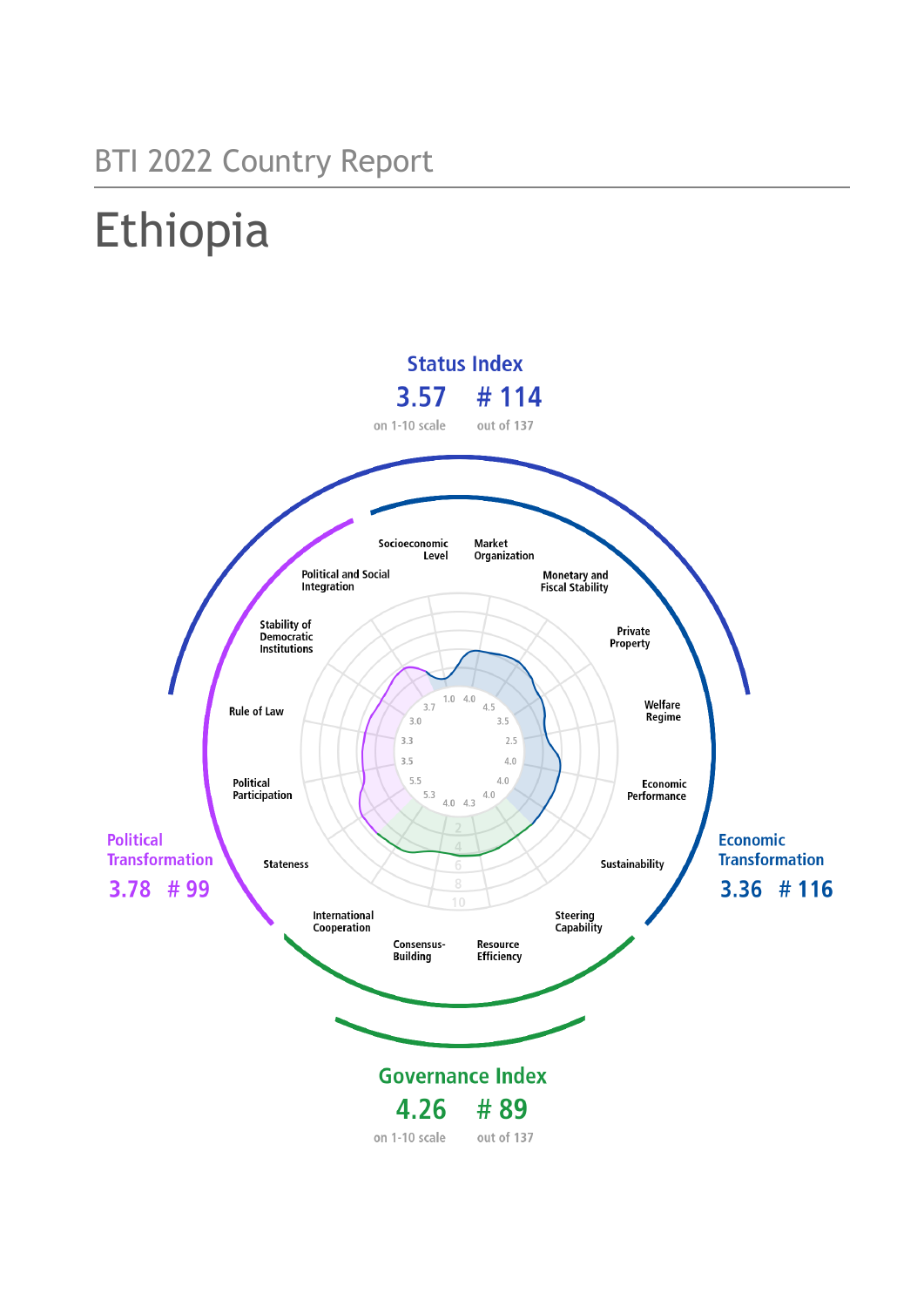This report is part of the **Bertelsmann Stiftung's Transformation Index (BTI) 2022**. It covers the period from February 1, 2019 to January 31, 2021. The BTI assesses the transformation toward democracy and a market economy as well as the quality of governance in 137 countries. More on the BTI at [https://www.bti-project.org.](https://www.bti-project.org/)

Please cite as follows: Bertelsmann Stiftung, BTI 2022 Country Report — Ethiopia. Gütersloh: Bertelsmann Stiftung, 2022.

This work is licensed under a **Creative Commons Attribution 4.0 International License**.

#### **Contact**

Bertelsmann Stiftung Carl-Bertelsmann-Strasse 256 33111 Gütersloh Germany

**Sabine Donner** Phone +49 5241 81 81501 sabine.donner@bertelsmann-stiftung.de

**Hauke Hartmann** Phone +49 5241 81 81389 hauke.hartmann@bertelsmann-stiftung.de

**Claudia Härterich** Phone +49 5241 81 81263 claudia.haerterich@bertelsmann-stiftung.de

#### **Sabine Steinkamp** Phone +49 5241 81 81507 sabine.steinkamp@bertelsmann-stiftung.de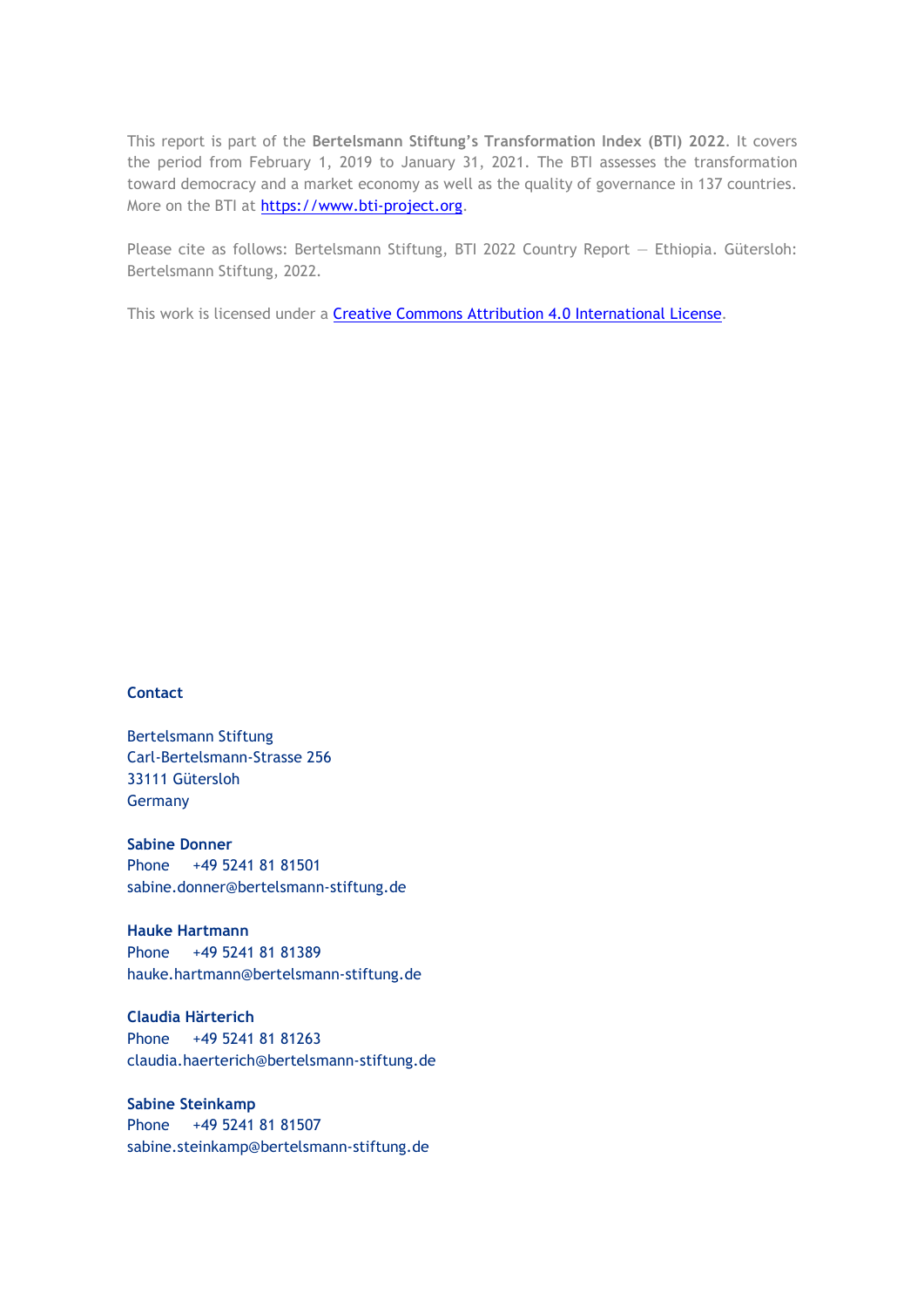#### **Key Indicators**

| Population                         | M     | 115.0 | HDI.                           | 0.485 | GDP p.c., PPP $\sqrt{5}$  |      | 2423 |
|------------------------------------|-------|-------|--------------------------------|-------|---------------------------|------|------|
| Pop. growth <sup>1</sup><br>% p.a. |       | 2.5   | HDI rank of 189<br>173         |       | Gini Index                | 35.0 |      |
| Life expectancy                    | vears | 66.6  | UN Education Index             | 0.341 | Poverty <sup>3</sup>      | $\%$ | 68.9 |
| Urban population %                 |       | 21.7  | Gender inequality <sup>2</sup> | 0.517 | Aid per capita $\sqrt{5}$ |      | 42.9 |
|                                    |       |       |                                |       |                           |      |      |

Sources (as of December 2021): The World Bank, World Development Indicators 2021 | UNDP, Human Development Report 2020. Footnotes: (1) Average annual growth rate. (2) Gender Inequality Index (GII). (3) Percentage of population living on less than \$3.20 a day at 2011 international prices.

## Executive Summary

Over the last two and half years (2019–2021), Ethiopia has undergone dramatic changes that began with a bold political effort to introduce democratic reforms and liberalize the economy, but quickly descended into a fatal conflict between the country's three major ethnicities: the Oromo (who comprise 34% of the population), the Amhara (27%) and the Tigray (ca. 6%).

Prime Minister Abiy Ahmed Ali's rushed reform agenda was brought to a sudden halt by the coronavirus pandemic in 2020, which forced an economic slowdown. Drawing on Article 93 of the constitution, the government declared a state of emergency, as the pace of confirmed infections accelerated, peaking at 1,829 new cases per day in August 2020. Thousands of workers and employees lost their jobs and were left dependent on humanitarian organizations for their survival. In addition to closing both schools and land borders, the federal government decided to postpone legislative and regional elections from August 2020 to June 2021. Viewed as a casus belli by the country's Tigray population, because it implied an unconstitutional federal government overreach, the Tigrayan People's Liberation Front (TPLF) defiantly held its own regional election on September 9, 2020. Addis Ababa responded by designating the Tigray leadership illegitimate, while Tigray declared it would not recognize Abiy's administration after its original term expired on October 5, 2020.

Prime Minister Abiy – the much-celebrated winner of the Nobel Peace Prize in 2018 – chose to engage in forceful conflict resolution and proved to be a hard-nosed student of counter-insurgency warfare. He sent his army to the Tigray capital of Mekelle, where it bombed TPLF strongholds, arrested officeholders and expelled many citizens. As TPLF leaders increasingly retreated to the Tigray hills, reportedly expanding its own regional army of approximately 170,000 soldiers, thousands of people on both sides lost their lives. Bombing raids and artillery attacks have caused widespread civilian casualties, and over 40,000 refugees have fled into Sudan from western Tigray. This latest confrontation in the Tigray-Sudan border area has also had negative repercussions on another contentious issue in East Africa: the question of how to fairly distribute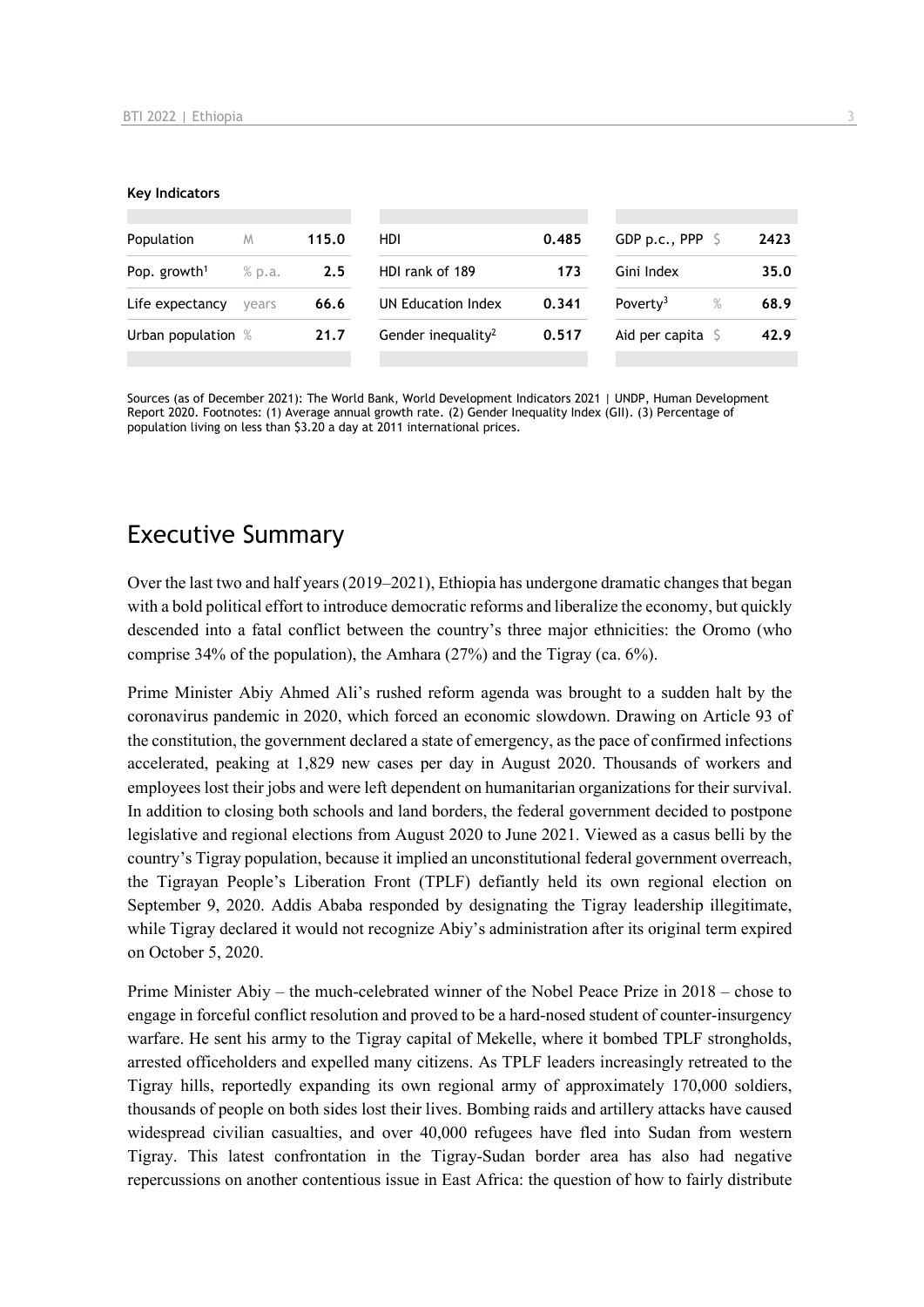and use water from the Blue Nile river, which Ethiopia has been eager to store through the Grand Ethiopian Renaissance Dam (GERD).

During the period under review, Ethiopia has made moderate progress in terms of opening the economy to private business, competition and privatization. The country has also made good progress in education, having established several secondary schools, targeted improvements in education for women and created more than 30 universities since 2000. Ethiopia's economic boom, orchestrated under the so-called developmental state approach, has begun to stagnate as a more liberal, flexible system, reflective of an open economy, has taken hold. Foreign direct private investments fell to about \$2.5 billion in 2019 (the lowest since 2016) as a consequence of political turmoil. The government has announced its intention to "green" the economy and initiated in 2019 a massive campaign to plant four billion trees within one year.

## History and Characteristics of Transformation

With the election of Oromo Abiy Ahmed by EPRDF parliamentary representatives in April 2018 (rather than by a popular vote), a 27-year period of Tigrayan dominance ended (1991–2018). It had been an era of authoritarian rule by Prime Minister Meles Zenawi (1991–2012) and other TPLF army officers, who believed in the Leninist formula of "democratic centralism" in the guise of an "ethno-federalist nation." They had tried to modernize the poor backward country (with 65% of heads of households lacking any formal education) by financing schools, building new universities and health care centers, and supporting state farms and foreign investor land-grabs.

Between 2000 and 2018, Ethiopia's economy grew at an average annual rate of 7–8%, double the average rate of sub-Saharan countries. The de facto one-party state oppressed the democratic ambitions of the country's vibrant civil society (with more than 50 million mobile phone customers) by blocking the fair competition of political parties and manipulating parliamentary elections every four years. As Marxists and experienced leaders of a disciplined liberation movement, they believed in an authoritarian model of modernization from above (the so-called developmental state model). Although the EPRDF government could trigger remarkable economic growth with the assistance of foreign donors and a very active diaspora, the EPRDF government failed to manage the forced resettlement schemes peacefully. All land remained under state ownership, which blocked the initiatives of progressive farmers and undermined agricultural productivity.

This marked a third historic attempt to modernize Ethiopia. The first attempt had taken place under the rule of Emperor Haile Selassie (1930–1973), an enlightened monarch. The second attempt had occurred under the Derg dictatorship, a socialist military regime led by officer Mengistu Haile Mariam (1973–1991). A fourth period of transition began in 2018, with Ethiopia still an underdeveloped country, following Abiy Ahmed's seizure of power. Abiy made peace with Eritrea after a civil war between 1998 and 2000, which had led to the loss of 100,000 lives. Abiy Ahmed held regular meetings with youth groups, civil society delegations and opposition parties. Based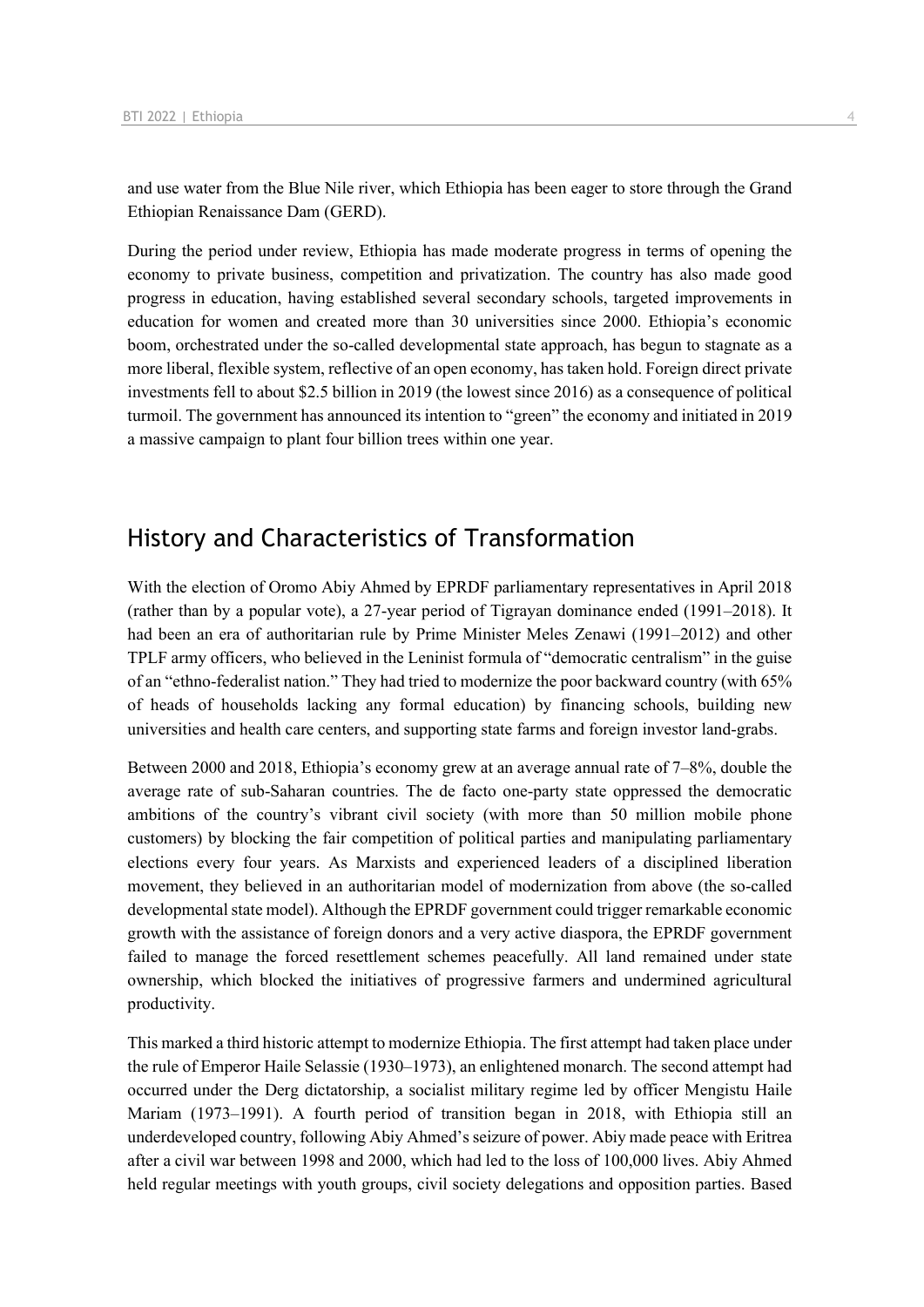on accusations of corruption, he ordered the arrest of several political leaders of the TPLF, army generals, and presidents of the regional governments of Tigray and Amhara, and of other regional governments.

Today, a political coalition of Amhara (Ethiopia's rather homogenous majority population of smallholder farmers and Orthodox Christians) and Oromo (a diverse heterogeneous population of farmers, pastoralists, professionals, Orthodox Christians, Muslims, Protestants and traditional leaders) have formed a fragile power alliance against the Tigray minority. The structural ethnopolitical, ethno-cultural conflict between diverse ethnic groups has marked all of Ethiopia's political regimes to date – the historical heritage of imperial Ethiopia since the days of Emperor Menilek II, who had colonized the many Bantu people of the south. But unfortunately, this model, forced upon the population by the victorious Tigray warlords of the EPRDF after 1991, failed in practice. One reason was that the federal government severely limited the political and financial room of maneuver of the nine regional governments. When Prime Minister Abiy dissolved the EPRDF coalition, which comprised four parties, the TPLF did not accept its silent disempowerment.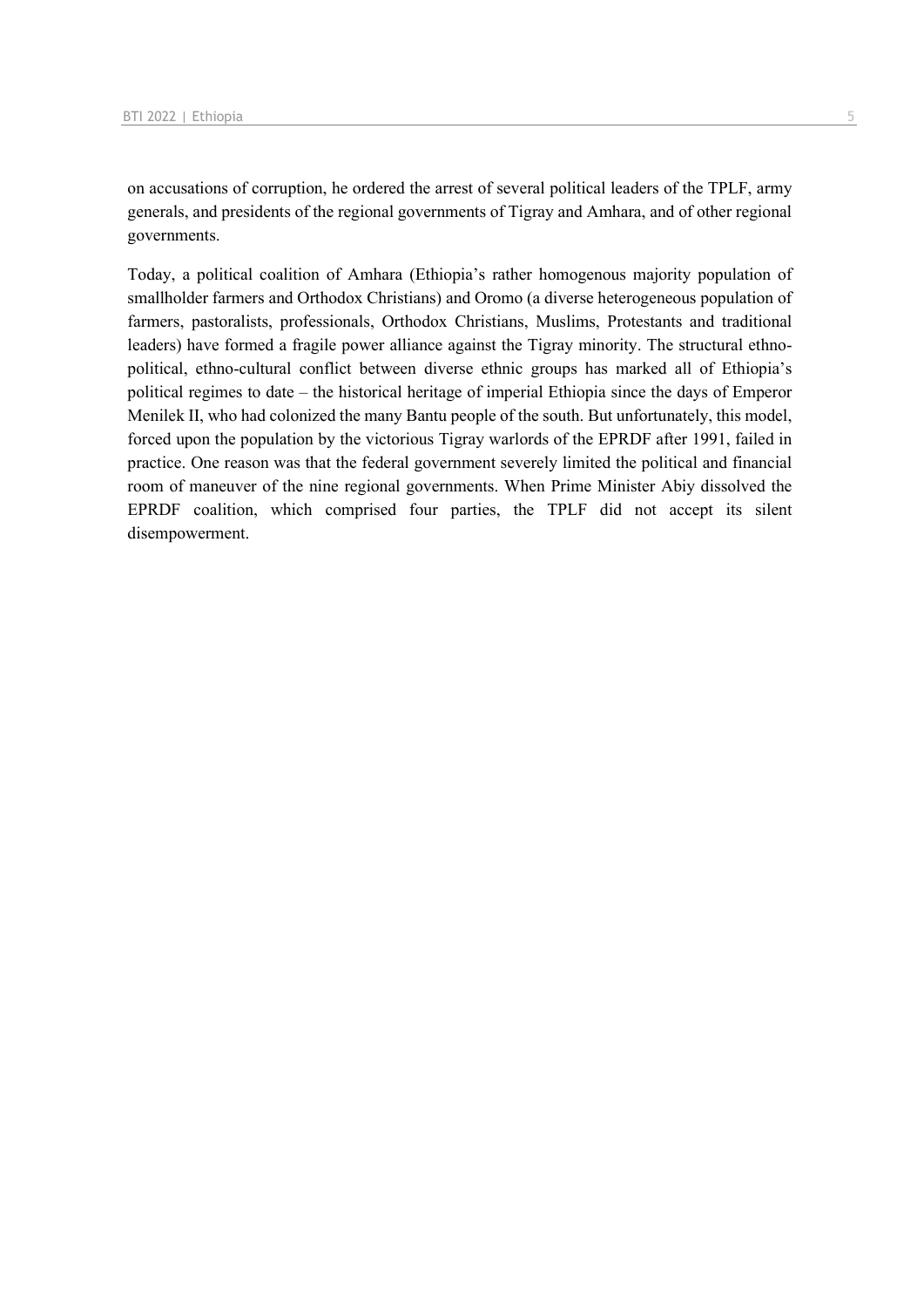The BTI combines text analysis and numerical assessments. The score for each question is provided below its respective title. The scale ranges from 1 (worst) to 10 (best).

## Transformation Status

## I. Political Transformation

#### **1 | Stateness**

The state's monopoly on the use of force is established nationwide in principle. However, it has been challenged by opposition groups, and local and regional rebellions in several parts of the country. In several regions, local militias and regional forces even took over local administrations. Regional security forces are not fully under the control of the administration in Addis. Neither politicians of the federal government nor several regional governments were able to control the many communal clashes. Violent ethnic clashes continued in Ethiopia's southern and eastern regions. Tensions in and between Ethiopia's regional states, vying for more autonomy, continued. In 2020, a new regional state, Sidama, was formed from the Southern Nations, Nationalities and Peoples Region.

When Abiy Ahmed started his democratic reforms and dissolved the party coalition EPRDF, several regional governments and opposition groups all over Ethiopia felt invited to raise their voices, which often led to ethnic clashes.

In September 2020, the TPLF held parliamentary elections, which Prime Minister Abiy's government declared illegal. In November 2020, Tigrayan regional security forces attacked the Ethiopian government's Ethiopian National Defense Force (ENDF) Northern Command headquarters. A conflict broke out between the Ethiopian government and the TPLF. One main cause of the civil war in November 2020 was the TPLF's attack on the North Command in Tigray, which was regarded by the central government as an act of rebellion. However, the TPLF also had legitimate complaints, as the prime minister had accused several generals and higherlevel civil servants of corruption and acted to defend its interests.

Toward the end of 2020, the Tigray regional government was replaced by the Transitional Government of Tigray. This conflict is severe and ongoing. Eyewitness accounts describe Ethiopian and Eritrean forces summarily executing civilians and looting property. The conflict has been characterized as a civil war.

#### **Question** Score

## Monopoly on the use of force 5 $\frac{22}{10}$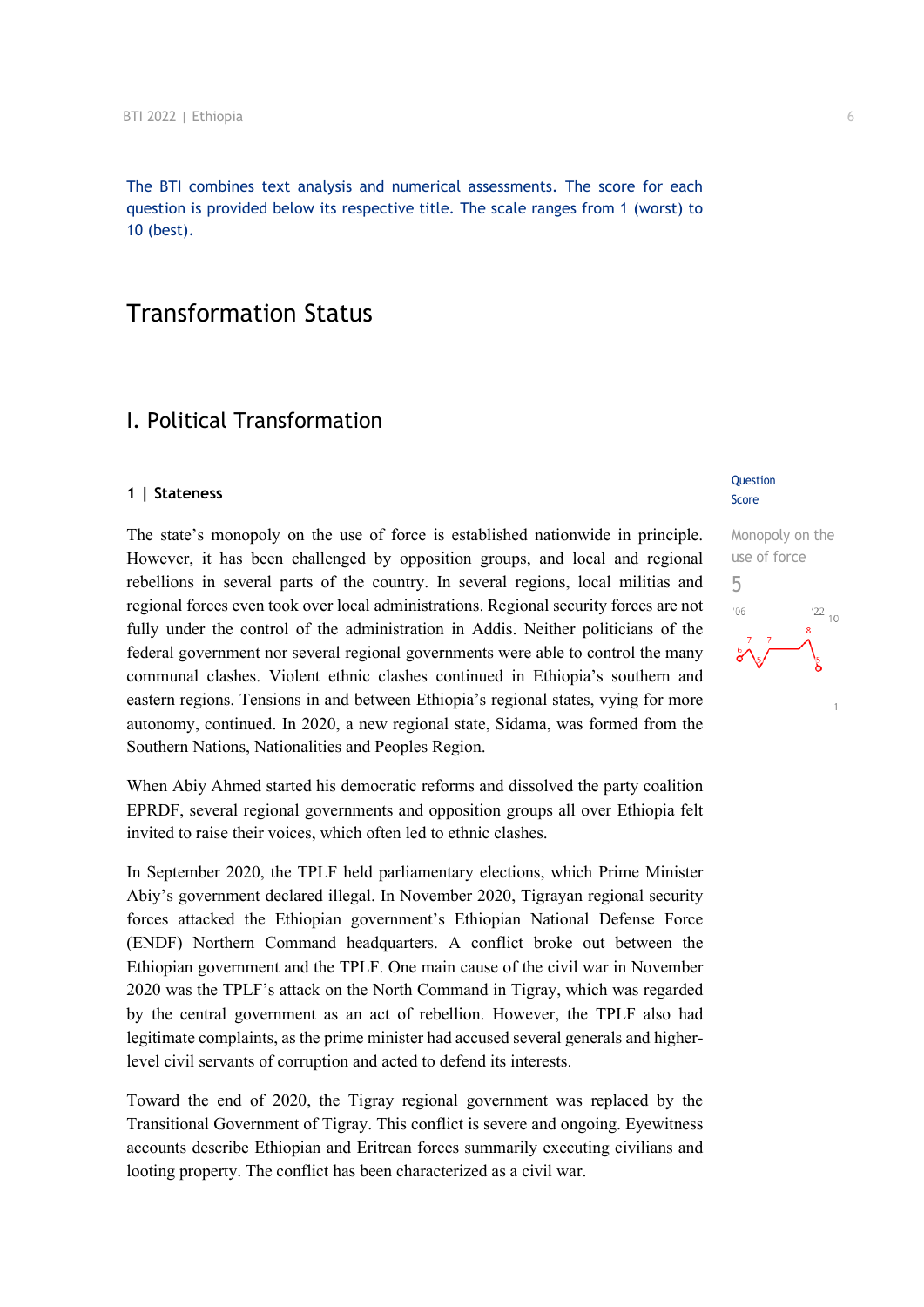The legitimacy of the nation-state is frequently challenged by regional and local groups. After the ascent to power of Prime Minister Abiy in April 2018, Ethiopia experienced three years of turbulent and radical reforms. The main objective of Abiy's reform process has been the transformation of the former ruling-party coalition, the EPRDF, into a more liberal and centralized structure of governance, institutions and laws. This reform process is intended to change the state identity from a decentralized ethnic federal system into a more centralized national republic.

The most intense conflict between the federal government and a regional government has been in Tigray, where the TPLF ignored the decision by Abiy's government to postpone elections to 2021. When the TPLF leaders who opposed the new policy in principle, elected a new regional government in Mekelle, the federal government used military force to restore law and order. In November 2020, Ahmed's army occupied Mekelle and Tigray's regional army of approximately 170,000 soldiers went underground. Ethiopia is facing a civil war.

In Amhara and several other regions, identity politics has led to ethnic violence and the displacement of thousands of people. An individual's identification with the federal government is decreasing as compared to identification with their respective ethnic group or location. Radical youth organizations, mainly in Amhara and Oromia, enforce ethnic identities and do not hesitate to expel marginalized groups of other ethnic origins.

Officially, all "nations" and ethnic groups are handled with respect, and no group is formally excluded from civil rights. Since the outbreak of the civil war, however, the government has declared TPLF leaders and politicians to be "terrorists," and Tigrayan refugees have reported instances of ethnic cleansing at the hands of the national army and extremist youth among the Amhara.

The state is largely secular and tolerant, with Christian and Muslim denominations. While the interference of religious dogma in political decision-making is not documented, it is likely that the Ethiopian Orthodox Church will gain greater influence under the new regime, compared to the old regime, which was dominated by Marxists of the TPLF. The constitution of 1995 had declared that "state and religion are separate," and that there should be no "state religion." Further, it declared that the state should not interfere in religious matters and religion should not interfere in state affairs. In reality, however, the Ethiopian Orthodox Church is a highly respected national institution that offers spiritual and religious orientation to individuals and families.

In general, Prime Minister Abiy Ahmed, a devout Evangelical Pentecostal Christian of the Full Gospel Believers' Church, also enjoys widespread approval among the Muslim community. However, he could not prevent communal-religious tensions between Islamist extremists and Protestant-Evangelical and Orthodox denominations fighting for influence.





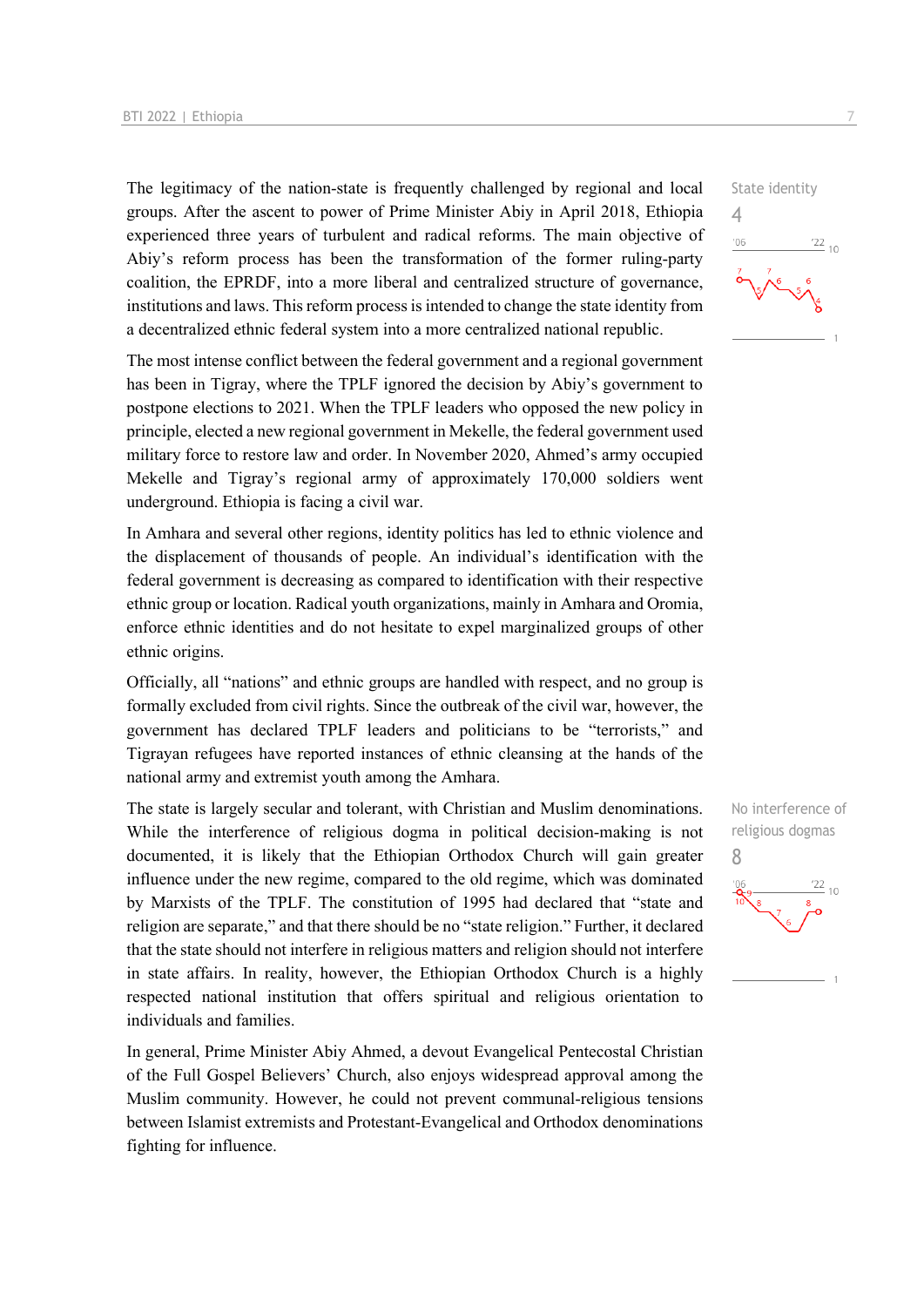The administrative structures of the federal state and the regional states provide the most basic public services throughout the country, but their operations differ from area to area. While basic administrative services existed in Tigray (until 2018), Amhara and most Oromia areas, they are to some extent deficient in southern, western and peripheral areas of the country.

Health care and education services are in general very poor and contribute to poverty and poor living conditions. Over 80% of the population is multidimensional poor and the poverty rate is worse than in neighboring countries, such as Uganda. According to UNICEF, 65% of households have access to improved water sources, but only 6.3% of households have access to improved sanitation. Only 17% of people practice improved personal hygiene and live in healthy environments. Accordingly, 70,000 under-five year-olds die each year due to diarrhea are reported.

Access to social protection in Ethiopia is extremely limited. Social assistance (e.g., support for an individual who is without income or shelter, or requires funds for medical treatment) is usually provided by family and extended family members.

The energy supply for the urban population and the transport sector have improved under Prime Minister Abiy. The capacity to levy local taxes has improved.

The Ethiopian government confirmed in June 2020 that the elections scheduled for August 2020 would be postponed as a result of COVID-19. As of January 2021, the elections are currently scheduled for June 2021. This will extend Abiy's mandate for close to a year, which has led to outrage among opposition parties, and increased fears of widespread conflict and repression.

In relation to COVID-19 health measures, the federal state proved unable to protect Ethiopia's population. Face masks and disinfectants have been scarce, clinics are in poor condition, and doctors and resources are very limited.

#### **2 | Political Participation**

Ethiopia confirmed in June 2020 that the elections scheduled for August 2020 would be postponed as a result of the COVID-19 pandemic. In early 2021, the elections were further postponed until June 2021. This will extend Abiy's mandate for close to a year – and potentially longer. This has led to outrage among opposition parties, and increased fears of widespread conflict and repression.

The postponement of the elections has led to what has been described as a constitutional crisis. In relation to Abiy's delay tactics, observers have stated that they are reminiscent of the authoritarian tactics of the past. The OLF has warned that the extension of Abiy's presidency could bring an end to peace and stability in the country.

Basic administration 5  $-06$  $\frac{22}{10}$ 

Free and fair elections 3 $'06$  $\frac{22}{10}$ 

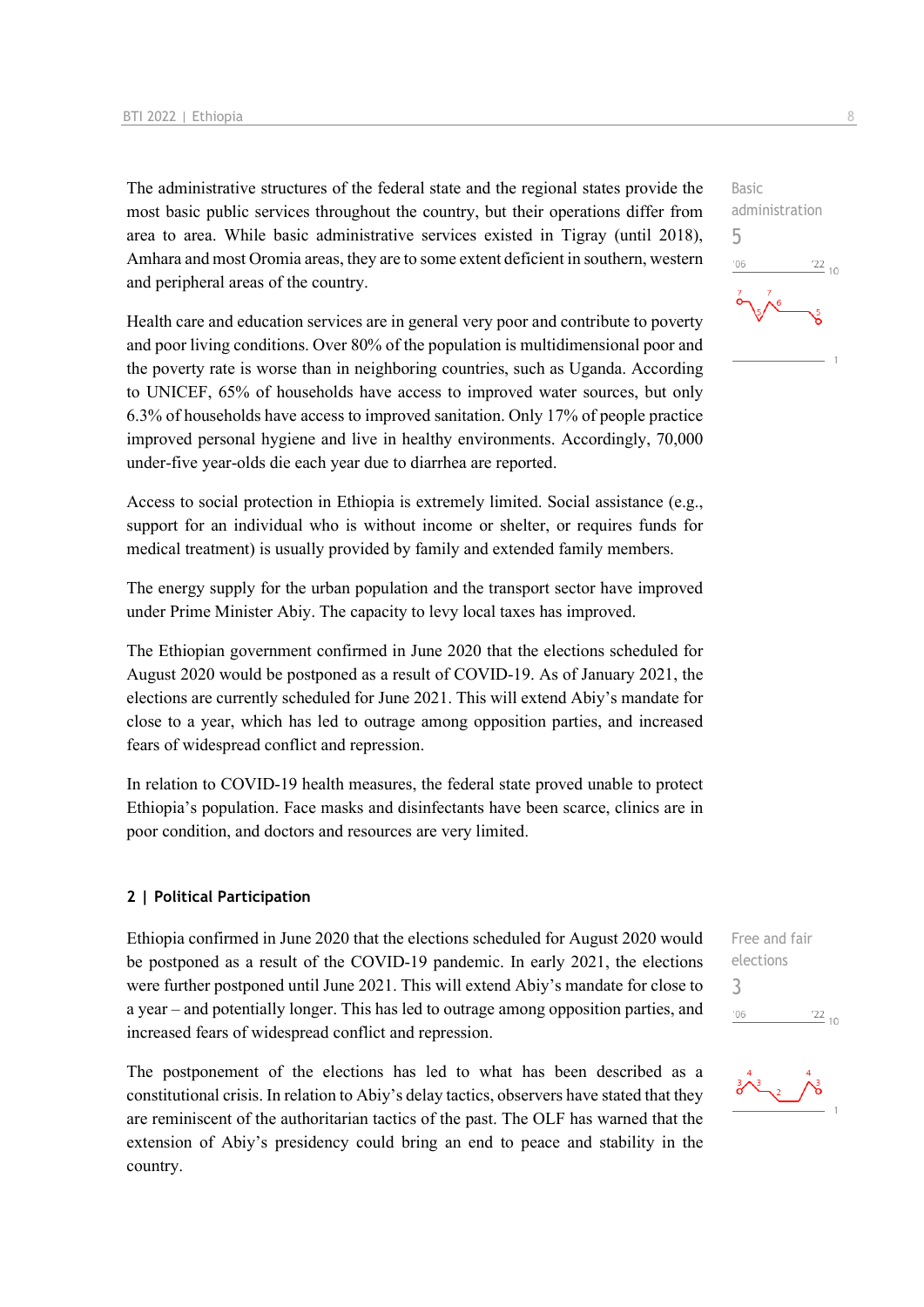Even before the elections were postponed, there were fears of an escalation in ethnic violence surrounding the elections. Security issues had been escalating, potentially leading to the elections being postponed.

In September 2020, the TPLF held parliamentary elections, which Prime Minister Abiy's government declared illegal. In November 2020, Tigrayan regional security forces attacked the Ethiopian Government's Ethiopian National Defense Force (ENDF) Northern Command headquarters. Conflict broke out between the Ethiopian government and the TPLF. Toward the end of 2020, the Tigray regional government was replaced by the Transitional Government of Tigray.

This conflict, which is severe and ongoing, has been described as "brutal." Eyewitness accounts describe Ethiopian and Eritrean forces summarily executing civilians and looting property. The conflict has been characterized as a civil war.

The new prime minister was not democratically elected. Instead, he was elected by the EPRDF-majority parliament following the resignation of his predecessor in February 2018. In the past, the EPRDF party coalition held 100% of the seats in parliament, and had oppressed the political opposition by imprisoning dissidents, coercing citizens into joining the party and allegedly committing electoral fraud. This kind of autocratic government had considerable power until public discontent, and the many ethnic clashes and border disputes forced a change in government. In 2018 and 2019, the new government abolished many of the old repressive practices and started a radical reform program, allowing for more political participation. Abiy began engaging in dialogue with opposition parties and previously illegal liberation movements such as the OLF. However, as public unrest grew, he increasingly resorted to repressive acts in an effort to restore law and order. In 2020, the TPLF held a de facto veto power and was trying to block all reforms of the federal government. TPLF representatives did not participate in the foundation of the new ruling party, the Ethiopian Prosperity Party (PP), which replaced the EPRDF.

In September 2020, the TPLF held parliamentary elections, which Prime Minister Abiy's government declared illegal. Following this, Tigrayan regional security forces attacked the Ethiopian Government's Ethiopian National Defense Force Northern Command headquarters, setting in motion a conflict between the Ethiopian government and the TPLF. In late 2020, the Tigray regional government was replaced by the Transitional Government of Tigray.

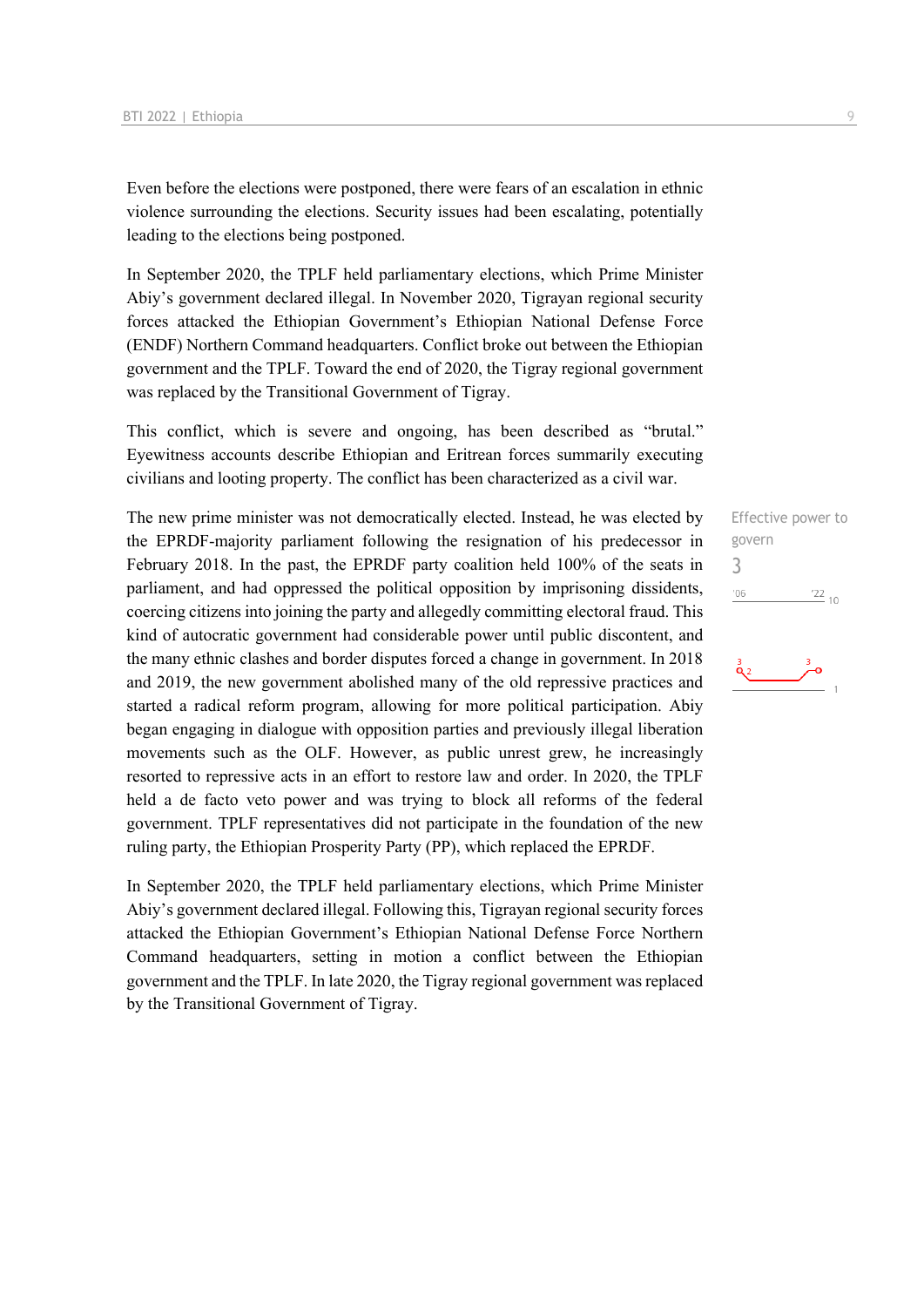The constitution (of 1995) guarantees freedom of assembly, but – as Abiy has started to create a new constitution – the rules of the EPRDF constitution are becoming increasingly irrelevant. His government has invited all groups to build political parties, but – when various groups used this new privilege – the government declared that all parties should register with the Ministry of Interior. Citizens are allowed to associate and assemble, but journalists are not.

Abiy demonstrated an openness to respecting the claims of various ethnic groups for more autonomy and political participation. The Sidama people are one of the largest ethnic groups in southern Ethiopia and successfully campaigned for the creation of the Southern region, separate from other regions in the south. In February 2019, a new law on NGOs was successfully passed, which removed many of the restrictions under the previous law of 2009.

However, the mass arrests of opposition activists ahead of the elections originally scheduled for 2020 have undermined freedom of association. The arbitrary arrest and detention of alleged OLF members have continued to take place. Under the March 2020 state of emergency proclamation, which was effective between April and September 2020, the government restricted and surveilled party assemblies and elections. The state of emergency officially ended in September. However, social distancing measures continued and mass assemblies remained limited. The security apparatus has been empowered by the authorities to arrest anyone that is found not wearing a face mask or breaking social distancing rules.

While there were improvements in freedom of expression in the period immediately following Prime Minister Abiy's election, more recently, he has been accused of following in the footsteps of his predecessors by arbitrarily detaining journalists and shutting down the Internet.

Oromo journalists and members of Qeerroo (also known as the Oromo National Voice of Youth for Freedom) have been arbitrarily arrested and detained without charge.

Protesters have been teargassed and killed.

Ethnic tensions and conflicts have drastically escalated in recent months. There has been interference in privacy, censorship and websites have been blocked. The Internet was shut down in 2020 following the killings of over 100 people in June and July. This followed the killing of a popular Oromo protest singer, Hachalu Hundessa.

The conflict in the Tigray region resulted in a media blackout.

Association / assembly rights 5  $-06$  $\frac{22}{10}$ 



| Freedom of |            |  |
|------------|------------|--|
| expression |            |  |
| 3          |            |  |
| '06        | $122_{10}$ |  |
|            |            |  |

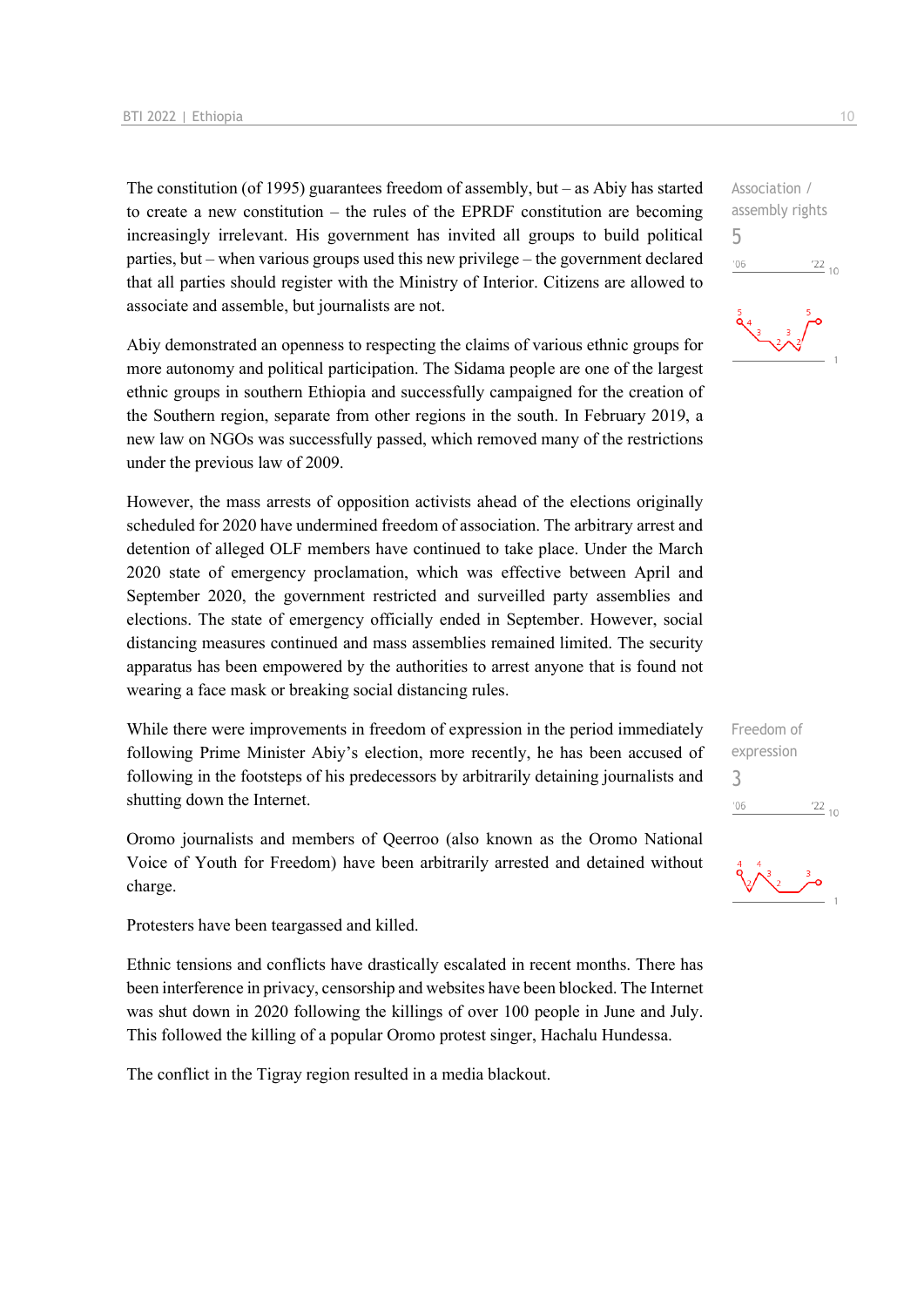#### **3 | Rule of Law**

The separation of powers is formally established but has always been weak in practice. Since April 2018, the executive and the prime minister's unconstitutional advisers have largely undermined checks and balances. Abiy dissolved the old party of power, the EPRDF, which ruled the country between 1991 and 2018, and formed a new party, the Ethiopian Prosperity Party. Since then, a new Oromo-Amhara alliance led by Abiy has replaced the old federal political order with a centralized government. The parliament is not a political platform where these power conflicts are discussed. Furthermore, the centralized executive is not in practice subject to the law. Instead, the prime minister has dismissed judges who did not support the centralist approach of the new government.

In 2020, the prime minister dissolved the regional government of Tigray, and replaced it without any elections or the participation of the federal parliament. He appointed Mulu Nega, a former deputy minister, temporary head of the new Tigrayan administration – a decision that clearly violated the constitution of 1995. All officers and soldiers from Tigray were arrested and detained. Abiy's intention is to change the policies and personnel of the regional and local administrations, and to replace them with civil servants and politicians loyal to the federal government. Abiy's concentration on his war against the Tigray region has led him to neglect several other interethnic conflicts across the country, which have displaced 1.85 million people. A lot of local administrations in Amhara, Oromia, Western Wollega, Sidama and Somalia regions collapsed and were replaced by appointees of the federal government.

With regard to COVID-19, the government reacted slowly due to differences in opinion. The Ministry of Health declared a national state of emergency in April 2020, initially for a five-month period, although this has since been prolonged up until now. All meetings of more than four persons are forbidden. The government ordered all schools and universities to close, and prison directors had to release thousands of prisoners due to difficulties in imposing order.

Ethiopia confirmed in June 2020 that the elections scheduled for August 2020 would be postponed until at least June 2021 as a result of COVID-19. This will extend Abiy's mandate for close to a year – and possibly longer. This has led to outrage among opposition parties, and increased fears of widespread conflict and repression. Separation of powers 3 $06'$  $\frac{22}{10}$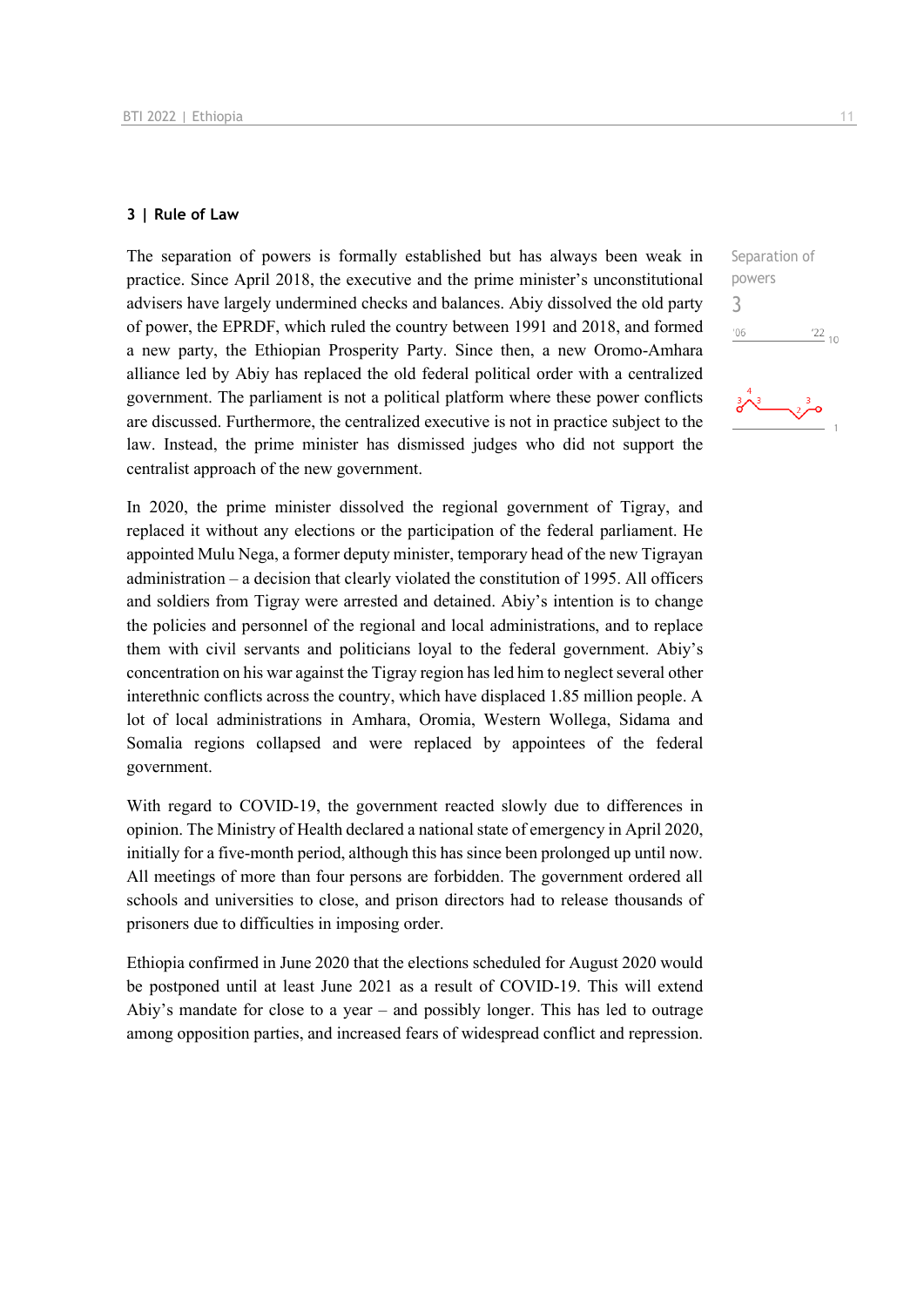The federal state of Ethiopia has a unique legal pluralistic structure with many secular and religious courts. Courts often have some degree of autonomy in cultural affairs, but less autonomy in political disputes. As the third pillar in a system designed to ensure checks and balances, the judiciary is far from independent and heavily affected by arbitrary decisions made by the Prime Minister's Office. The legal system is to some extent institutionally differentiated, but severely restricted by functional deficits, insufficient territorial operability, scarce resources and nowadays by political interferences. Judicial appointments have been made on the basis of loyalty to the government to ensure that judicial decisions are consistent with government policy, even when that means contravening the rule of law and the constitution. Judges not loyal to the government run the risk of being replaced by a "more suitable" candidate. Abiy detained many of his Oromo critics, including opposition leaders Jawar Mohammed and Bekele Gerba, and placed former Defense Minister Lemma Megersa under house arrest in early 2020. While the recent activities of the judiciary – particularly the cases brought against senior officials in the administration, army and industry – maintain the reform momentum and pleases the public, it also adds to the political tensions in various regions.

Corruption exists in Ethiopia and takes various forms, including but not limited to clientelism, kleptocracy, rent-seeking by political party elites and state capture. In the past, officeholders loyal to the government who broke the law and engaged in corruption were not systematically or adequately prosecuted.

While anti-corruption laws had existed under the old EPRDF regime, they were never consistently applied in practice. Since Abiy's election, the government started to address the widespread corruption in the army and civil service, and within parastatals. Often, public servants and politicians were accused of corruption in order to penalize an officeholder for his or her political divergence. In 2019 and 2020, the government continued juridical proceedings against former senior officials of the previous government, who have been accused of financial and human misconduct.

Under the new attorney general, Berhanu Tsegaye, a growing number of corruption cases involving high-level personnel in government, diplomacy and state administration were made public. For example, the responsible officers at the Metals and Engineering Corporation were accused of "robbing huge amounts of money from the poor country." In January 2019, a top figure in the former EPRDF regime was arrested together with Tadesse Kassa, the former CEO of Tiret Corporate in the Amhara region, on embezzlement charges.

In general, Abiy's government has demonstrated a serious commitment to anticorruption efforts, although the bulk of people arrested and charged with corruption were officeholders under the former EPRDF regime, among them many people from Tigray. Even though the new government pledged to fight corruption, so far, it is fair to assume that the political core of the federal executive maintains control over the judiciary and the legislature when it comes to cases of political importance.

Independent judiciary  $\Delta$  $-06$  $\frac{22}{10}$ 



Prosecution of office abuse  $\Delta$  $06'$  $\frac{22}{10}$ 

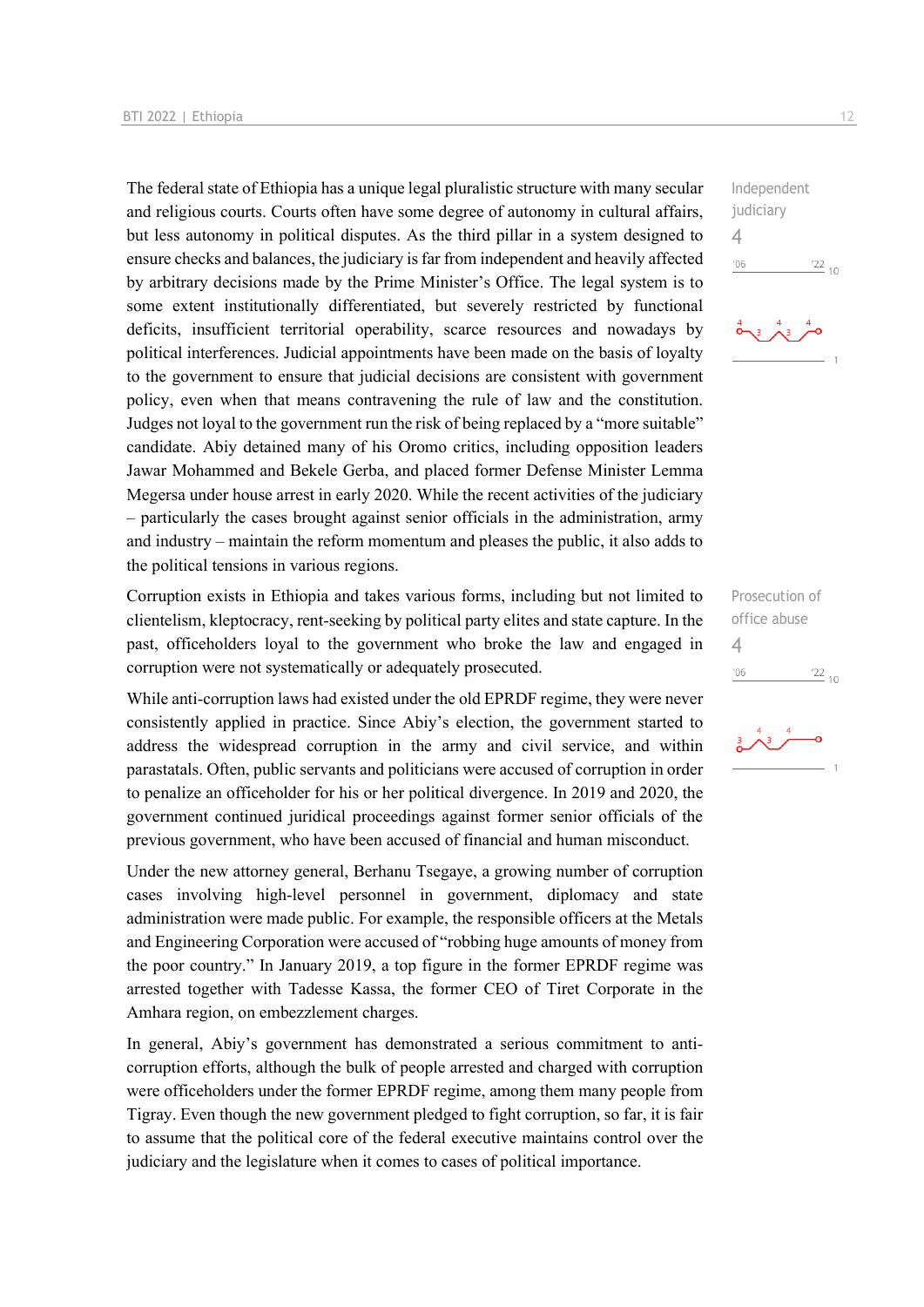There continue to be reports of government opponents including OLF members/supporters being mistreated, tortured, arrested and killed under Prime Minister Abiy's government.

Ethnic tensions and conflicts drastically escalated in 2020, with over 100 people (including Oromos) killed between late June and early July 2020. These killings resulted in numerous arrests, the deployment of troops and an Internet shut down. At the same time, many regional detention centers, which are known to use torture, are still in operation. Civil rights and individual liberties are still systematically violated because the judiciary and other national human rights institutions are controlled by the ruling party. Protesters criticized the government for not protecting citizens from forced displacement and ethnically based attacks, particularly with regard to the allegations of rape and killings in Oromia. Ongoing ethnic violence and internal displacement continue to put lives at risk.

Elections scheduled for August 2020 were postponed for almost a year as a result of COVID-19, leading to outrage among opposition parties, and increased fears of widespread conflict and repression.

#### **4 | Stability of Democratic Institutions**

Ethiopia is still an authoritarian political regime without institutions of democratic governance. But after years of repression, several positive developments in the direction of transitioning toward a multiparty democracy have emerged since 2018. The split in the political establishment between Amhara and Oromo on the one side, and the Tigray on the other, which in 2020 resulted in a serious conflict, interrupted the democratization process. In 2018, following Abiy's undemocratic election by the EPRDF parliament, the prime minister lifted the state of emergency in June 2018 and released 13,200 political prisoners from detention. Also in June 2018, Abiy announced that the parliament would lift the ban on three opposition groups and members of these groups would be allowed to return from exile.

In February 2019, a new law on NGOs was passed, removing many of the restrictions introduced by the previous 2009 law.

The ruling EPRDF coalition, which comprised four major parties, was dissolved and replaced by the Ethiopian Prosperity Party (PP). The Oromo Democratic Party (ODP), the Amhara Democratic Party (ADP) and the Southern Ethiopian People's Democratic Movement (SEPDM) approved the merger and were joined by the Somali Democratic Party (SDP). Only the TPLF refused to participate in the new party, accusing the prime minister of not respecting the constitution. New political parties with ethno-nationalist programs emerged within the two factions of the power block, which represented the majority of the population against the TPLF minority.

Civil rights  $\overline{\phantom{0}}$  $'06$  $\frac{22}{10}$ 





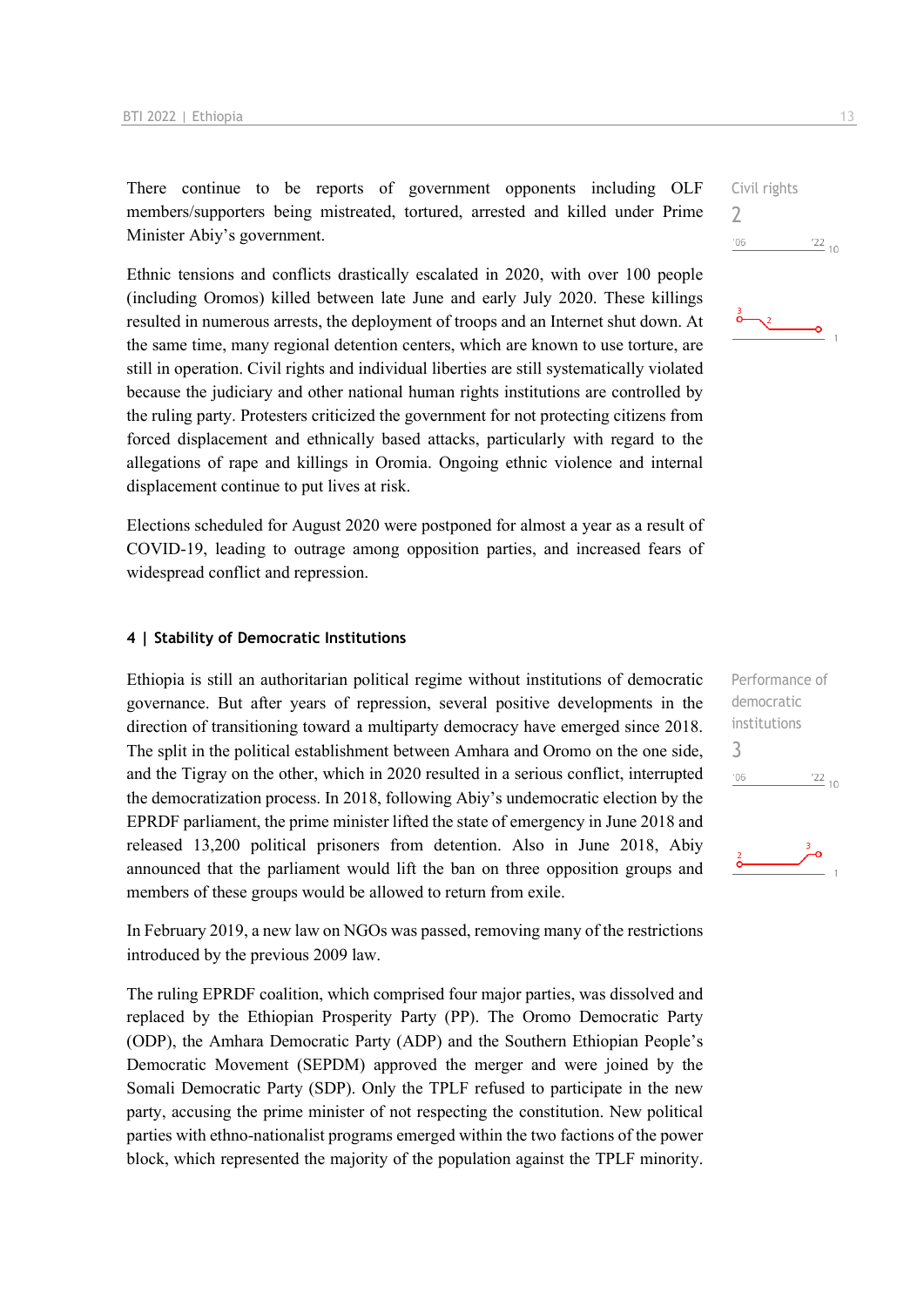Among the Amhara, the National Movement of Amhara (NAMA) emerged, led by graduates of various universities in the Amhara region and Addis Ababa University.

Elections were postponed from August 2020 for almost a year due to COVID-19.

The newly established Ethiopian Prosperity Party (PP), the Oromo Democratic Party (ODP), the Amhara Democratic Party (ADP), the Southern Ethiopian People's Democratic Movement (SEPDM) and the Somali Democratic Party (SDP), which comprise the government coalition, in principle accept democratic procedures, and free and fair elections. The TPLF refused to participate in the new political and constitutional system, accusing the prime minister of not respecting the (undemocratic) constitution. Thus, one cannot expect an honest commitment to pluralistic, liberal democratic norms by TPLF leaders. This politically and militarily strong actor functions as a veto player in the country's political struggles. As the many demonstrations of civil society groups, students and youth movements in Addis Ababa and other cities during recent years have shown, commitment to democratic values is widespread. It can be interpreted as the result of the failure of the previous regime of a repressive authoritarian regime.

#### **5 | Political and Social Integration**

The party system is not entirely stable, because Ethiopia is situated in a rapid, although momentarily stagnant, state of transformation from authoritarian rule to a more democratic, liberal system of governance. When the new reform-committed prime minister opened the system up to political participation, 107 "parties" submitted registration requests to the National Electoral Board in August 2019, which was crucial for organizing the parliamentary election scheduled for 2020.

The former ruling EPRDF coalition was an artificially constructed, ethnically based party formed under the political pressure of the TPLF. Tensions ran deep between the four ethnoregional components (Tigray, Amhara, Oromo and southern Ethiopian) that participated in the EPRDF coalition. As forced members of the EPRDF, the parties – ANDM for Amhara, OPDO for Oromo, SEPDF for southern Ethiopia and five other satellite parties that represented the remaining regions – never truly represented the will of the people. Therefore, the return of previously exiled politicians to Ethiopia allowed for a new political dynamism.

Intended for a highly diverse country with more than 70 ethnic groups and many languages, Abiy's reform agenda led not only to the mobilization and grassroot politicization of people across all parts of the country, but also to the fragmentation of the system of local and regional representation. Abiy's agenda also resulted in the displacement and violent dispossession of thousands of so-called external peasants. Ethnic clashes flared up in many places, most of them driven by border disputes, and requests for the return of land and pastures that the government had given to people

Commitment to democratic institutions 3  $\frac{22}{10}$  $'06$ 

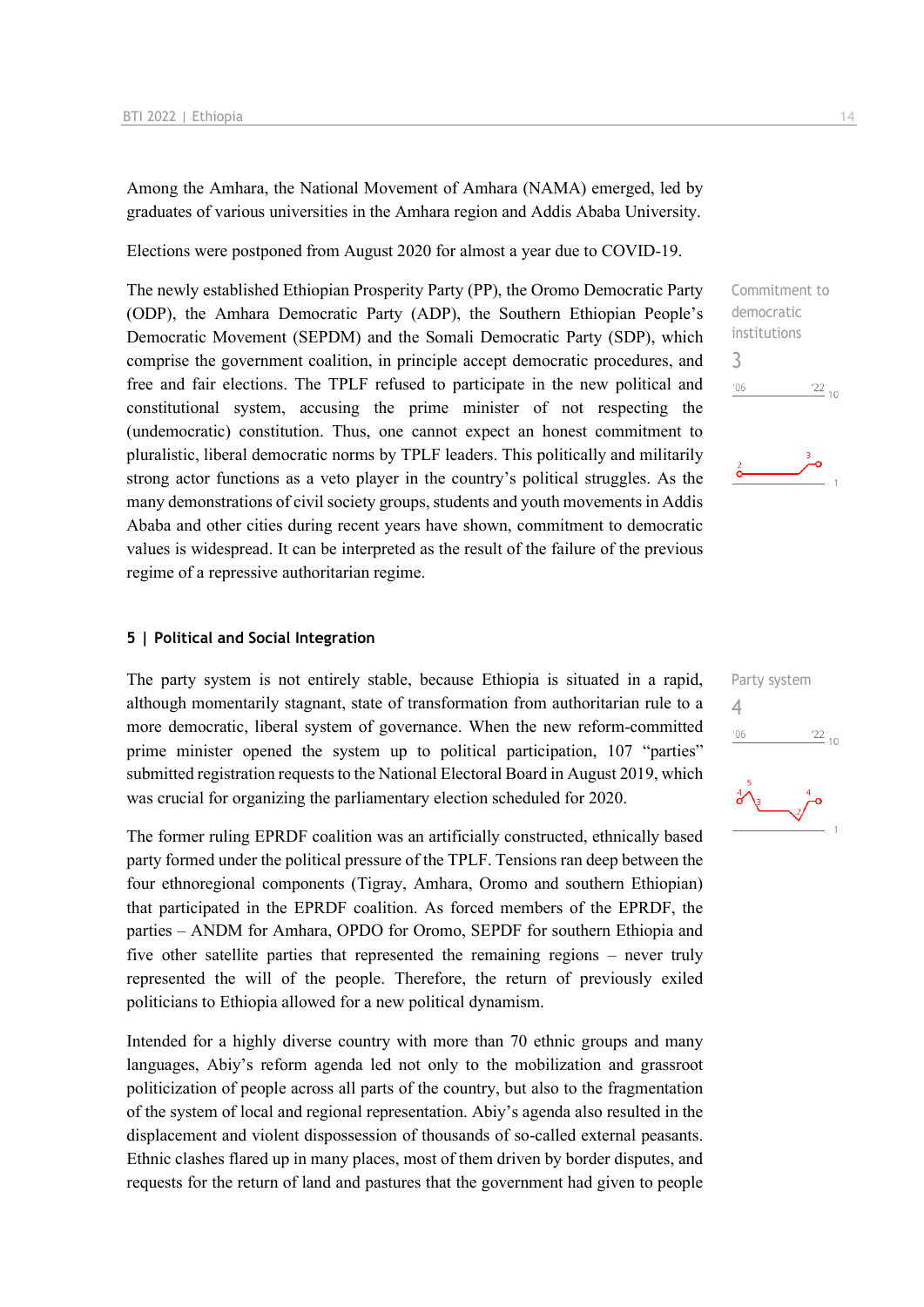from different areas (Amhara-Tigray, Oromo-Somalia and Sidama-Wolaitta disputes).

Clientelism is politically important, because ethnic parties are based on the loyalty of a special clientele to a patron and political leader. The EPRDF government allocated financial resources according to existing regional clientele networks and, therefore, could control the citizens. As long as the system of ethno-nationalism prevailed (2019/20), voter volatility remained low. Under conditions of free and fair election campaigns (2021), polarization between people, even within ethnic groups like the Oromo and the Tigray, will be intense.

Ethiopia has an average range of interest groups, which reflect most social interests. In general, the quality and representation of economic and social interest groups has been improving since Abiy Ahmed's reform announcements. The three main winners of the government's reform agenda have been: civil society and its various organizations, which had until recently been oppressed by the authoritarian EPRDF government; political parties and protest movements; and the private business sector. Several youth movements (in Oromia, Harar, Amhara and in Southern regions) are now allowed to organize and demonstrate in public. More or less, all professional organizations (not least journalists, academics and teachers) now enjoy more room for maneuver when expressing their demands and expectations. But these new freedoms have not prevented the government from occasionally imprisoning journalists.

The new government's announcement that it would support the privatization of quasistate monopolies and grant more space to the private sector in general showed initial positive results. Ethiopian Airlines, Ethio-Telecom and others were privatized. When the country received over \$4.1 billion in FDI in 2018, 156 local and foreign companies were established, which made use of several new industrial parks in Nazret, Jimma and Dire Dawa. Abiy's efforts to institute transparency and equality have led to a fundamental overhaul of the system of state-owned/party-controlled enterprises and businesses.

In Tigray, where the TPLF has refused to implement the government's reform agenda, an economic empire based on EPRDF patronage, appropriation and largescale borrowing, with accountability to no one, has been discovered. In November 2020, after Mekelle had been occupied by the federal army, the federal government started to dissolve these structures, viewing them as remnants of the country's socialist area.

The confederation of Ethiopia trade unions (CETU), with a total membership of 320,000 (134,251 women and 185,749 men), is an umbrella organization of about 520 grassroots trade unions, which are affiliated to nine national industrial federations. Since 2018, the CETU has become more active in protecting workers' rights, especially in the new industrial textile and leather production sectors.

 $\Delta$  $06'$ 

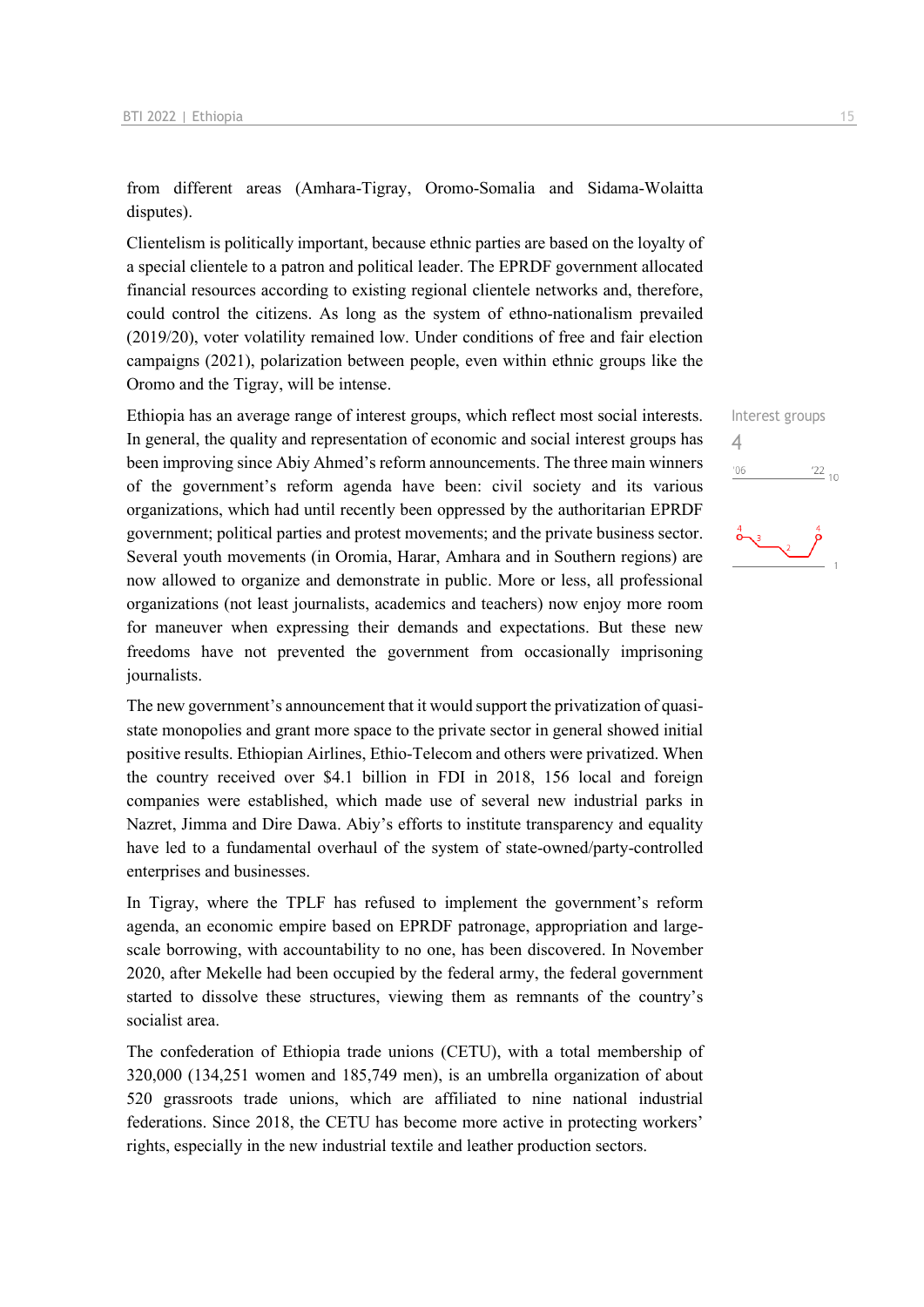Ethiopia is an authoritarian state. Approval of democracy cannot be assessed because no public opinion polls on democratic performance exist.

| Approval of |     |
|-------------|-----|
| democracy   |     |
| n/a         |     |
| '06         | 177 |

The level of trust between citizens, which fosters cooperation and mutual support for purposes of self-help and emergency aid, is quite high due to cultural patterns of interaction, which are characteristic of traditional societies. Social capital can be mobilized among people who share similar food habits and wear similar clothes. Especially in the urban quarters of Addis Ababa, solidarity between neighbors is often strong and sustainable, and is cemented by people sharing the same dialect, common festivals and shared hardship. Agricultural people and nomads have learned to trust families and clans, not to rely on the state.

Therefore, it is reasonable to distinguish between trust and solidarity among people of the same ethnic group or the same religious denomination, and interactions between citizens of different groups and religious beliefs. At least one third of the Ethiopian population are Muslims, and according to the official discourse the relationship between Muslims and Orthodox Christians is peaceful and harmonious. In practice, everyday forms of coexistence oscillate between permanent stress on denominational differences and occasional resolution. With the population growing, and competition for land, water, jobs and credit increasing, tensions and conflicts are increasing between Muslims and Christians, and between different ethnic groups within the same religion or area. Xenophobic sentiments among people in densely populated areas like Addis Ababa, Gondar, Harar, Dire Dawa, Ambo and Hawassa are on the rise, which is leading to ugly instances of ethnic cleansing.



 $10<sup>1</sup>$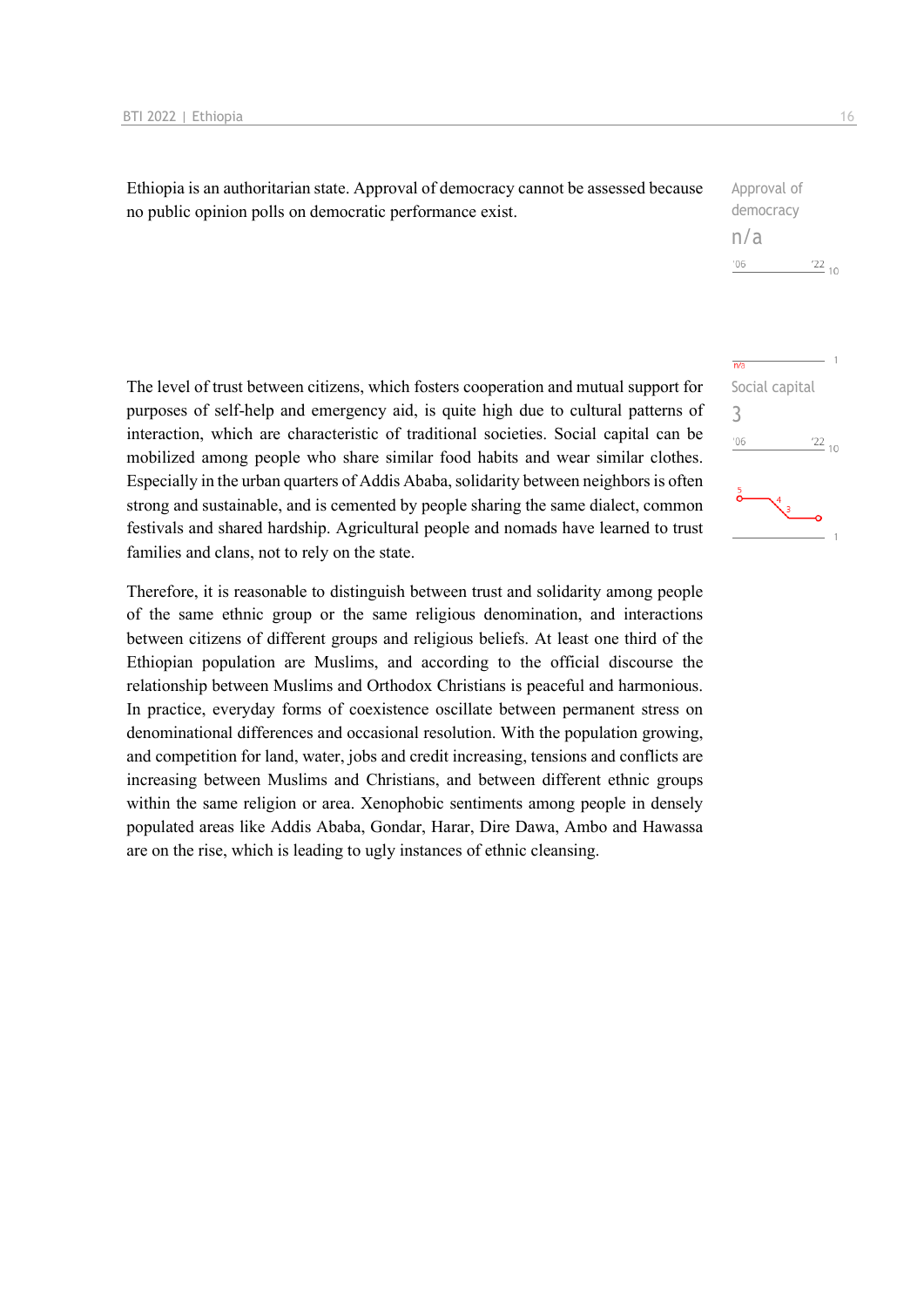### II. Economic Transformation

#### **6 | Level of Socioeconomic Development**

The overall level of socioeconomic development is still low: poverty and social inequality, including gender inequality, remain high. According to the HDI, Ethiopia scored 0.485 points and ranked 173 in 2019. Ethiopia is also ranked low in the Gender Inequality Index, with the country scoring 0.517 points in 2019. Gender emancipation was stated as one of the main goals in Prime Minister Abiy's reform agenda.

Between eight and 20 million people are dependent on food aid due to very low levels of technical equipment and innovation in agriculture. It is estimated that for 17.5 million small-scale farms there are no more than 500 tractors and 600 harvesters (Getachew Diriba 2020). Around 80% of the rural population live under subsistence conditions, while around 10% of the workforce are employed in small but booming industrial sectors (e.g., construction, textile and leather processing). As a result of the many land disputes, violent ethnic clashes and expulsion campaigns of previous years, the number of IDPs has remained very high. In 2019, it was estimated that there were 3.1 million displaced citizens. Also in 2019, the government estimated that the total number of unemployed people in the country was 11 million. Meanwhile, youth unemployment has remained high, at an official rate of 25%, although experts calculated with higher figures.

| <b>Economic indicators</b> |               | 2017      | 2018      | 2019                     | 2020     |
|----------------------------|---------------|-----------|-----------|--------------------------|----------|
| <b>GDP</b>                 | S M           | 81770.8   | 84269.3   | 95912.6                  | 107645.1 |
| GDP growth                 | $\%$          | 9.6       | 6.8       | 8.4                      | 6.1      |
| Inflation (CPI)            | %             | 10.7      | 13.8      | 15.8                     |          |
| Unemployment               | $\%$          | 2.1       | 2.1       | 2.0                      | 2.8      |
|                            |               |           |           |                          |          |
| Foreign direct investment  | % of GDP      | 4.9       | 4.0       | 2.7                      |          |
| Export growth              | $\frac{9}{6}$ | 7.7       | 11.8      | 17.7                     | $-0.5$   |
| Import growth              | $\%$          | $-7.5$    | 2.2       | 18.5                     | 15.6     |
| Current account balance    | S M           | $-5928.6$ | $-4611.3$ | $\overline{\phantom{a}}$ |          |
|                            |               |           |           |                          |          |

#### **Question** Score

| Socioeconomic |            |  |
|---------------|------------|--|
| barriers      |            |  |
|               |            |  |
| '06           | $122_{10}$ |  |

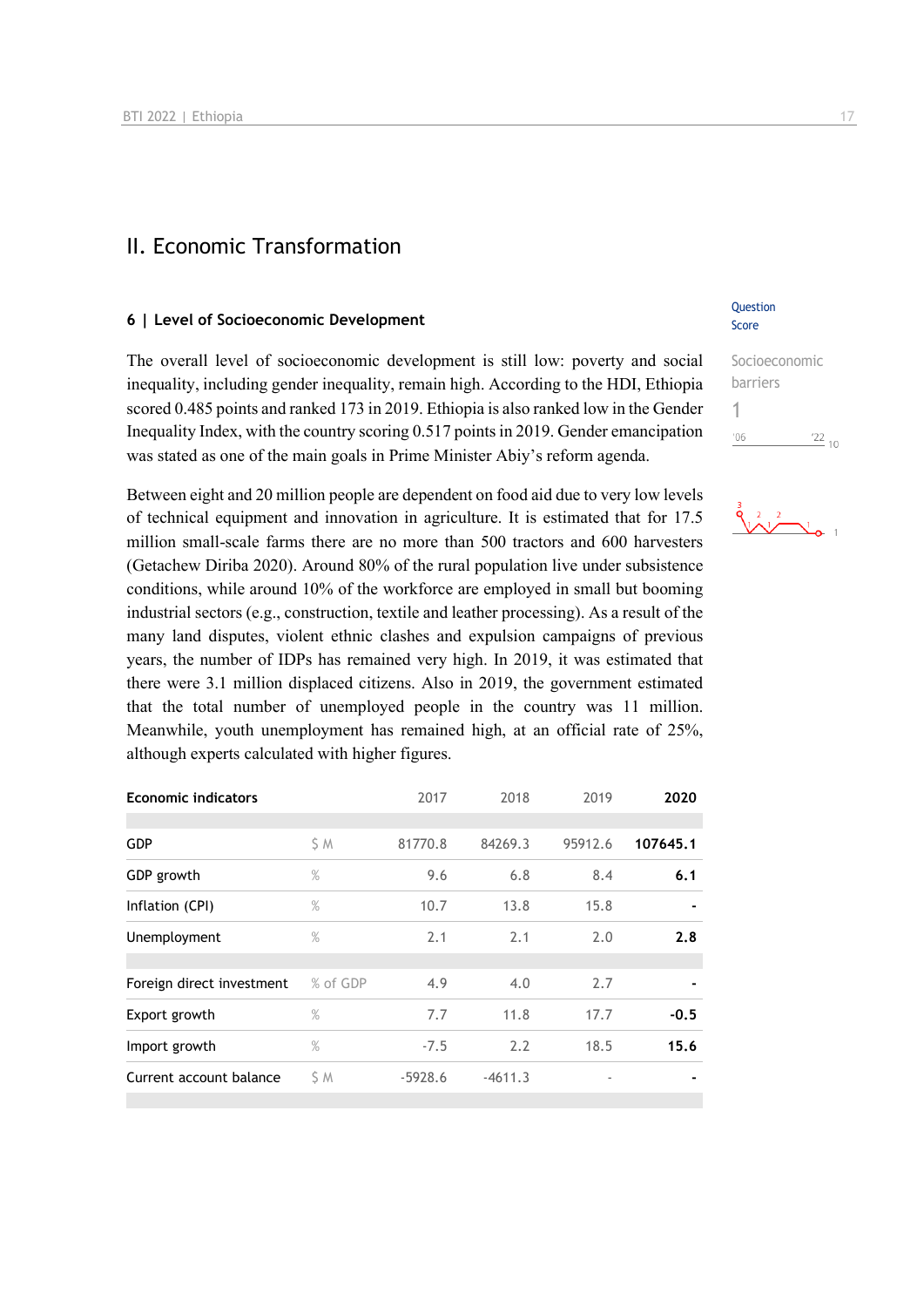| <b>Economic indicators</b><br>2017           | 2018    | 2019                     | 2020    |
|----------------------------------------------|---------|--------------------------|---------|
|                                              |         |                          |         |
| % of GDP<br>Public debt<br>57.7              | 61.1    | 57.9                     | 55.4    |
| External debt<br>ŚΜ<br>26170.0               | 27842.4 | 28374.7                  | 30364.4 |
| Total debt service<br>ŚΜ<br>1482.3           | 1652.9  | 2165.4                   | 1997.4  |
|                                              |         |                          |         |
| % of GDP<br>Net lending/borrowing<br>$-4.6$  | $-4.0$  | $-2.7$                   |         |
| % of GDP<br>7.6<br>Tax revenue               | 7.5     | 6.7                      |         |
| % of GDP<br>11.1<br>Government consumption   | 10.3    | 9.2                      | 9.1     |
| % of GDP<br>5.6<br>Public education spending | 5.1     | $\overline{\phantom{0}}$ |         |
| Public health spending<br>% of GDP<br>0.9    | 0.8     | ٠                        |         |
| % of GDP<br>0.3<br>R&D expenditure           |         |                          |         |
| Military expenditure<br>% of GDP<br>0.7      | 0.6     | 0.6                      | 0.5     |

Sources (as of December 2021): The World Bank, World Development Indicators | International Monetary Fund (IMF), World Economic Outlook | Stockholm International Peace Research Institute (SIPRI), Military Expenditure Database.

#### **7 | Organization of the Market and Competition**

Market competition operates under a weak but improving institutional framework. The new framework was adopted in 2020. The new regulations do not represent a fundamental shift in policy or practice compared to what has been in place for the past two decades. Rather, the changes have relaxed restrictions on some categories of investors, such as the Ethiopian diaspora and foreign nationals whose families have lived in Ethiopia for several generations. Moreover, sectors that were restricted to foreign investment in 2012 have now been opened up with the expectation that this will attract more investment into services, IT, tourism, education and health care.

The liberal transition of Ethiopia's economy, which started in 2018, remains ongoing. With respect to existing investors in the country, the changes will offer more opportunities to expand current investments to other sectors. Existing investors will also benefit from new investment dispute rules and grievance handling procedures, which are likely to streamline administrative processes at the federal and regional levels.

According to the World Bank's 2020 Doing Business Report, establishing a business in Ethiopia remains burdensome and requires 11 days (more than neighboring Kenya, which has a more advanced market economy), despite improvements having been made. The new government has encouraged foreign and national private enterprises to invest in Ethiopia. In 2019, the government announced the ambitious Homegrown Economic Reform Program, which aims to develop Ethiopia into a lower-middleMarket organization 4 $-06$  $\frac{22}{10}$ 

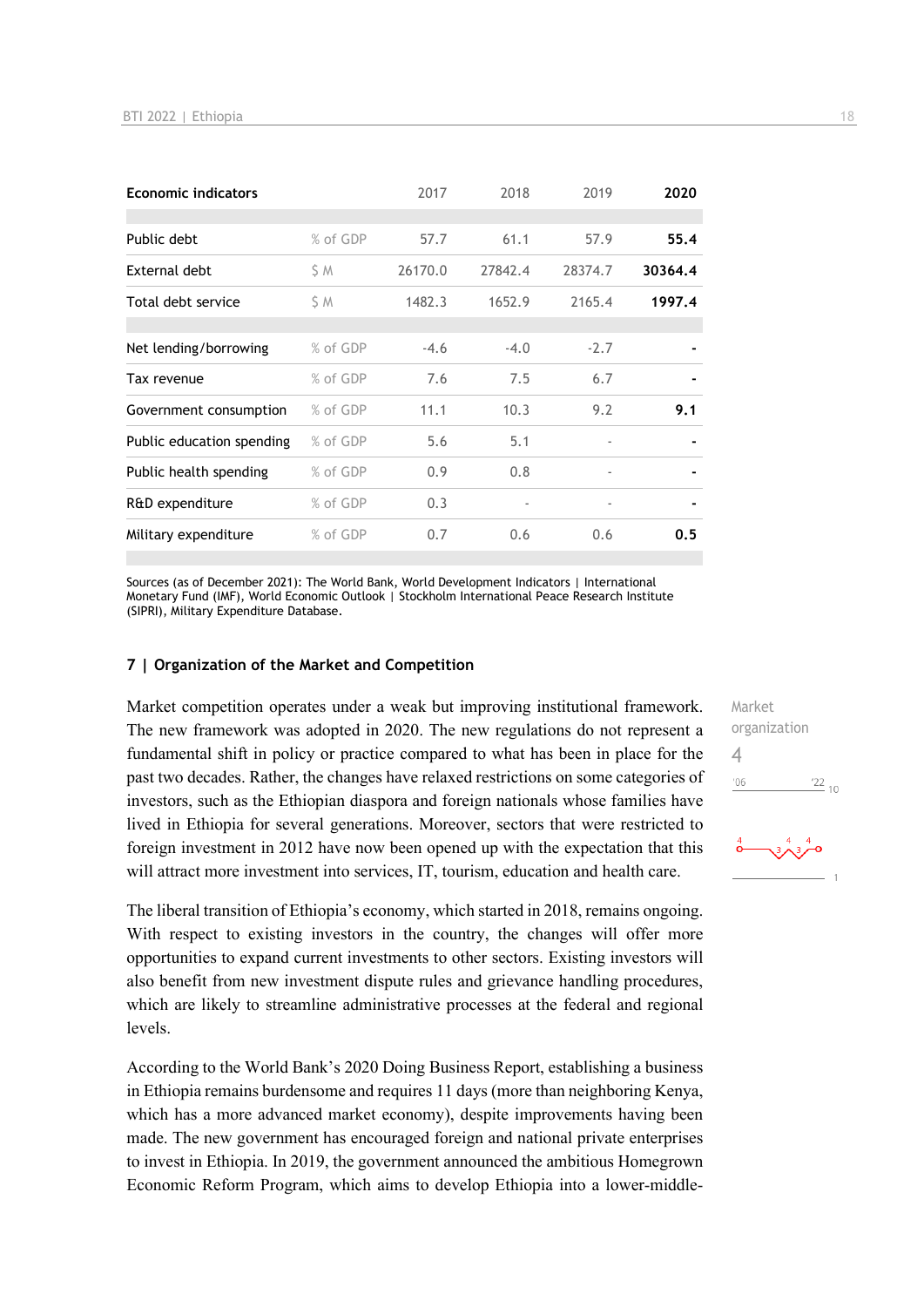income country by 2030. Poor infrastructure continues to hinder the delivery of goods to markets, and political disturbances and the conflict in the Tigray region are likely to thwart ambitions. The informal sector remains large and accounts for 35–40% of total employment in some areas.

Under the EPRDF government, Ethiopia started a liberalization reform program, with the aim of introducing more competitive elements, when the Growth and Transformation Plan was passed by the parliament in 2015. More recently, the Abiy government implemented a new economic legal and regulatory framework, which included investment and privatization law reforms, with the aim of encouraging investment by foreign and local private companies. Despite the establishment of a stable legal framework, competition laws are not fully enforced due to the close relationship between the state and some of the monopolistic companies. The existing regulatory frameworks against monopolistic and cartelistic structures are not comprehensive, and existing rules continue to be ignored by enforcement agencies.

When Minister Gerd Müller of the German Ministry of Economic Cooperation and Development made an agreement with the Abiy government in 2018 to support the Ethiopian reform agenda, Ethiopia committed to upholding principles of democracy, good governance and rule of law. However, China is the largest source of credit and investment in Ethiopia today. It remains unclear on what business conditions contracts with Beijing were concluded. There are some doubts about the fair distribution of business opportunities. The government's return to a policy of political repression (e.g., military intervention in Tigray) in 2020 blocked the implementation of the new competition regulations.

Liberalization of foreign trade is high on the government's reform agenda. Abiy's government has started to abolish trade monopolies, but tariff and non-tariff barriers, and special trade contracts with Chinese business partners still exist. In June 2018, the government of Ethiopia announced its intention to open a number of sectors to foreign investment through the partial privatization of state-owned enterprises that monopolize certain industries, including aerospace, logistics, telecommunications and sugar production. The prospect of opening up telecommunications for foreign investment led in 2019 to a surge of interest among companies such as MTN, Vodacom and Orange, as well as Kenyan Safaricom, and Chinese companies Huawei and ZTE.

In 2019, the government announced that six out of 13 loss-making sugar projects, which have been funded by state money over the past few decades, would be privatized in early 2020. However, it is not yet clear whether this reform has been implemented. The simple average of MFN applied duties was 17.4% in 2015, 11.8% in 2017 and 17.4% in 2018 (latest figure).

Competition policy 4  $\frac{22}{10}$  $'06$ 

Liberalization of foreign trade 4 $06'$  $\frac{22}{10}$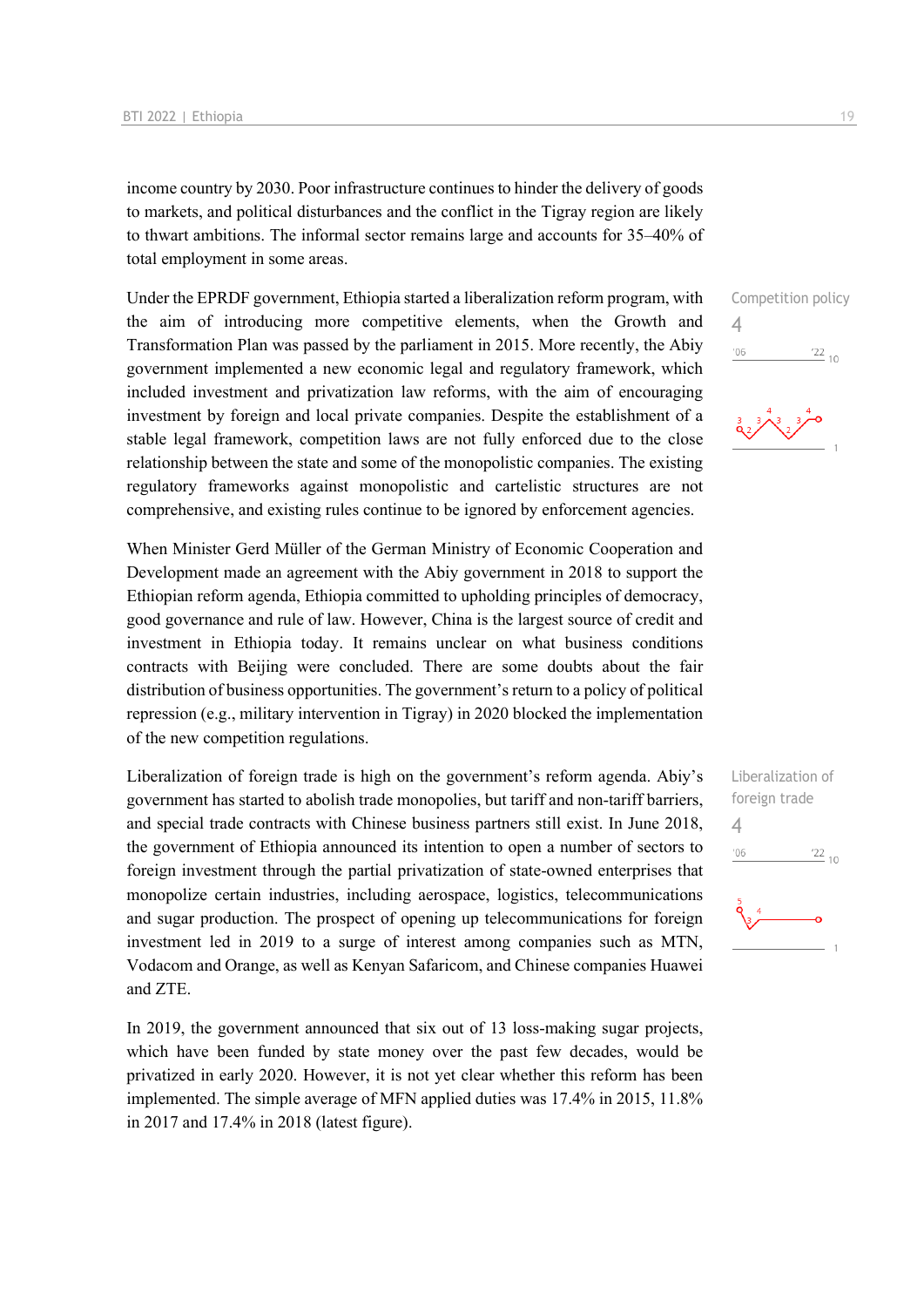Without modernizing and restructuring the banking sector, it will not be possible to implement the Abiy government's Homegrown Economic Reform Program (HERP). After the new prime minister pledged to address structural problems that inhibit private sector activities and boost domestic revenue mobilization, the IMF declared that it would allow a three-year Extended Credit Facility for Ethiopia worth \$2.9 billion – an extraordinarily high amount of money for a developing country with an enormous foreign debt burden (56% of GDP) and weak financial infrastructure. A recent study of Ethiopia's banking sector by two Ethiopian experts (ACIST), published in June 2020, revealed major deficits: vendor dependency, lack of proper systemic evaluations, lack of clear national regulations, external changes, lack of expertise on new technologies, lack of a clear strategy, lack of strategy implementation experience, customer perceptions on new technologies, and lack of clear policies and procedures.

Until recently, no Islamic banking product to serve the Muslim community existed. This fact prevented Ethiopian Muslims from holding shares in the banking sector. In Ethiopia, interest free banking was first allowed in 2011 as a part of the existing conventional banking system. Full-fledged and independent interest free banking business was allowed in 2019. However, the adoption of Islamic banking in Ethiopia has been accompanied by some legislative challenges. This is primarily because both the Islamic and conventional banking sectors are governed by the same legal framework, which undermines the proper functioning of Islamic banking.

Bonds held by commercial banks totaled ETB 388.6 million in 2018/19, ETB 400.2 million in 2019/20 and ETB 468.3 million in 2020/21, and are projected to total ETB 566.6 million for the fiscal year 2021/2022.

The total commercial bank financing-to-GDP ratio was 32.8% in 2018/2019, 31.3% in 2019/2020 and 31.0% in 2020/21.

#### **8 | Monetary and fiscal stability**

Ethiopia's federal government and central bank have for years pursued with modest success policies to control inflation and currency exchange rates. Under the rule of Prime Minister Abiy, monetary policy was tight. Inflation remained in double digits in 2019 and above the 8% central bank target. Ethiopia's managed float exchange rate foresees a 5%–6% annual depreciation in order to adjust inflation differentials with trading partners. Fiscal consolidation has ensured low and stable fiscal deficits, despite a low tax-to-GDP ratio, averaging 11% between 2016 and 2019. Tax reforms are underway to boost revenue mobilization, but deficit financing through central bank advances has fueled inflation and reduced monetary policy effectiveness.

The annual inflation rate (CPI) in Ethiopia rose from 10.7% in 2017 to 15.8% in 2019. Thus, official inflation targets failed several times. Although the government has tried to control inflation and the foreign exchange regime, it lacks the institutional experience to realize this goal, while also managing the COVID-19 crisis.



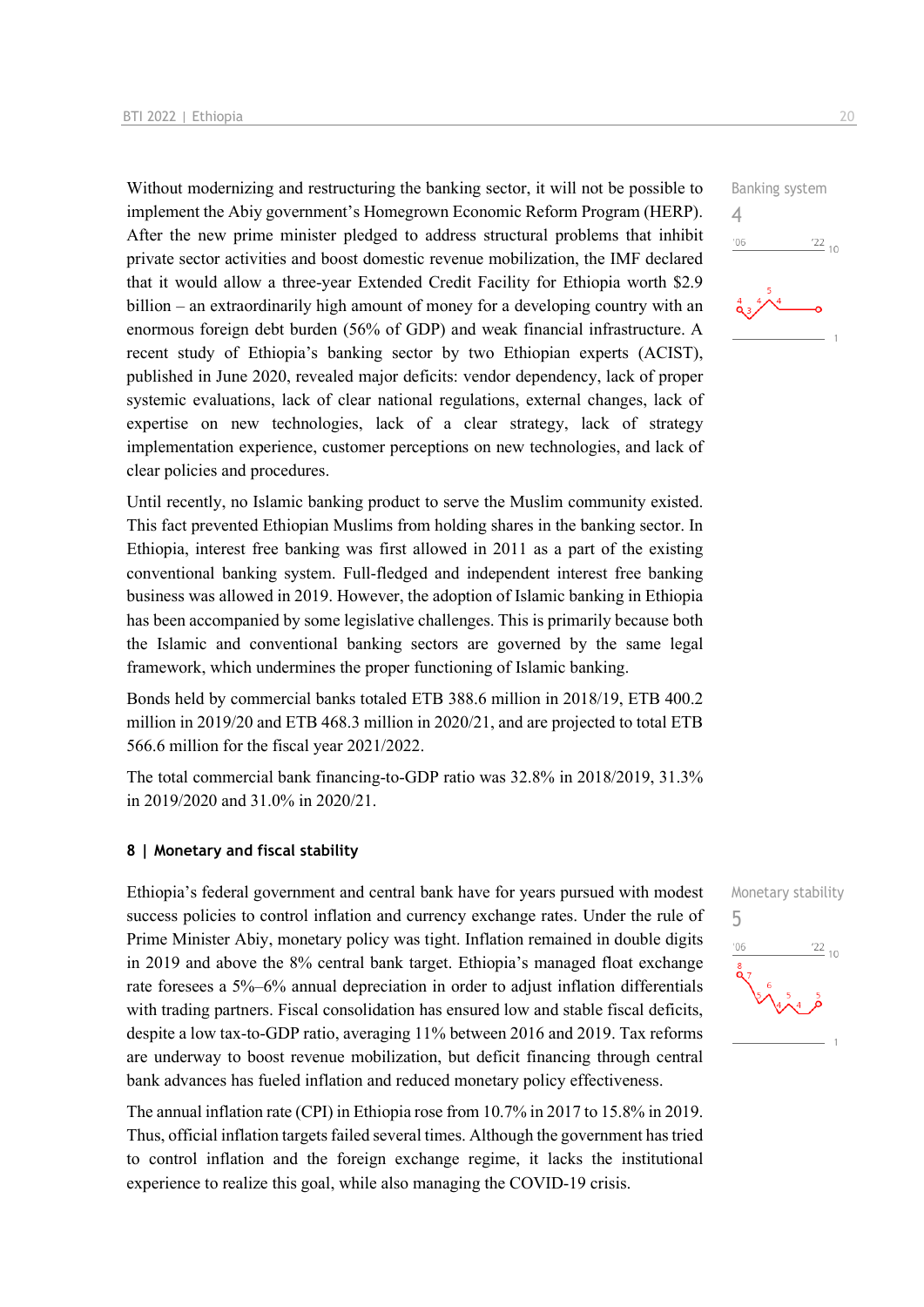The economic impact of COVID-19 includes higher prices for basic foods, rising unemployment, slowdown in economic growth and increasing poverty. According to the projections of the National Disaster Risk Management Committee, an estimated 30 million people could experience food consumption gaps. The urban poor are likely to be severely affected. In rural communities, food insecurity will worsen among households that rely on market purchases.

In 2019, the central bank provided ETB 15 billion (0.45% of GDP) of additional liquidity to private banks to facilitate debt restructuring and prevent bankruptcies. It has also provided ETB 33 billion of additional liquidity to the Commercial Bank of Ethiopia. Growth in the financial year 2019/20, while below trend, surprised on the upside as the two largest sectors –agriculture and construction – shrugged off the impact of the pandemic. Growth in the financial year 2020/21 is expected to be four percentage points lower than the pre-crisis baseline. However, as the president of the central bank is appointed by the government, one cannot say that the central bank acts as an independent body.

Because monetary stability and greater economic growth are key to reducing poverty, the positive trend will slow down in 2020 due to political turbulence.

The overall financial picture remains precarious due to slow production growth, slack export revenues (stagnant world coffee prices, and decreasing demand for agricultural and manufactured goods), rapid population growth and a heavy debt burden. Ethiopia's real GDP growth decelerated to 7.7% in 2018. A slowdown in industrial growth is mainly driven by lower growth in construction due to foreign exchange shortages and higher prices of imported construction materials, coupled with the weaker performance of the manufacturing and the agriculture sectors.

According to World Bank statistics, annual government consumption (as a percentage of GDP) decreased slowly – from 11.15% in 2017 to 9.2% in 2019. Tax revenues (as a percentage of GDP) did not increase as was expected by the government. As the revenue-earning capacity of the country has not matched the rapid increase in imports and infrastructure investments, public debt has not been reduced (as was announced by the government). Public debt amounted to 57.7% of GDP in 2017 and 57.6% in 2019. Furthermore, the annual debt service places a heavy burden on the state and is the third-largest expenditure allocation in the federal budget. Annual debt service increased from \$1.5 million in 2017 to \$2.2 million in 2019. Meanwhile, the growth in exports, which increased steadily from 7.7% of GDP in 2017 to 17.7% in 2019, could not compensate for this. The government of Ethiopia applied for debt relief, which was granted by the European Union. It is unknown how China as Ethiopia's main creditor will handle the debt issue.

In May 2020, the IMF approved \$411 million in emergency assistance for Ethiopia to help fight the coronavirus pandemic. The IMF also approved Ethiopia's request

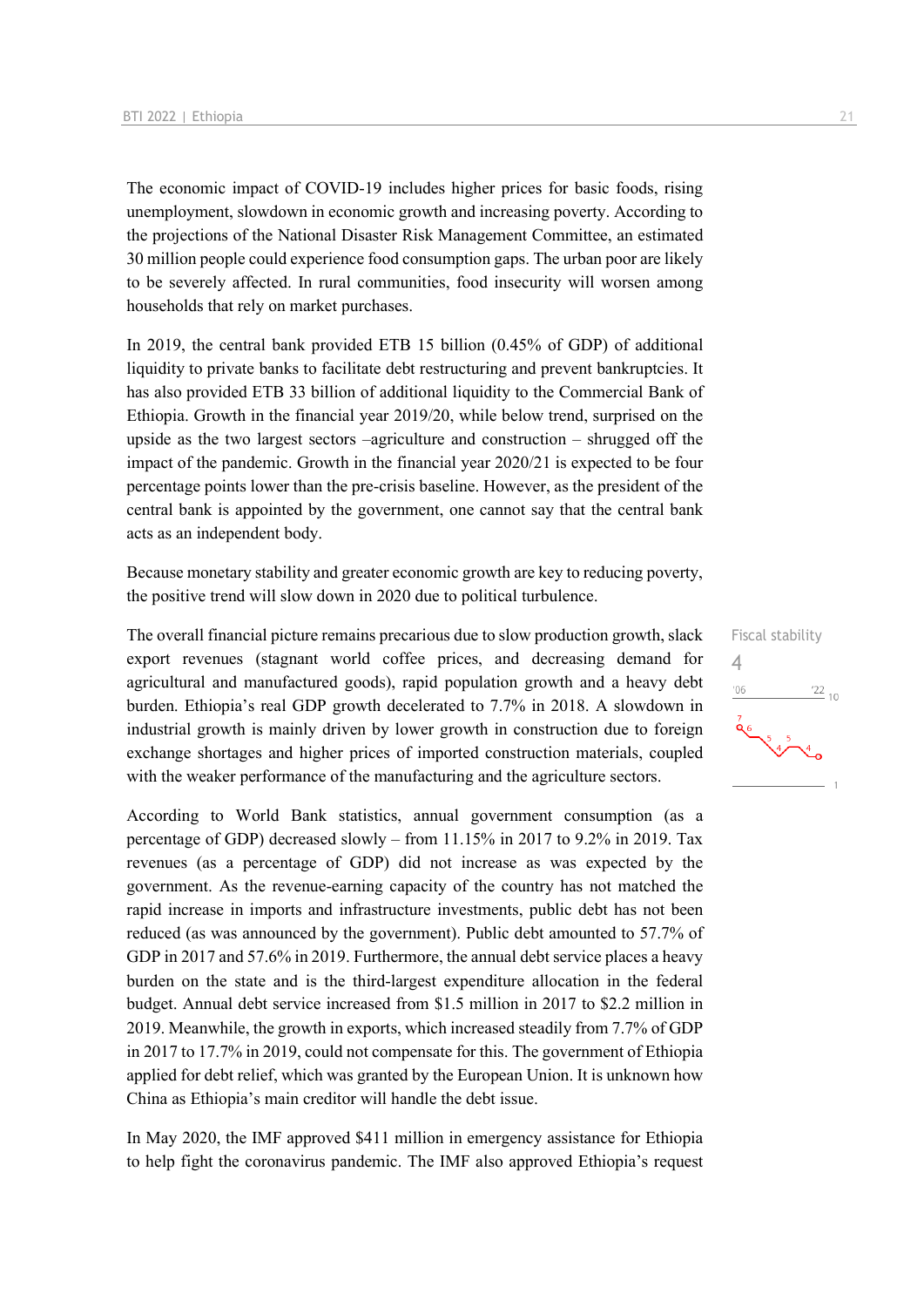for a suspension of debt service payments worth about \$12 million under the IMF's Catastrophe Containment and Relief Trust for poor countries.

The service sector, including travel, transport and hospitality, was directly impacted by the pandemic. Both air and land transport were severely affected, and many large hotels have had too close.

In April 2020, the federal government of Ethiopia declared a state of emergency, and measures related to social distancing and city transport were implemented. A number of fiscal, monetary and sectoral measures were introduced. These included a ETB 5 billion (around \$150 million) preliminary stimulus package, the removal of import taxes on COVID-19 related items and faster value-added tax refunds for businesses.

Monetary measures included ETB 21 billion (around \$630 million) in support for banks to address the expected liquidity shortage from lower deposits and loan collection, and to provide working capital for sectors impacted by the COVID-19 pandemic; priority access to foreign exchange importers and producers of COVID-19-related goods; an increase in mobile money transfer limits; and a relaxation of the central bank's non-performing loan directive in order to allow commercial banks to reschedule loan payments for severely affected sectors (e.g., horticulture, hotels and tourism).

It was stated that the emergency funds from the IMF would support two broad areas: the import of essential health supplies (e.g., personal protective equipment such as sanitizers, gloves and masks) and intensive care equipment (e.g., ventilators), and communication on COVID-19 health issues (e.g., advocacy work to ensure that people conform to government health measures and recommendations).

#### **9 | Private Property**

The Ethiopian constitution of 1995 had recognized private property in general, but the right to acquire, use and transfer land property was restricted. Today, the land tenure system in Ethiopia has retained its own peculiarities.

A major improvement has been the ability to lease land to third parties, which the current system finally allows. Informal arrangements in the form of sharecropping and fixed-rent tenancies, which took place even under the Derg regime, involved a risk of losing land. For nearly 80% of the rural population, land remains the most crucial asset for survival. Despite recent policies to stimulate intensification, land productivity remains low in most parts of Ethiopia. One reason for this is the negative impact that insecure private property rights have had on farmers' decisions to improve and modernize their farming practices. Property rights protect individuals against expropriation by neighbors and other agents, as well as against the state, offering incentives for long-term investment in assets. With all land state owned, the Property rights 3 $\frac{22}{10}$  $-06$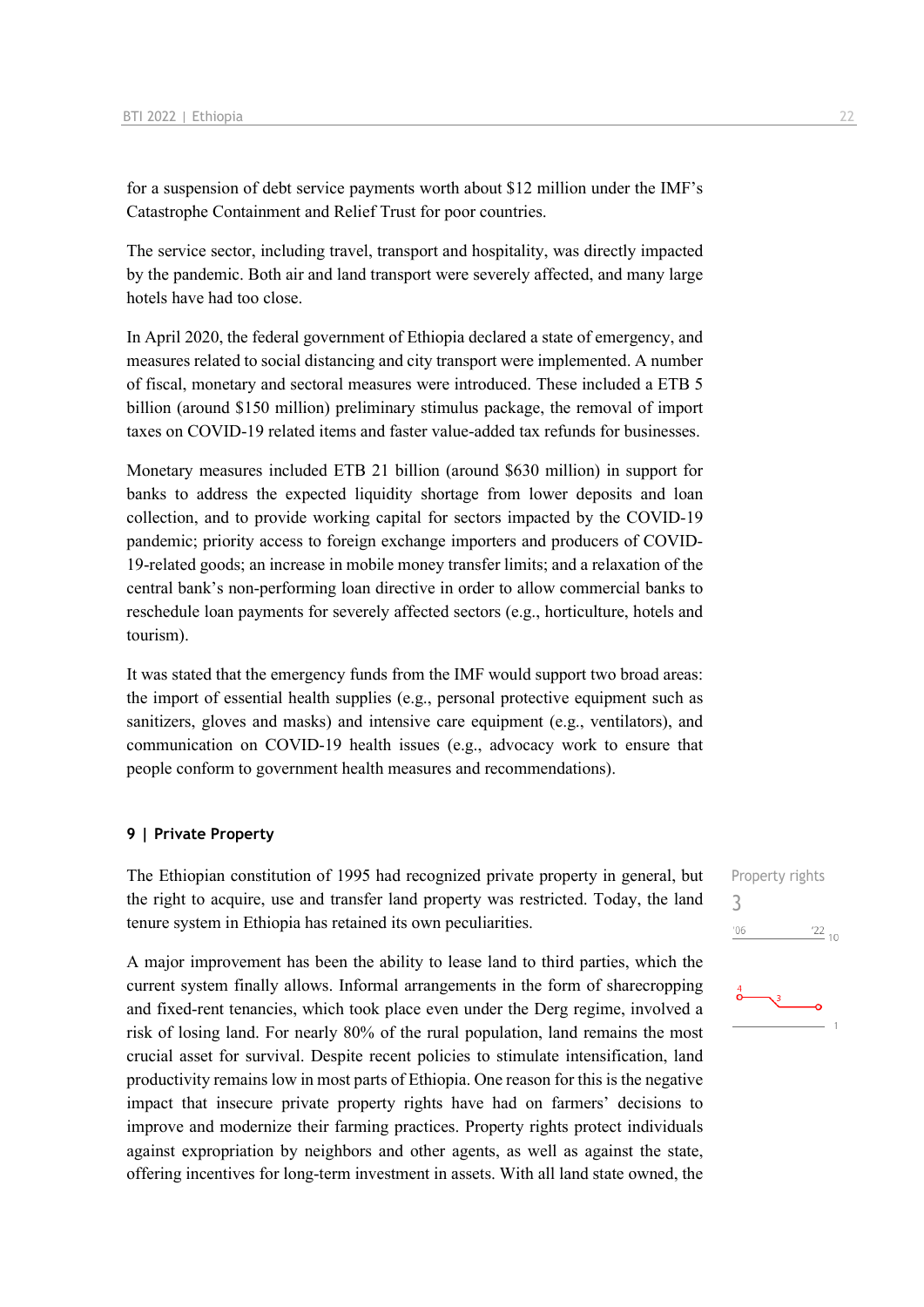threat of land expropriation never appears far off the agenda. Land rental and leasing have been made legal, but transfer rights remain restricted and the perception that tenures are insecure remains quite strong. Panel data from a World Bank field study suggested that perceived limitations on transfer rights and the threat of expropriation have negatively affected long-term investment in agriculture in Ethiopia, which has contributed to the low returns from land, and persistent low growth and rural poverty.

Over the last 10 years, Ethiopian governments have leased large areas of land to foreign companies. Land-grabbing is practiced extensively in Ethiopia in order to earn foreign currency by the government. In Gambella, for example, huge areas of land have been leased to Sheikh Mohammed Hussein Ali Al Amoudi, a rich oil billionaire from Saudi Arabia and an owner of several plantations in Ethiopia. Tens of thousands of peasants have been expelled from their lands. In 2019, the Abiy government proclaimed that six out of 13 loss-making sugar projects in the Southern region, which had been funded by state money over the past few decades, would be privatized. However, there has been no word about compensation or aid for local people adversely affected by these practices.

Under the leadership of Abiy, investments by private companies have been welcomed. Private companies are viewed by the Abiy government as politically important engines of economic production, and as facilitators of the government's latest economic growth and reform strategy. Until recently, the government had been occupied with implementing the second phase of its Growth and Transformation Plan (GTP II), which ran until 2019/20. GTP II aimed to continue expanding physical infrastructure through public investment and to transform the country into a manufacturing hub with the help of private enterprises. GTP II targeted an 11% annual GDP growth rate and  $-$  in line with the government's manufacturing strategy – the industrial sector was set to expand by 20% on average, creating more jobs. But these ambitious aims were not achieved. In September 2019, the government announced the Homegrown Economic Reform Program, which received approval and financial support from the IMF. It is hoped that this ambitious plan can overcome the structural problems of low productivity and low-cost efficiency in order for Ethiopia to become a lower middle-income country by 2030.

In 2020, the government improved the legal safeguards protecting private companies. Due to the coronavirus pandemic and political disturbances, direct foreign investment declined to about \$2.5 billion, the lowest level since 2016 and \$1.6 billion lower than in 2018. To assist the private sector during the coronavirus pandemic, the government monitored 344 firms in Addis Ababa over eight survey rounds. The study found that the average number of fully employed workers decreased from 4.4 in round one (early 2019) to 3.5 in round eight (end of the year), while the decline in employment was highest in firms with higher baseline levels of education. The lifting of the state of emergency in September was accompanied by a temporary increase in layoffs. During round seven of the survey, which was implemented between September 13

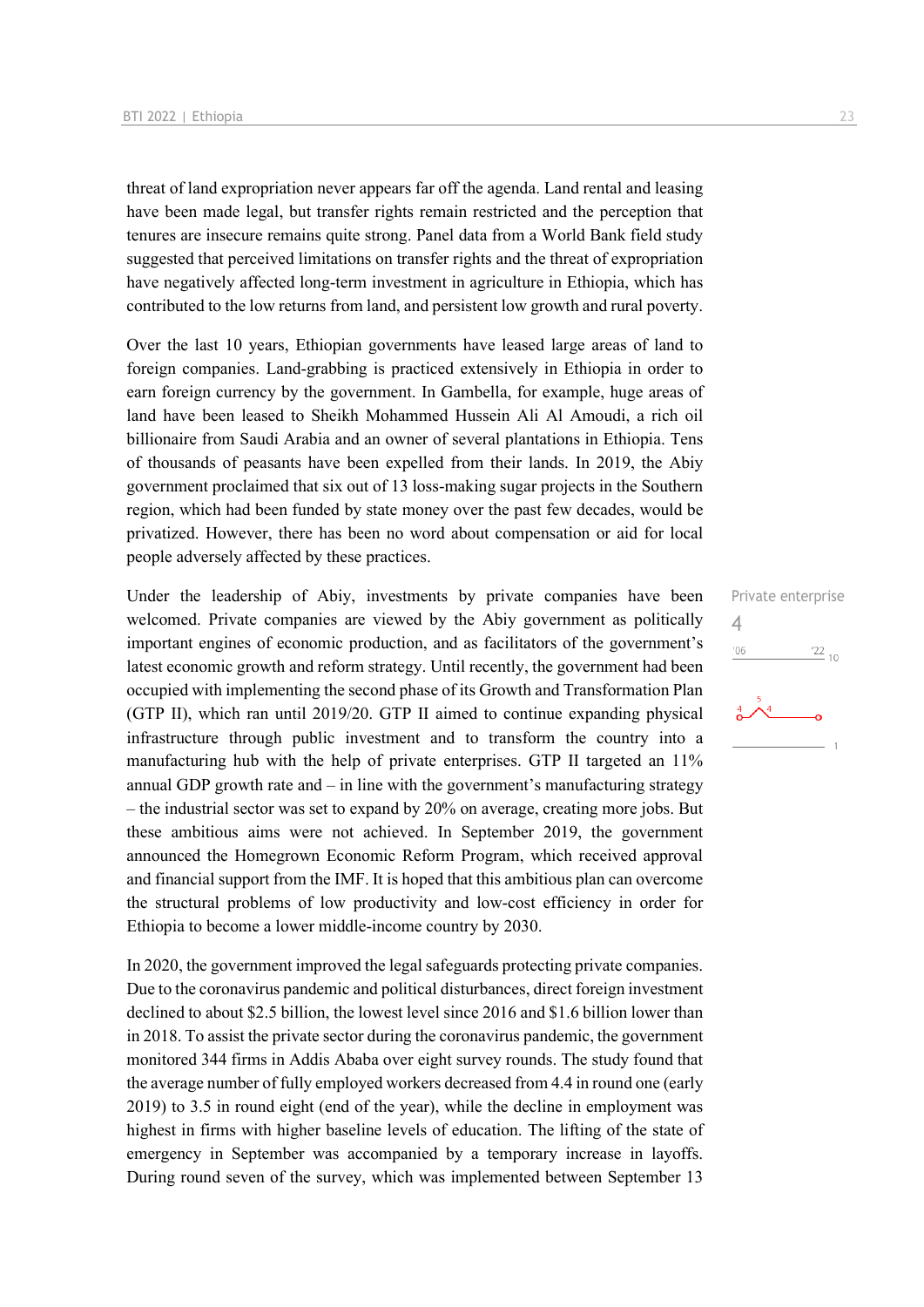and October 4, 2019, 5% of small, medium and large firms laid off workers, up from less than 1% in round six. In round eight, however, there were few layoffs (1.6% of firms laid off one or more workers in the 21 days prior to round eight).

#### **10 | Welfare Regime**

The federal government of Ethiopia is unable to provide a comprehensive, statefunded welfare system for all of its citizens. The majority of the population is at risk of poverty. In 2019, before the outbreak of COVID-19, an estimated five to six million people were food insecure and needed humanitarian and food aid. Informal social safety nets are provided by the Orthodox Church, protestant churches and mosques, as well as traditional family, clan and village structures.

With the assistance of the World Bank and EU funds, in 2019 and 2020, the government committed to mitigating the worst consequences of the COVID-19 crisis. In May 2019, a supplementary budget of \$1.43 billion was approved by the parliament for the fiscal year 2019/20. The budget aims to provide humanitarian and medical assistance, and mitigate the economic ramifications of COVID-19 for the estimated 30 million people who are considered to be in need of government assistance. The budget will be funded by a mix of loans from internal and external sources. The prime minister announced that the aid package would be increased to ETB 5 billion (\$154 million or 0.15% of GDP). The \$1.64 billion plan aims to support various economic sectors and population groups and includes \$635 million for the distribution of food to vulnerable population groups who are not covered by the national social protection program. Public expenditure on health care (excluding expenditures to compensate for the damages caused by COVID-19) has stagnated at around 4% of GDP.

The federal government excluded the Tigray Region from all relief and assistance plans and measures in 2020.

Equal opportunity for the different social and ethnic groups that comprise Ethiopia's multinational federation is far from a reality due to the substantial domestic gap in incomes, standards of living and share in political power. People from Tigray and Amhara enjoyed much better educational facilities than the poorer and less educated people in the south and southeast. Discrimination, subordination and exclusion on the basis of gender, ethnicity and political preferences is widespread. Muslims and southerners are not very visible in the public administration of the capital. Minority groups are often discriminated against based on their ethnicity in both the public and private sectors. Discrimination in the labor market, based on education, as well as political loyalties and ethnic origin, is widespread, not least when it comes to accessing jobs in central government institutions.

Social safety nets  $\overline{\phantom{0}}$  $\frac{22}{10}$  $'06$ 



Equal opportunity 3 $-06$  $\frac{22}{10}$ 

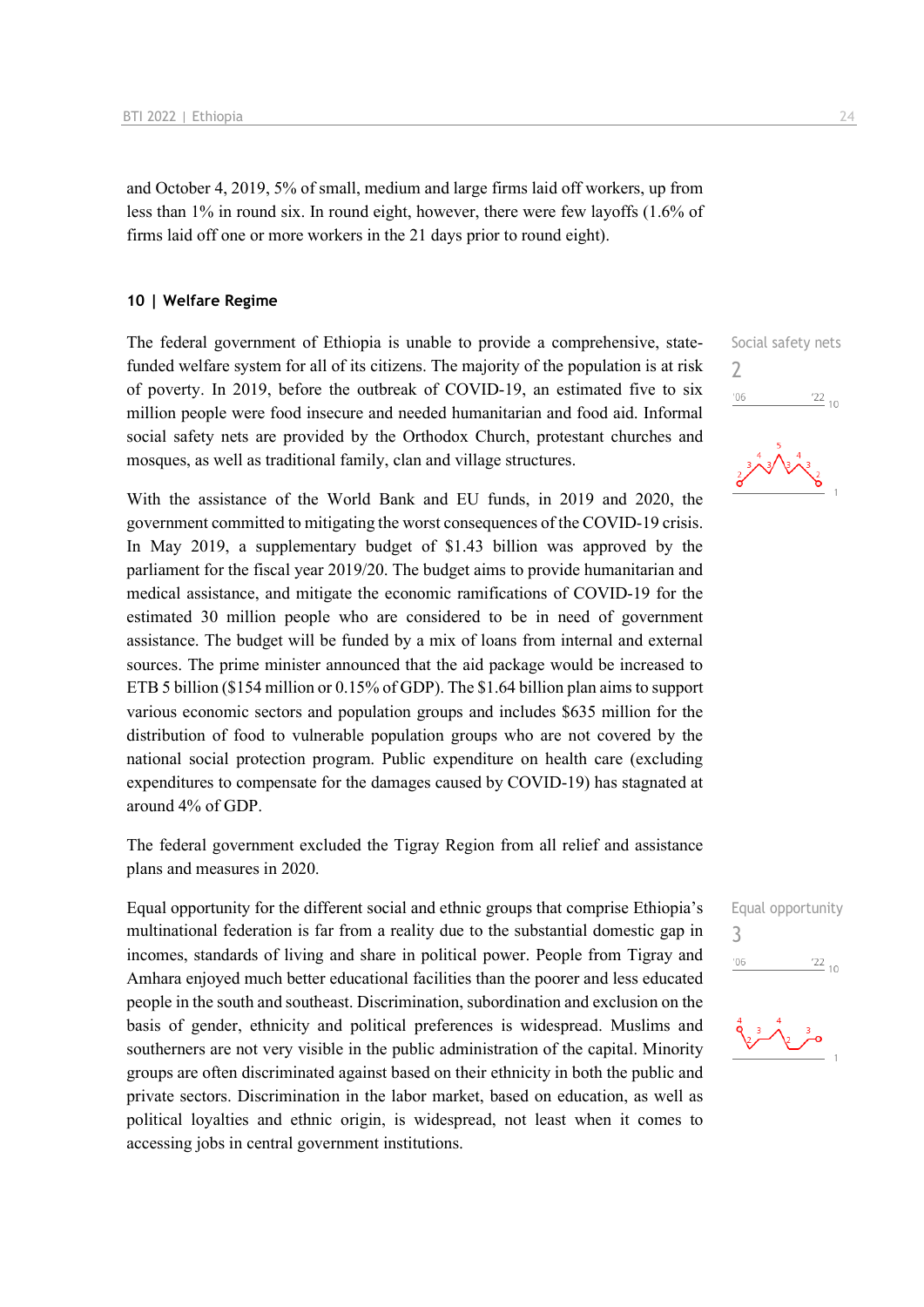Abiy and his government clashed with the regional government of Tigray, bringing an end to the privileges held in the region by Tigrayans. For example, when the Abiy government began privatizing state-owned enterprises, it was discovered that 75% of the management of the highly corrupt state company Metals and Engineering Corporation – which was engaged in the construction of huge sugar plantations and factories for the Ethiopian Sugar Corporation – were from Tigray. Many of these managers were fired, charged with corruption, and replaced by Amhara and Oromo managers.

Although the new government proclaimed that it would support and employ more women, in general, women are still discriminated against in terms of access to education and health care. The majority of Ethiopian women are still mutilated. The official female labor force participation rate is 46.5%, nearly the same as 10 years ago.

#### **11 | Economic Performance**

With a GDP per capita growth rate of 4.1% in 2018 and 5.5% in 2019, overall economic performance has been rather good, but the CPI for Ethiopia rose steadily to 15.8% in 2019. While agricultural growth has been slow but steady, manufacturing as a proportion of the total economy has increased. Net borrowing of the federal government remained rather high at 7.5% of GDP in 2017 as well as in 2018. The realization of the government's transformation and development plans is highly dependent on foreign direct investment: FDI stood at 4.9% of GDP in 2017 and at 4.0% in 2018. Due to political turbulences in 2019, foreign investors were reluctant to invest in Ethiopia and FDI dropped to 2.6% of GDP.

Public debt reached high levels: 57.7% of GDP in 2017 and 57.6% of GDP in 2019. Debt service was the third-largest federal budget expenditure and worries remain about the large public debt burden (mainly due to credit obligations to China). The government announced that it intended to increase taxes, but to date only moderate tax revenues have been published: 7.5% of GDP for 2017 and 2018 compared to 8.2% of GDP in 2010.

In 2020, the current account balance for Ethiopia was -\$4.3 billion.

Revenues have been extremely low. By late 2020, only 2% of companies expected to be able to hire new workers in the near future. The World Bank predicted that growth in Ethiopia would be four percentage points lower than the pre-COVID-19 forecast.

As a result of COVID-19, unemployment has increased and more than half of households have experienced a decrease in (and some a complete loss of) income. The income of female-headed households, urban dwellers, and self-employed and casual laborers has been most severely affected.

Schools closed, leaving 70% of primary and 60% of secondary students with no learning opportunities. This will disproportionately impact poor children over the long term.

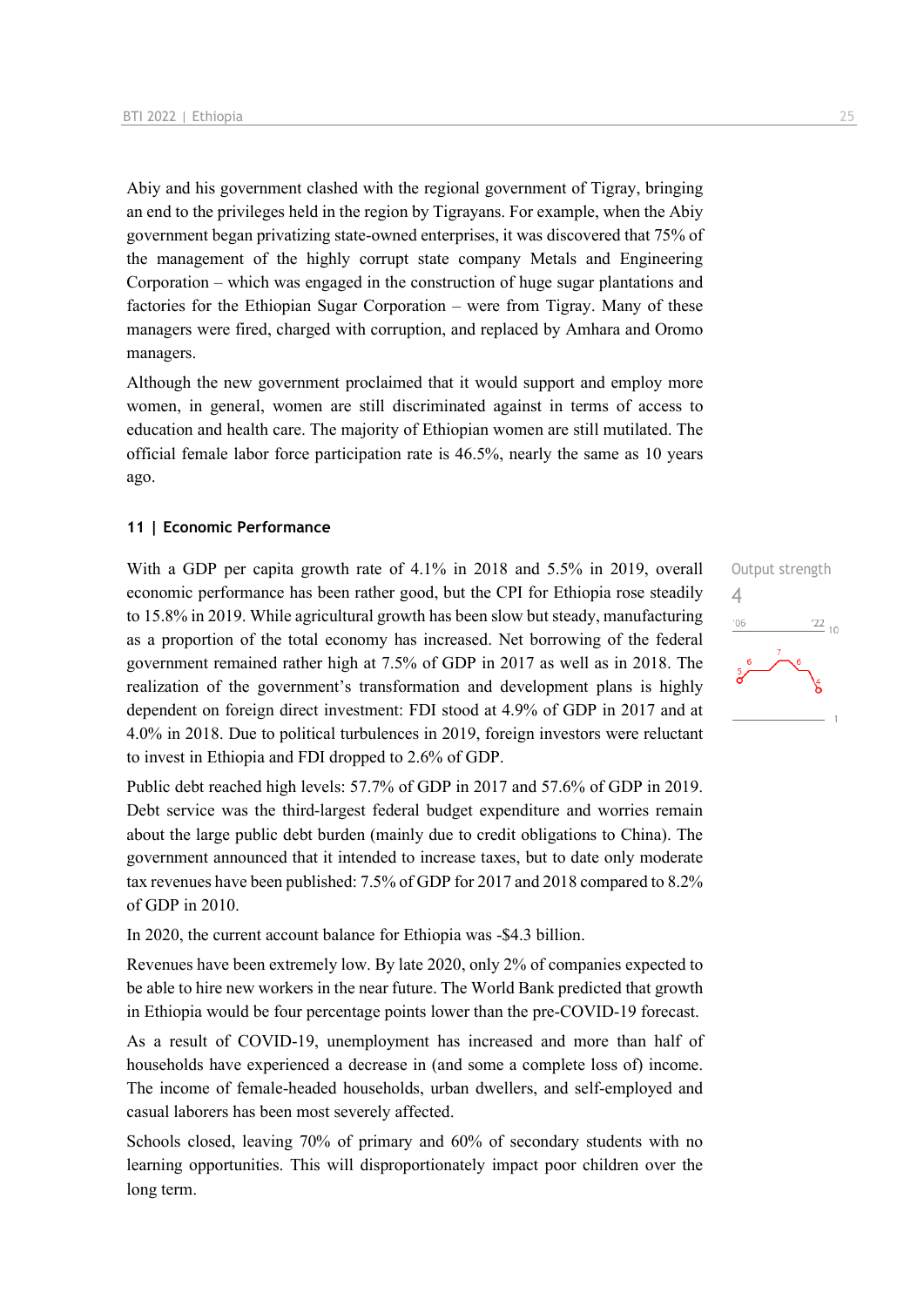#### **12 | Sustainability**

Under Abiy's government, environmental concerns received substantial consideration. Two reasons for this change have been the alarming rates of soil degradation and deforestation. Ethiopia's forested land has declined from almost a third of the country at the turn of the 20th century to less than 4% today (due to population growth and deforestation). Launched by Abiy, Ethiopia's 2018 national reforestation program ambitiously aimed to plant four billion trees by the end of the rainy season in October, which meant planting 40 seedlings for every person in the country. The goal is to reverse decades of deforestation when logging, land clearances and poorly defined property rights led to a dramatic decline in forest cover.

However, economic growth prevails over environmental concerns, especially export growth and commercial interests are of utmost importance to the government. This is demonstrated by issues in the production of flowers for export in recent years: While the export of flowers boomed, natural water reserves diminished and ground-water levels fell to the detriment of farmers.

In many parts of the country, land scarcity has become more acute due to population growth. As a consequence, people started to cultivate marginal areas, leading to a loss of vegetation and the drying out of land, which can also be attributed to the excessive planting of eucalyptus trees (which need a great deal of water). Efforts to reclaim eroded land were successfully undertaken in some areas of the northern highlands, but in most of the country's regions, soil erosion has continued. In order to rehabilitate the water quality of Abaya Lake and Chamo Lake in the Southern region, the government with the assistance of the German Ministry of Cooperation and Development started an ambitious reforestation program in the surrounding hill lands which were severely affected by deforestation and soil erosion. Clean lake water is important for the preservation of fish farming on which local people – poor subsistence peasants – depend.

Promotion of education has been a priority issue for Ethiopian governments for several years. The number of universities has increased considerably. More than 70% of citizens in Ethiopia are under 30 and nearly 50% are under 15. Following recent social developments, one can see a considerable improvement. For example, as far as school enrollment is concerned: 89% of boys and 82% of girls attend primary schools, and 31% of boys and 30% of girls were accepted to study at a secondary school. The greatest success has been achieved in the field of tertiary education: according to World Bank figures, some 8% of the population attended education institutions beyond secondary schools in 2017/2018.

In spite of several improvements, the system of education and training is still substandard, with qualitative deficits in secondary and tertiary education, and insufficient school enrollment. Ethiopia's U.N. Education Index score has increased slightly from Environmental policy 4  $06'$  $\frac{22}{10}$ 

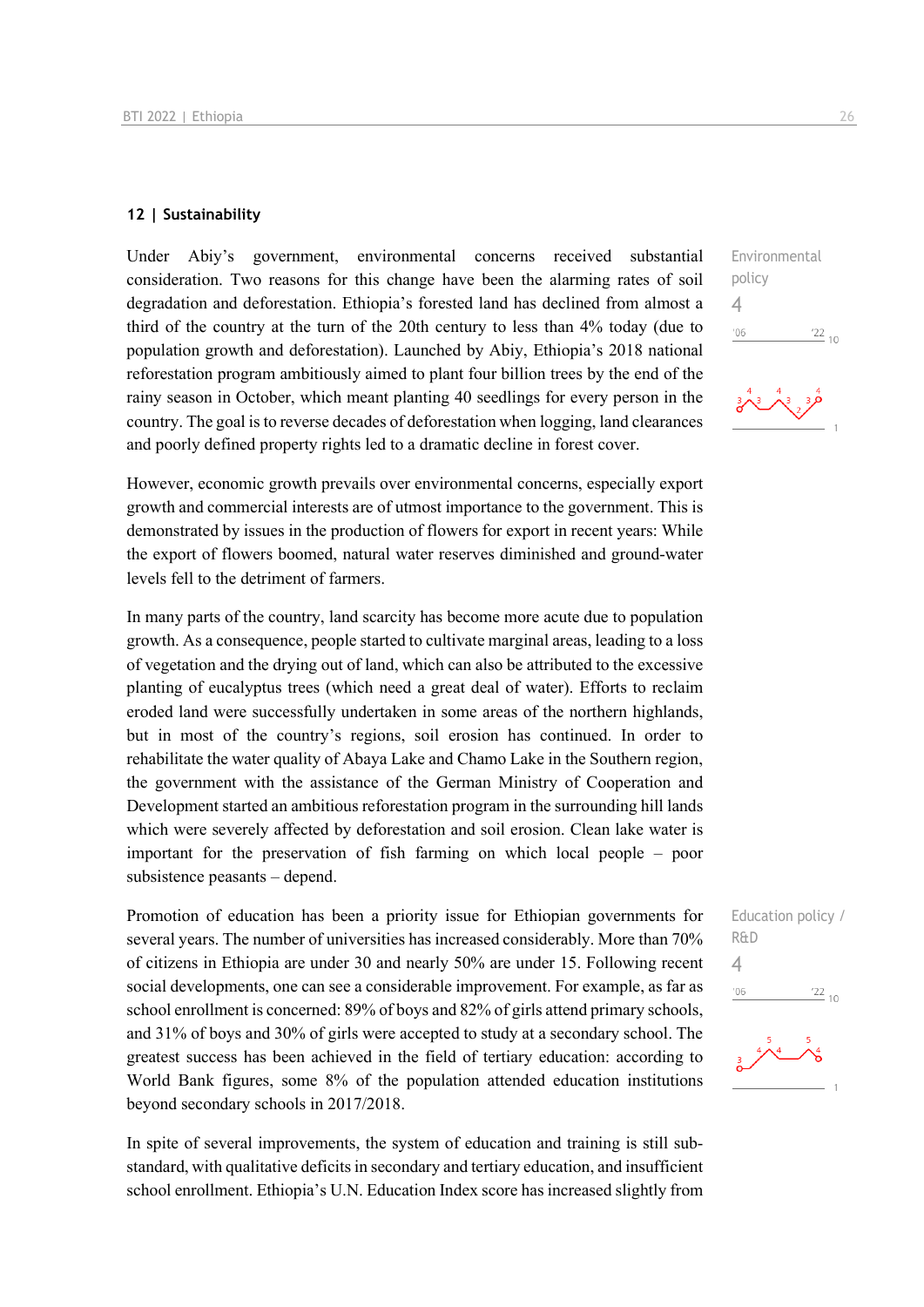0.332 in 2017 to 0.341 in 2019. Public expenditure on education has been moderate, compared to Kenya: 4.7% of GDP in 2015 (latest available data) for Ethiopia compared to 5.3% of GDP in 2018 for Kenya. The literacy rate in Ethiopia was 52% in 2017, compared to 82% in Kenya in 2018.

In addition to the literary rate, research and development in Ethiopia is deficient. Investment in research and development has stagnated at 0.3% of GDP. Girls and women suffer from gender discrimination. According to the Gender Parity Index, the ratio of female to male enrollment is 0.9 for primary education, 1.0 for secondary education and 0.5 for tertiary education. The lack of sanitary facilities for women (only 43% of schools have separate girls' latrines) is among the cultural barriers that keep women from exercising their right to equal education.

Since early 2020, the education and training system has suffered due to the COVID-19 pandemic and delays in the government's reform program. In March 2020, all schools were shut down, with Ethiopia's Ministry of Education announcing that schools across rural areas could reopen in October. Schools must introduce COVID-19 precaution measures, including limiting class sizes to 20–30 students, and providing sanitizers, facemasks and other materials to prevent the spread of COVID-19. Seven months after their closures, Ethiopia's K-12 level schools reopened, and both public and private schools around the country followed stringent public health guidelines, including providing water and soap, enforcing social distancing, and ensuring that face masks are worn by students and teachers. Youth unemployment is a huge challenge for the government.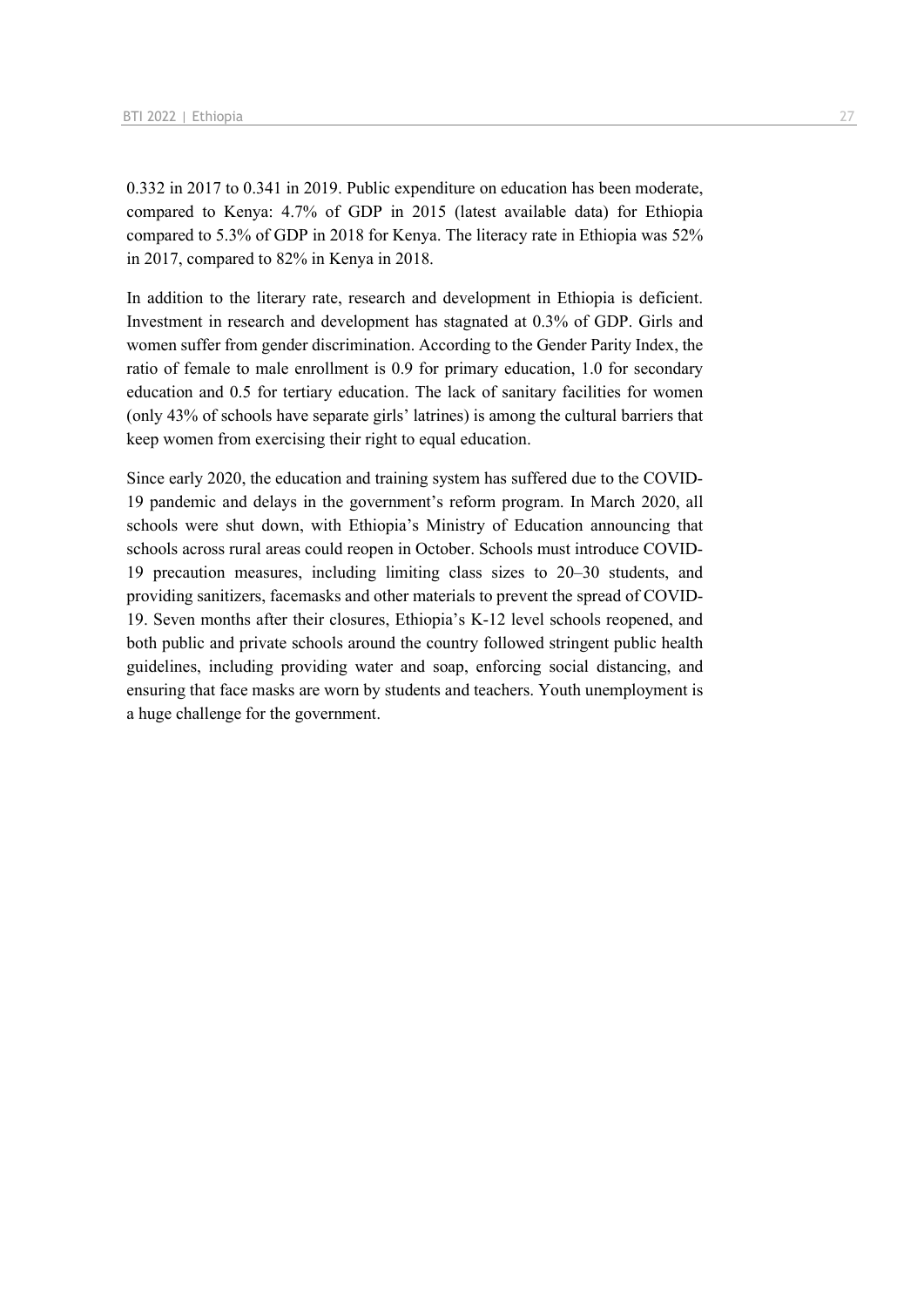## Governance

## I. Level of Difficulty

Widespread poverty (PPP per household was \$2,7 01 per year in 2019), high population growth, the lack of a professional labor force, the lack of adequate infrastructure, periodic droughts, and outbreaks of yellow fever, malaria and cholera have challenged the government's attempts to achieve sustainable structural transformation. In the context of increasing land scarcity and soil erosion, the labor market will become increasingly important as a tool for poverty reduction. Ethiopia is a landlocked country whose imports and exports depend mainly on neighboring countries. The climate and soil conditions in some parts of the country are so unfavorable that six to eight million people regularly need food aid from other countries. Natural disasters often occur and slow the speed of economic and social progress. In 2019/2020, Ethiopia experienced its worst locust invasion for several decades. This locust invasion has undermined development gains and threatens the food security and livelihoods of millions of Ethiopians.

Ethiopia suffered severely from the COVID-19 pandemic. The country is regarded as a high-risk country. Due to the rising cost of foodstuffs because of interruptions to supply chains, more people died from hunger than from the pandemic. The sharpest effects on growth rates were seen in transport (-20% drop in growth), hotels and restaurants (-7%), public administration (-7%), wholesale/retail trade (-5%), and construction (-5%). On April 8, 2020, Prime Minister Abiy proclaimed a national state of emergency, which lasted five months, and postponed the national elections, which were scheduled for August, until May/June 2021. Following the political unrests in June 2020, over 9,000 persons were detained and public spaces (e.g., schools, town halls and warehouses) were converted into detention facilities, raising concerns about spreading the coronavirus. It is expected that economic growth per capita will decrease from 9% in 2019 to 1.9% in 2021.

As of the end of February 2021, there had been 158,000 confirmed cases of COVID-19 and 2,354 confirmed deaths. New case counts are roughly one-third their peak levels, 1,800 new cases per day in August 2020 and roughly 600 new cases per day in March 2021.

**Structural** constraints 9 $10$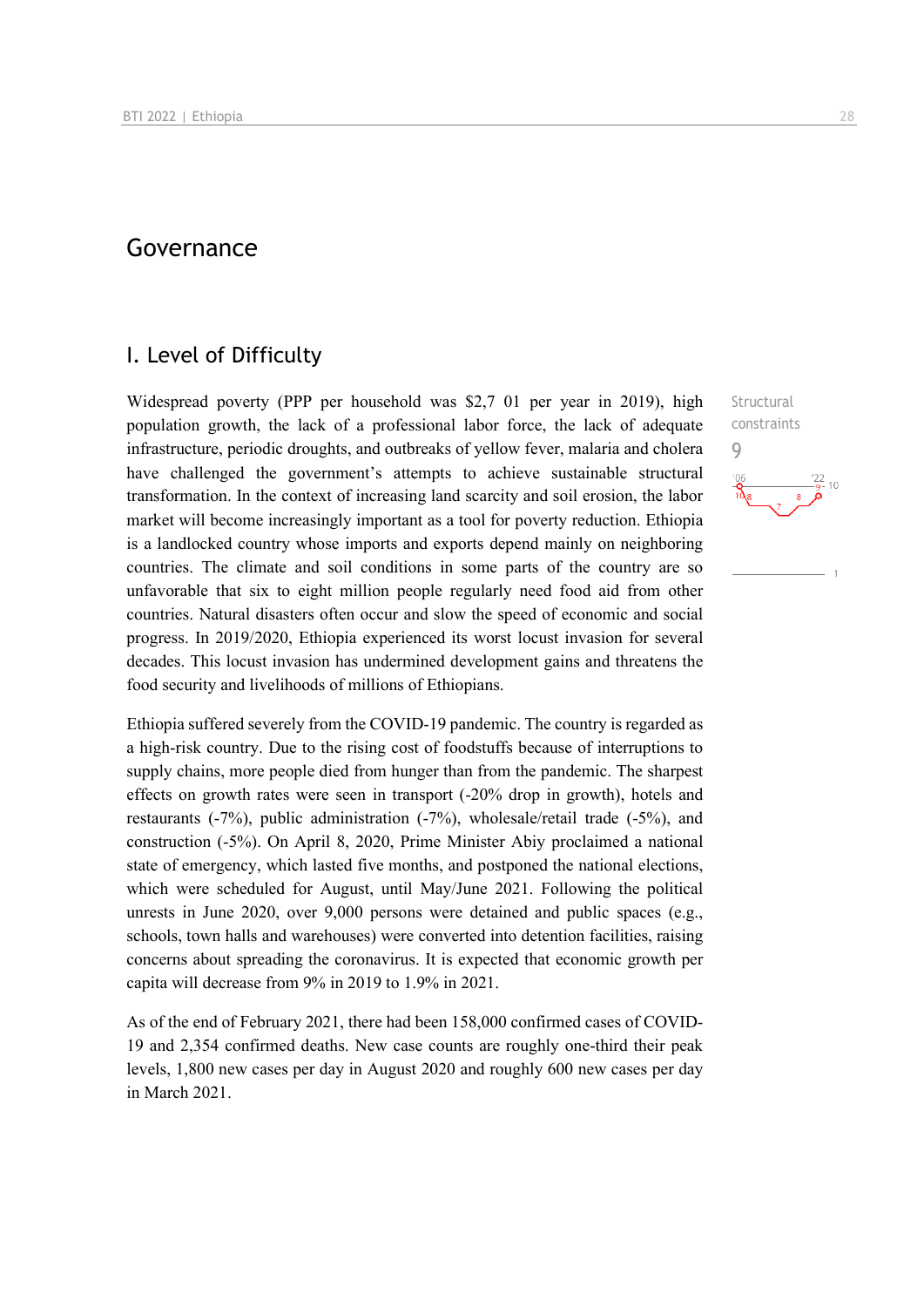Ethiopia has a strong tradition of civil society organizations (CSOs), inside and outside the country. Even under the repressive Derg regimes and the authoritarian EPRDF government, several CSOs and action groups actively participated in public discussions. In May 2019, a new party was announced, the Ethiopian Citizens for Social Justice. The new party called for changes to the 1995 constitution because it put too much emphasis on ethnic differences rather than on national unity. A journalist, who was jailed for a long time under the previous government, formed a civil society movement (the Baladera Council) to advocate for the rights of Addis Ababa residents and maintain the capital's independent status from Oromia. In Addis Ababa, a new generation of urbanized youth movements has developed. These movements were active supporters of the anti-EPRDF demonstrations, which paved the way for the reform politics of Abiy. CSOs were heavily regulated and enjoyed very limited political space until Abiy replaced the repressive law, regulating CSOsactivities, with a new proclamation that allows CSOs and NGOs more political space to mobilize the public. Since 2019, CSOs have felt encouraged to resuscitate old traditions of civil self-organization. In 2020, CSOs became very active, and publicly pressed their social and cultural demands, including resettlement requests.

The intensity of conflicts has increased since Abiy was elected by a majority in the EPRDF parliament. Because he immediately invited all political parties, including the parties in exile (e.g., the OLF), to participate in a public debate on the future of the country and its constitution in 2018 without conditions, the identity politics of various groups and ethnic minorities across nearly all regions of the country was laid open. This rare occasion was also used by several marginalized ethnic groups to articulate their demands, which often led to ethnic clashes and the killing of political opponents, as activists fell back on parochial ethnic constituency thinking. In Addis Ababa and other regional towns, there were persistent demonstrations and protests led by students, journalists and other professionals against the government. The main cause of ethnic tensions and communal clashes was the question of land distribution and claims for land to be returned made by those who had been expelled by the government in the wake of its enforced land allocation policies. Tens of thousands were arrested after the state of emergency declaration in 2019.

One severe confrontation took place in April 2019, when violence erupted between Gumuz and Amhara people. This violence claimed many lives and displaced thousands in Metekel Zone and the neighboring Awi Zone in the Amhara region, with hundreds of houses burned and fields abandoned. Tens of thousands were displaced and by the year's end, some 27,000 people had still not returned home. The conflict lasted several more weeks, during which another 18 people were killed. Ethnopolitical tensions have also occurred across Ethiopia's Southern region, where some 40 ethnic groups, which once coexisted peacefully in one federal state, were demanding cultural autonomy or even the right to form a separate state.



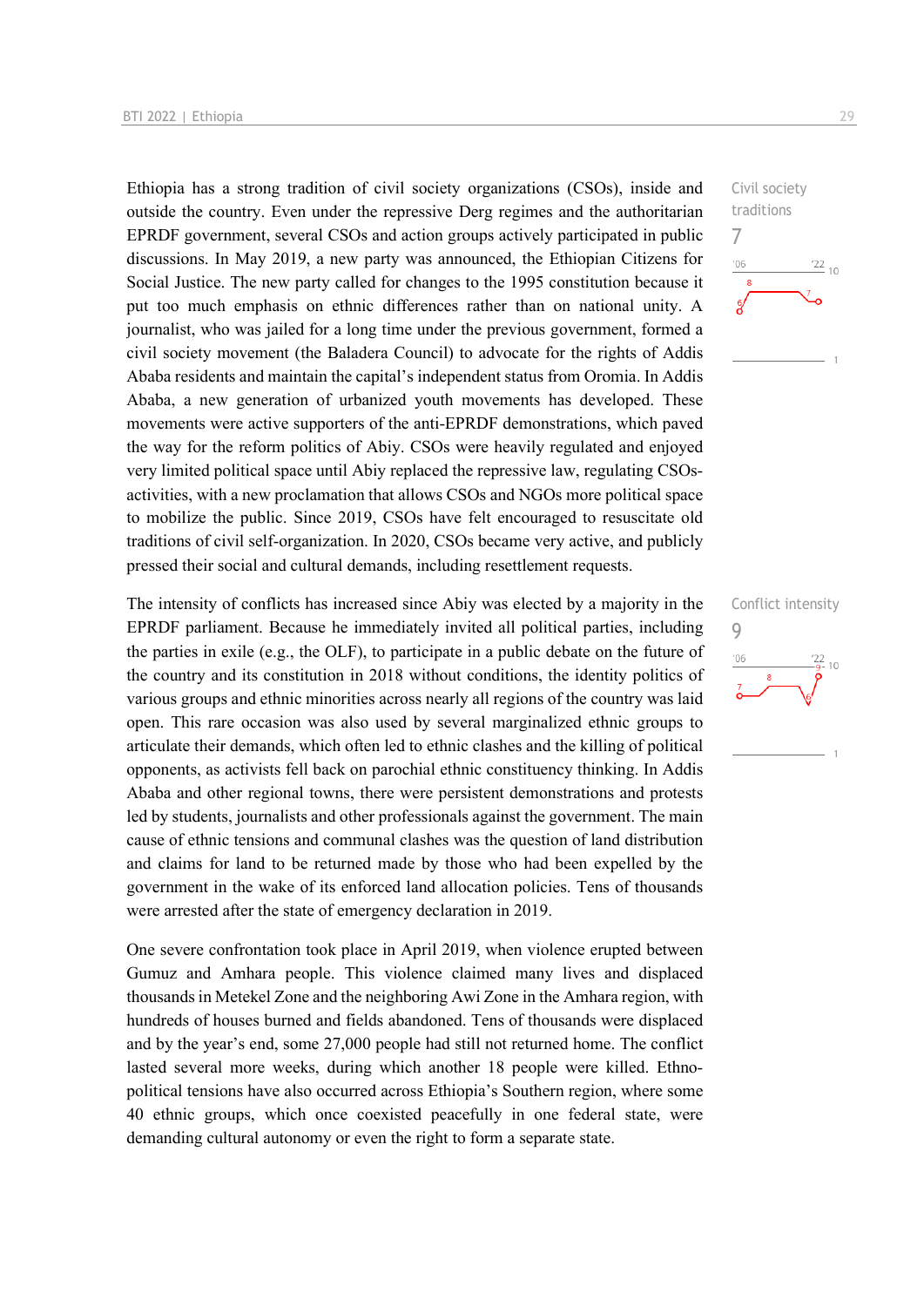The solution to the ongoing political struggles for power and land rights among the three dominant ethno-nations and between several competing political parties will determine the intensity of conflicts for the years to come. No easy solution to the conflicts can be expected because Ethiopian society is deeply divided not only by power and wealth issues, but also by competing identity perceptions: the established idea of a federation of ethnic nations against Abiy's vision of a nationalistic central state with one strong power center in the capital.

Conflict broke out between the Ethiopian government and the TPLF. Toward the end of 2020, the Tigray regional government was replaced by the Transitional Government of Tigray. This conflict, which is severe and ongoing, has been described as "brutal." Eyewitness accounts describe Ethiopian and Eritrean forces summarily executing civilians and looting property. The conflict has been characterized as a civil war.

### II. Governance Performance

#### **14 | Steering Capability**

Ethiopia recently went through one of its most momentous years in recent decades. Immediately after his election, Abiy proclaimed that his government would pursue democratic reform, be open to respecting the claims of ethnic groups, and address socioeconomic disparities and societal demands. But parallel to this, the government demonstrated its aim of building comprehensive national democratic structures instead of a continuation with the system of ethnic federalism, liberalization of public debate and greater respect for human rights. Privatization of state-owned companies ranked as high on the government's reform agenda as dissolving the old power structure, which was embodied by the coalition EPRDF party. Ethiopia recorded the sixth lowest COVID-19 death rates (relative to population size) worldwide. Therefore, one can conclude that the government used the coronavirus pandemic as a pretext for postponing the general elections for one year in order to give the government more time to implement the new strategy of Medemer, which included the formation of new branches of the Prosperity Party in all the nine regions of the country.

Regarding the next parliamentary elections, which were scheduled for August 2019, a power struggle emerged which over the course of several months reversed the government's promising reform agenda. The newly founded Prosperity Party postponed its strategic priorities for the time being in favor of short-term political aims. Several government opponents believe that the general election scheduled for August 29 had already veered from the fair and democratic process that Prime

#### **Question** Score

## Prioritization 5 $\frac{22}{10}$  $106$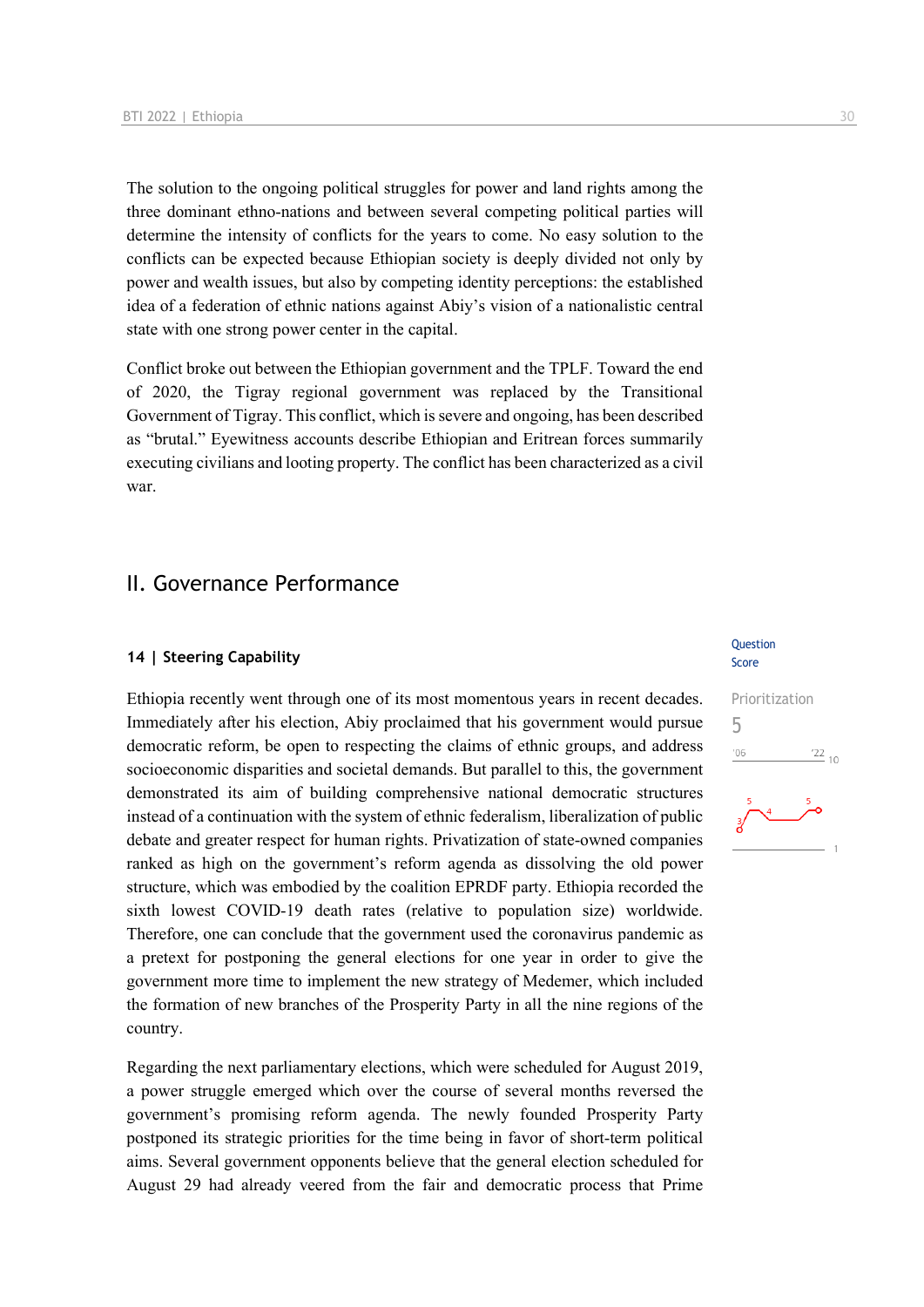Minister Abiy promised when he took office. In 2020, the TPLF refused to postpone the regional elections in Tigray, despite the demands of the federal government. As a result, Abiy believed he had no alternative but to start a military law and order operation against Tigray. After two years in office, the new federal government has lost control over its envisaged peaceful national transformation process: the old undemocratic policy of strengthening government power by force and repression has prevailed at the cost of its reform promises and of the fair political participation of its political rivals.

As already reported, the government changed its political priorities in 2020 (in response to the TPLF's "act of treason") and was not willing to implement democratic reforms and distribute political power peacefully. The most important reform was, besides internal dialogue with opposition parties, the declaration of peace and understanding with its "arch-enemy" Eritrea in 2018. This new attitude of openness and reform willingness presented new opportunities for reconciliation in society and across the whole region. However, the government has been overwhelmed by the most urgent challenge facing the country, which has presented an obstacle to the government's capacity to implement its aims: widespread ethnic tensions and violent conflicts on the ground due to ethnic-regional minority demands for land. Nevertheless, the government has invested in education and health care, improved gender representation (in the cabinet and diplomatic service) and encouraged entrepreneurs and foreign firms to take advantage of the new business opportunities presented by the privatization of state-owned companies and the creation of new industrial parks.

Many nationalists had hoped in 2018 and 2019 that Prime Minister Abiy's administration would address their demands after thousands of activists lost their lives in protests that paved the way for his premiership in early 2018. The hope of seeing Abiy address their concerns has all but evaporated. Abiy's government is employing the same methods his predecessors used to silence Ethiopia's most populous ethnic group, which has long complained of being treated as second-class citizens by the state. These methods include Internet blackouts, use of lethal force, the arrest of Oromo leaders and dubious legal measures.

In regard to accepting advice from representatives of other countries and international organizations, Abiy has demonstrated a surprising readiness to refuse to learn. He has been steadfast in rejecting widespread calls for negotiations since fighting broke out with the Tigray in November 2020, ignoring appeals from the United Nations, the African Union and the regional Intergovernmental Authority on Development (IGAD). Instead, he sent a series of delegations to explain Ethiopia's position to surrounding countries. Meanwhile, tensions are high with Egypt and Sudan over the Grand Ethiopian Renaissance Dam (GERD), which risks additional conflict over access to the waters of the Blue Nile.



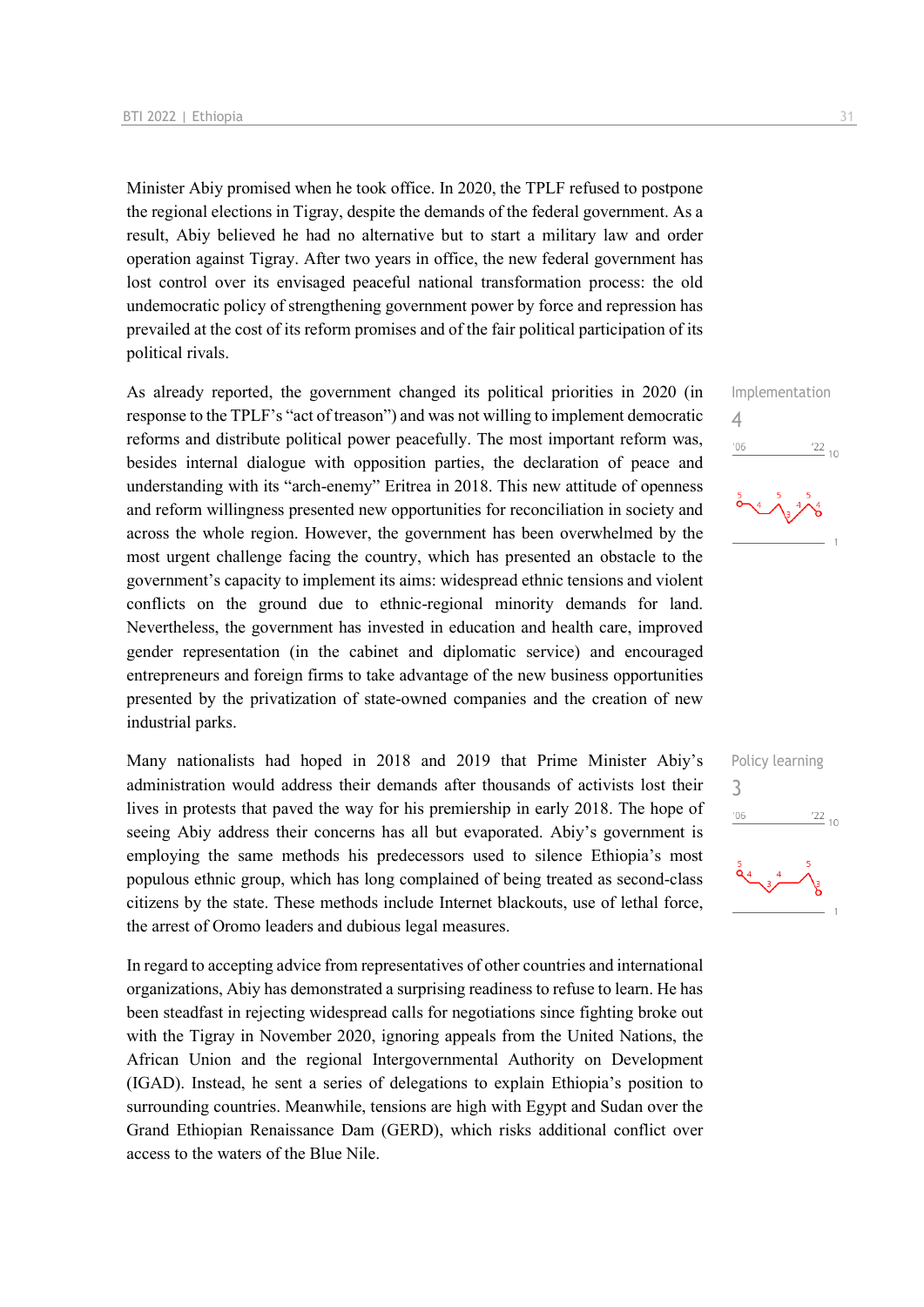#### **15 | Resource Efficiency**

Abiy's transformation policy and democratic reforms will mean personal resources will be used more effectively, as public administration will be opened up to professionals from ethno-political groups that were hitherto excluded or marginalized.

Net borrowing amounted to -3.7% of GDP in 2016 and to -4.0% of GDP in 2018. The current account balance deteriorated from -\$635.3 million in 2010 to -\$4,611.3 million in 2018. Public debt remained at a high level: 61.1% of GDP in 2018 and 57.6% of GDP in 2019. Budget planning in 2020 was hardly possible due to the COVID-19 crisis, which led to an increase in government spending and necessitated foreign financial assistance.

The privatization policy of the new regime and the creation of new industrial parks has facilitated the greater realization of national business potential and FDI. Several new industries were established in the textile, leather processing, agricultural products and reforestation sectors. In the near future, following the completion of the Grand Ethiopian Renaissance Dam, the country will likely export electricity to Sudan, Eritrea and possibly to other neighbors. The revenue-generating capacity of the new regime has been improving but remains far from satisfactory. There is still a huge trade deficit and, in general, the country's economy remains very vulnerable.

The efficiency of budget allocations improved in 2020 after the government provided a significant endorsement of the direction of macro-political reforms, including the correction of the currency's alignment. Furthermore, the central bank has adopted a gradualist, more realistic approach to currency adjustment. As a result, private companies are now in a better situation to access bank credits.

With the violent conflicts between the federal government, Amhara regional government and the regional government in Tigray accelerating, police and military forces have gained importance at the cost of civilian ministries. For example, the Amhara regional administration has ordered its police to identify ethnic Tigrayans in all government agencies and NGOs. There have been similar activities in organizations and businesses in Addis Ababa, with reports that hundreds of Tigrayans have been arrested.

Following the dissolution of the EPRDF and its replacement by the Prosperity Party, new administrative structures are still in the process of being progressively restructured. Oromos, Somalis, Afars and others, who had exercised some local autonomy under the old constitution, are afraid of losing power and resources. These reforms of the administrative structures across all levels of decision-making have led to a lot of political tension and social injustice, which contradicts the new government's Medemer ideology for a harmonious synthesis of all Ethiopian nationalities. Abiy's pursuit of war against one of Ethiopia's own federal states is a serious blow to his early image as a champion of peace, and to the African Union's ambitions for an effective African peace and security architecture.

Efficient use of assets 5  $^{\prime}06$  $\frac{22}{10}$ 

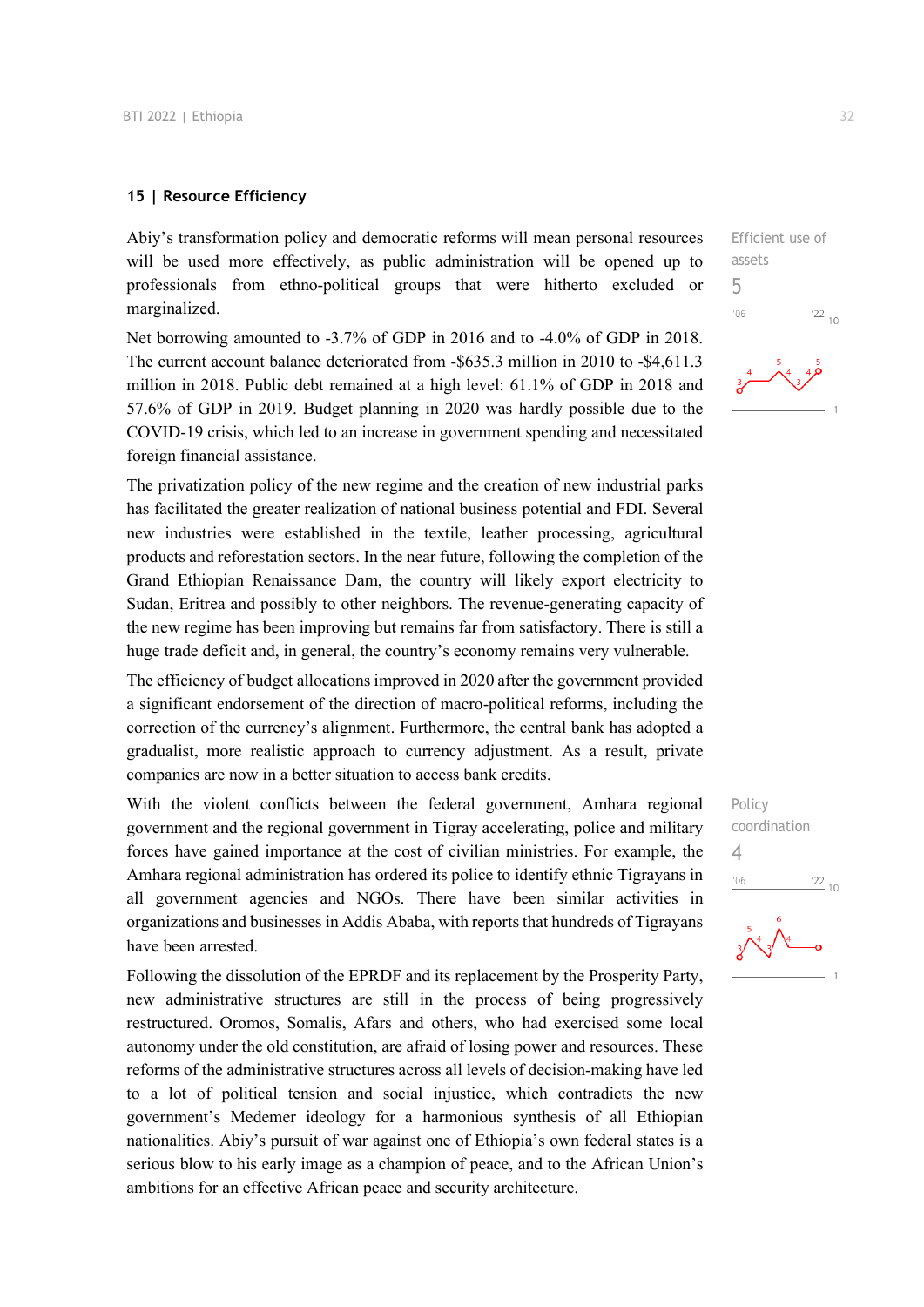The current government has arrested several people from different sections of public life, including public administration, the army and parastatals – mainly people of Tigray origin who are regarded as disloyal to the Prosperity Party. It is too early to determine whether corruption has been effectively prosecuted in general due to COVID-19, the postponement of the elections and the declaration of a new constitution. But one can confirm that tackling corruption in the army, public administration and political parties is one of the new government's political priorities. Already several prosecutions and trials of former officeholders have taken place. In autumn 2018, for example, the former director-general of METEC, a major general and several senior members of the armed forces (with a strong Tigrayan focus) were accused of a host of failures, mismanagement and crimes, including authorizing irregular procurements that lacked competitive tenders and were worth \$1.3 billion over six years. Once the sustained public unrest had hollowed out the EPRDF's authoritarian apparatus in 2018 and Abiy assumed office, Abiy's government implicitly admitted past electoral manipulation, amended the laws governing elections and political parties, and restructured the electoral body, the National Electoral Board of Ethiopia (NEBE).

#### **16 | Consensus-Building**

Ethiopia, under the EPRDF, stylized itself as a "developmental state" in Africa that featured a strong and dominant federal government. Today, citizens and businesspeople have more – though very limited – space for political participation. As soon as the government had opened the space for political participation by forging a democratic multiparty system in 2018, more than 100 "parties" applied for official registration, supported by civil society organizations.

This positive development was interrupted when the federal government declared its intention to dissolve the order of ethnic federalism. Now more or less all regional governments are afraid of losing regional autonomy under the more centralist nationstate constitution that Abiy obviously intends to create. When Tigray refused to become part of this new constitutional structure and announced that it would hold regional elections against the will of Addis Ababa, the hidden consensus on democracy collapsed with Abiy's "law and order operation" in autumn 2020. The Tigray leadership responded by withdrawing their troops into the hills and initiating a guerrilla war against the federal government.

It is still the objective of the federal government, supported by civil society organizations, to implement democratic constitutional reforms. The basic conviction that Ethiopia should develop as a democratic, multiethnic and multiparty state is not questioned, although nowadays the perception among the dominant political elites that Ethiopian's democracy should be directed by a strong elected leader in a hegemonic position seems to prevail. Abiy maintains that he supports federalism, but the political balance in Ethiopia, his own actions and rhetoric, and indeed his own autocratic tendencies are pushing him toward pan-Ethiopian centralism.

Anti-corruption policy  $\Delta$  $-06$  $\frac{22}{10}$ 



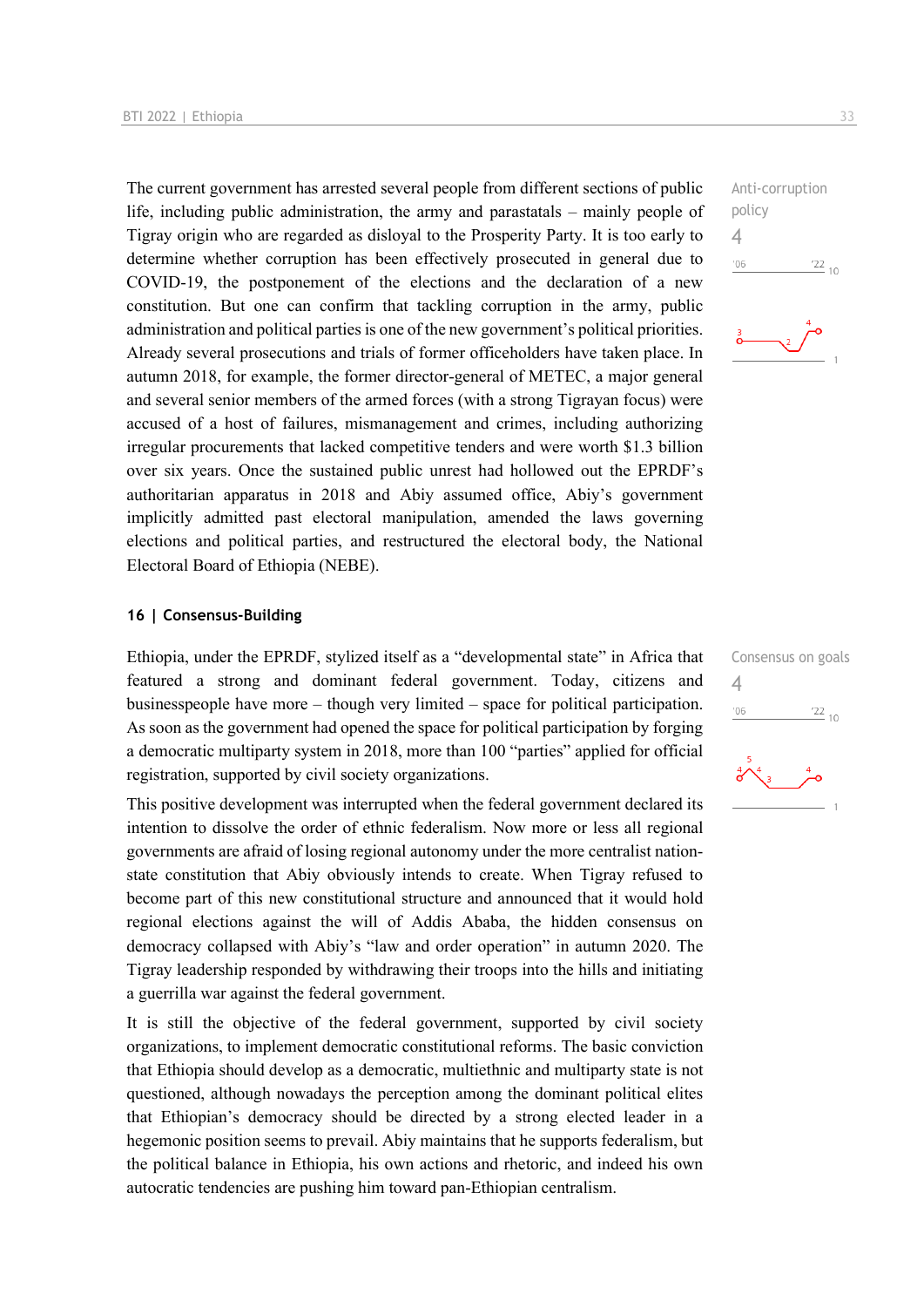The new reform programs of the federal government are intended to support a more spatially inclusive approach to development that leverages national programs to provide quality services to all areas. It will also support greater investment in secondary cities and transport corridors in order to improve access to markets for farmers and employment opportunities. The state will emphasize activities that boost productivity; increase private sector-led growth and job creation (especially for young people); promote gender inclusion (including tackling economic and social gaps between men and women), land administration and resilience; increase service delivery and improve service quality; and strengthen governance, citizen engagement and climate risk management. With the help of the World Bank Group and other donors, the government hopes to overcome Ethiopia's private sector challenges.

Access to land remains a critical constraint at all levels. In order for Ethiopia to sustain the rapid growth trajectory it has enjoyed over the past decade, it must make optimal use of all of its factors of production, particularly through continued reform of land markets and certification. As part of the focus on private sector-led growth, the government is seeking to support the emergence of a vibrant private sector. This latter focus area will entail deeper engagement by the International Finance Cooperation (IFC) and Multilateral Investment Guarantee Agency (MIGA). Within this context, the IFC intends to play a critical role in creating markets and crowding capital to support private sector growth. The World Bank could use all the facilities available (risk mitigation, local currency and blended finance) to potentially support transformational projects in agribusiness, manufacturing, services and infrastructure. The objective is to foster sustainable inclusive growth through job creation and economic transformation.

The Abiy government faces a host of opposition groups, which are demanding greater political participation, regional autonomy or economic resources, but one cannot categorize them all as anti-democratic. Most of these groups supported the new regime's announcement of a democratic multiparty system. However, there is one main exception to the rule: the rebellion of the Marxist TPLF.

After Abiy assumed power in April 2018, relations between him and the TPLF quickly soured, as he dismissed senior Tigrayans from federal institutions and blamed the TPLF for hiring proxies to carry out violence. In late 2019, he merged the ruling coalition, of which the TPLF was part, into a single political party, which Tigray leaders declined to join. The TPLF also ignored a federal arrest warrant for a former spy chief who sits on its politburo. Significant segments of the Ethiopian military stationed in Tigray are siding with the TPLF, meaning that the confrontation is likely to be fierce and prolonged. Reformers in the federal government are unable to overcome anti-democratic opposition groups and veto powers in other parts of the country. One reason may be the fact that the Abiy government has lacked legitimacy because it was not elected by the public in a national election, which was compounded by the postponement of elections to June 2021.

Anti-democratic actors 4 $'06$  $\frac{22}{10}$ 

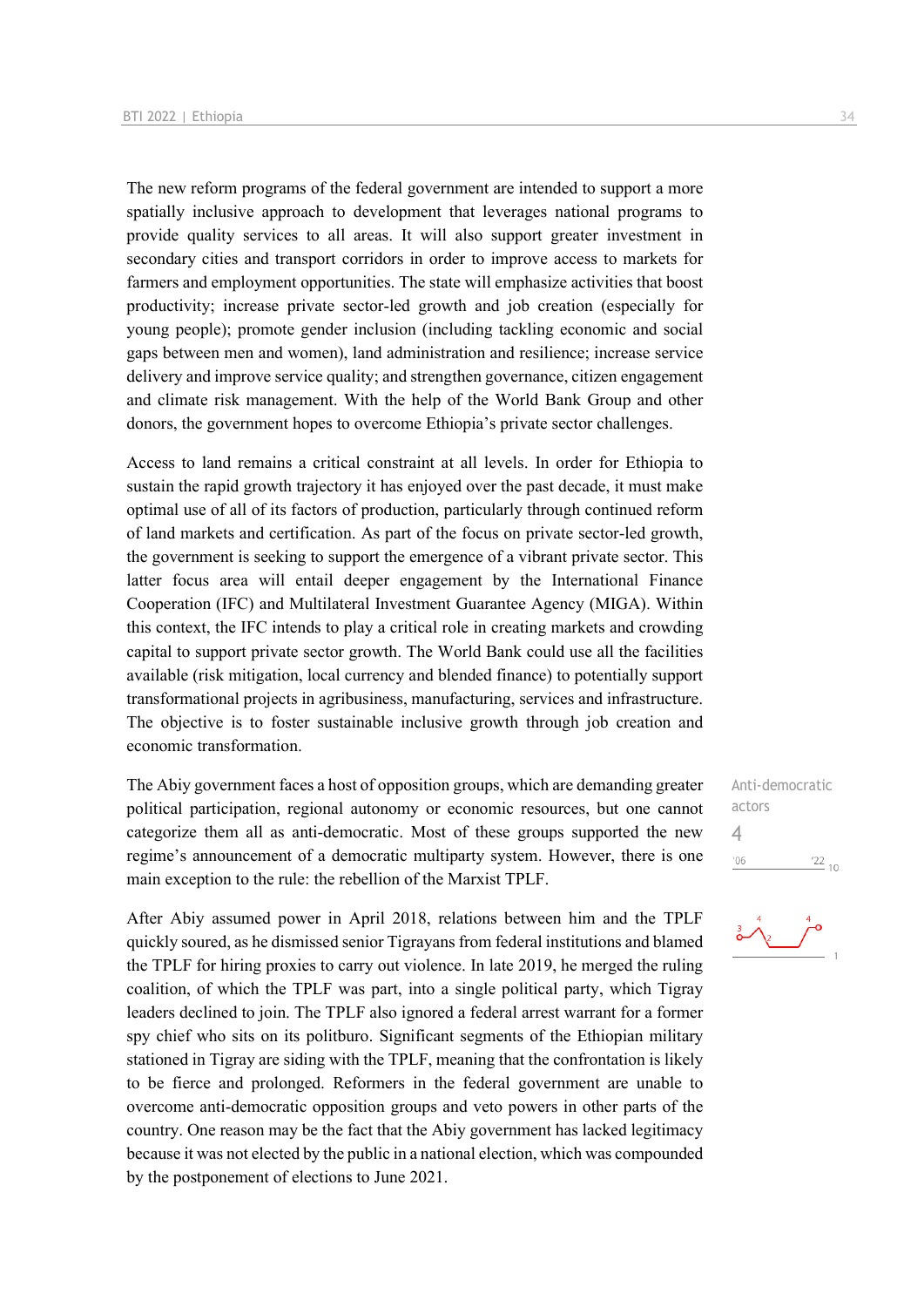The federal government tried to prevent cleavage-based conflicts from escalating in some parts of the country. Ahmed's newly adopted reforms lean toward individual and citizenship rights, while the previous ruling party coalition remained fixated on a group-rights agenda. This agenda has always privileged regional division over national unity. Promoting ethnic interests and ethnic politics had been the modus operandi of the old regime, which now presents a challenge for Abiy's government. It was unable to prevent the negative effects of past policies, notably the authoritarian political command structure, fast-growing economic inequality, entrenched corruption and thorough "ethnicization" of local politics. It proved to be powerless vis-à-vis strong nationalist movements in several regions. Divisions along ethnic lines are old and entrenched but flared up with a new intensity in the first half of 2018 when 1.4 million people were forced to flee ethnic conflict in the west of the country. These divisions continued to escalate in 2019 and 2020, with many people killed and with thousands displaced. In the Tigray region, there have been signs of unrest, with many Tigrayans expressing that they feel harassed. Many Tigrayans have lost their jobs, including soldiers and officers of the federal army. Meanwhile, the Sidama people, one of the largest groups in southern Ethiopia and who briefly had their own regional state in 1991–92, resuscitated their campaign for a region separate from other southern regions. After several delays, a referendum on autonomy was finally held on November 20, 2019. Some 98% voted in favor. The Sidama referendum enhanced the feeling of insecurity among non-Sidama (e.g., in the regional capital, Hawassa), and saw the start of a slow exodus of non-Sidama businesspeople and other middleclass groups. Another strong cleavage emerged between the Oromo (split into two main fractions) and the Amhara. The Amhara are also divided between the ruling Amhara Democratic Party (ADP) and a new formation, the National Movement of Amhara (NAMA). Both Amhara parties dislike the expansion of the capital at the cost of non-Oromo residents (in Legetafo town). The country's political leadership did not prevent cleavage-based social conflicts from escalating in many cases.

The full conflict has been ongoing in the Tigray region since late 2020.

The new political leadership had to lift its harsh grip on civil society demonstrators and gradually allow greater political participation. The government took into account and accommodated the demands and interests of civil society actors, as long as they did not resist Abiy's plan to open up the political system. In order to secure the support of these protest movements (spearheaded by students from Tigray and Oromia), which brought Abiy to power as the hopeful aspirant of the frustrated masses, Abiy's government changed its attitude toward civil society participation. It was a leap into the dark. In late 2018, the parliament adopted a liberal law, which gave civil society organizations more room for maneuver. This law represented a landmark, as up until then Ethiopian law had radically constrained and frustrated the work and political space of civil society groups. The new law explicitly provides all organizations with the right to engage in any lawful activity to accomplish their objectives. Not only domestic civil society organizations, but also foreign and

Cleavage / conflict management 3  $-06$  $\frac{22}{10}$ 



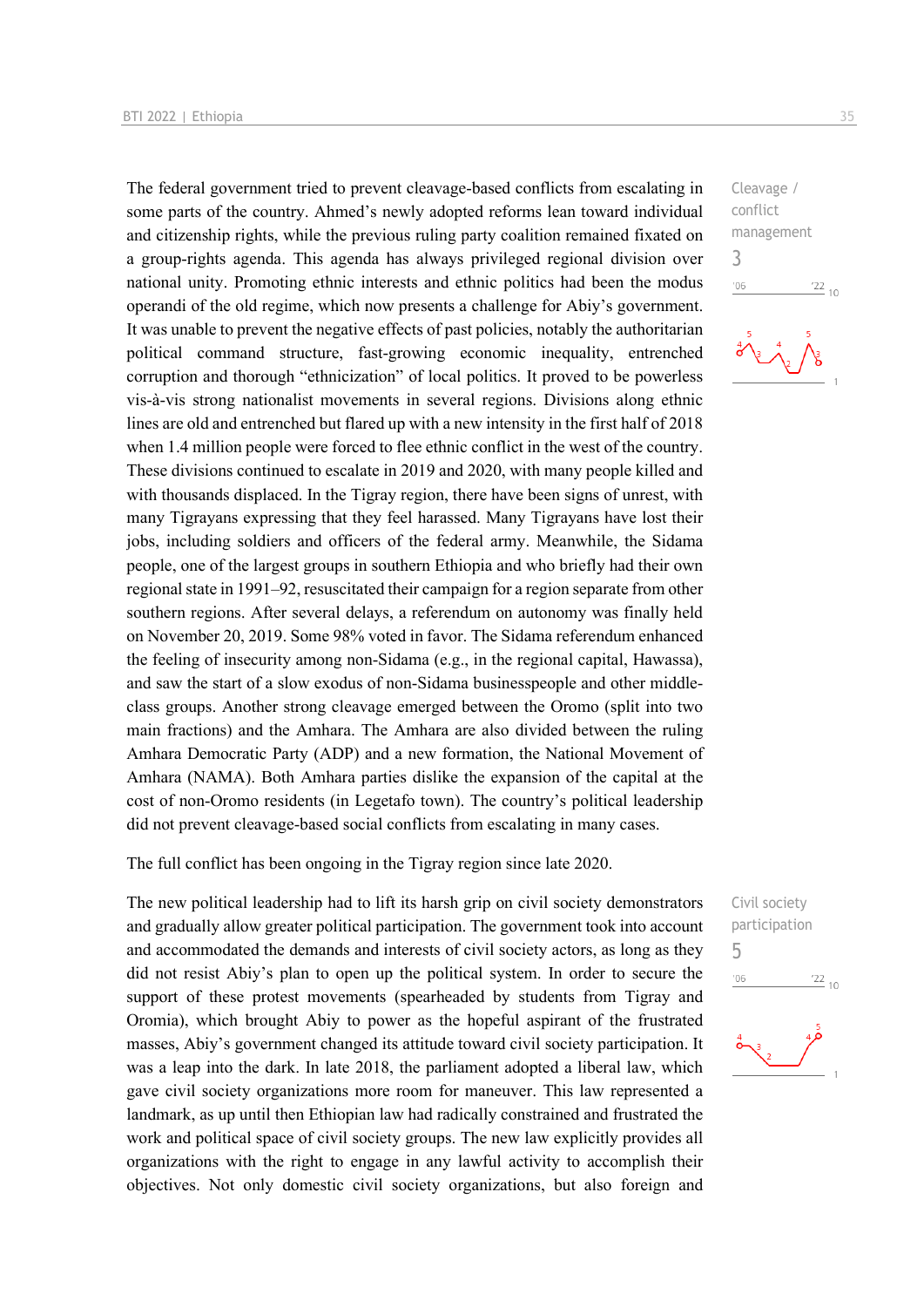foreign-funded organizations are no longer prohibited from engaging in advocacy, social and human rights work. After its enactment, there was a notable increase in the activities of rights groups. The National Intelligence and Security Service (NISS) was also reorganized.

Prime Minister Abiy Ahmed needs a popular legitimation of his position as a radical reformer. The elections currently scheduled for June 2021 will offer him an immediate chance to rebuild his reputation as a young reforming premier and winner of the Nobel Peace Prize, which was almost fatally damaged by his "operations to restore law and order" in Tigray, his refusal to accept mediation, growing fears of ethnic targeting, and major humanitarian concerns. It became clear, however, that true democratic elections cannot be executed without taking into account the fragmented interests of civil society organizations. But up to now no agreement on a minimum shared program across the political and civil spectrum has been reached.

The new political leadership recognized the need to deal with historical acts of injustice, but its reconciliation attempts have run into problems regarding the fair distribution of land and privileges. For example, the government allowed two previously forbidden political parties – Ginbot 7 and the Oromo Liberation Front – to return to the country as legally acknowledged political parties. The government allowed Berhanu Nega, the leader of Ginbot 7 and former mayor-elect of Addis Ababa, and an economics professor and part-time rebel, to return to Ethiopia and hold a mass rally in Addis Ababa stadium. Abiy has also allowed the Amhara militia and special forces to spearhead the move into western Tigray, an area historically under Amhara control but controversially given to Tigray under the 1995 constitution. Tigrayans as well as individuals who had held administrative office were killed in acts of revenge waged by locals. By fostering a renewal of injustice and suffering, these measures will only foment rather than reconcile tensions between the region's ethnic groups.

It's important to note that the TPLF regional government, which was dissolved by the federal government and replaced by local individuals, had been very popular among Tigrayans. In the illegal regional elections held in Tigray in September 2020, the TPLF gained 98% of the votes. When the shooting stops, Ethiopia's feuding political class should initiate a national dialogue aimed at bridging deep divisions within the country, particularly those regarding the country's disputed federal system.

## Reconciliation 4 $\frac{22}{10}$  $^{\prime}06$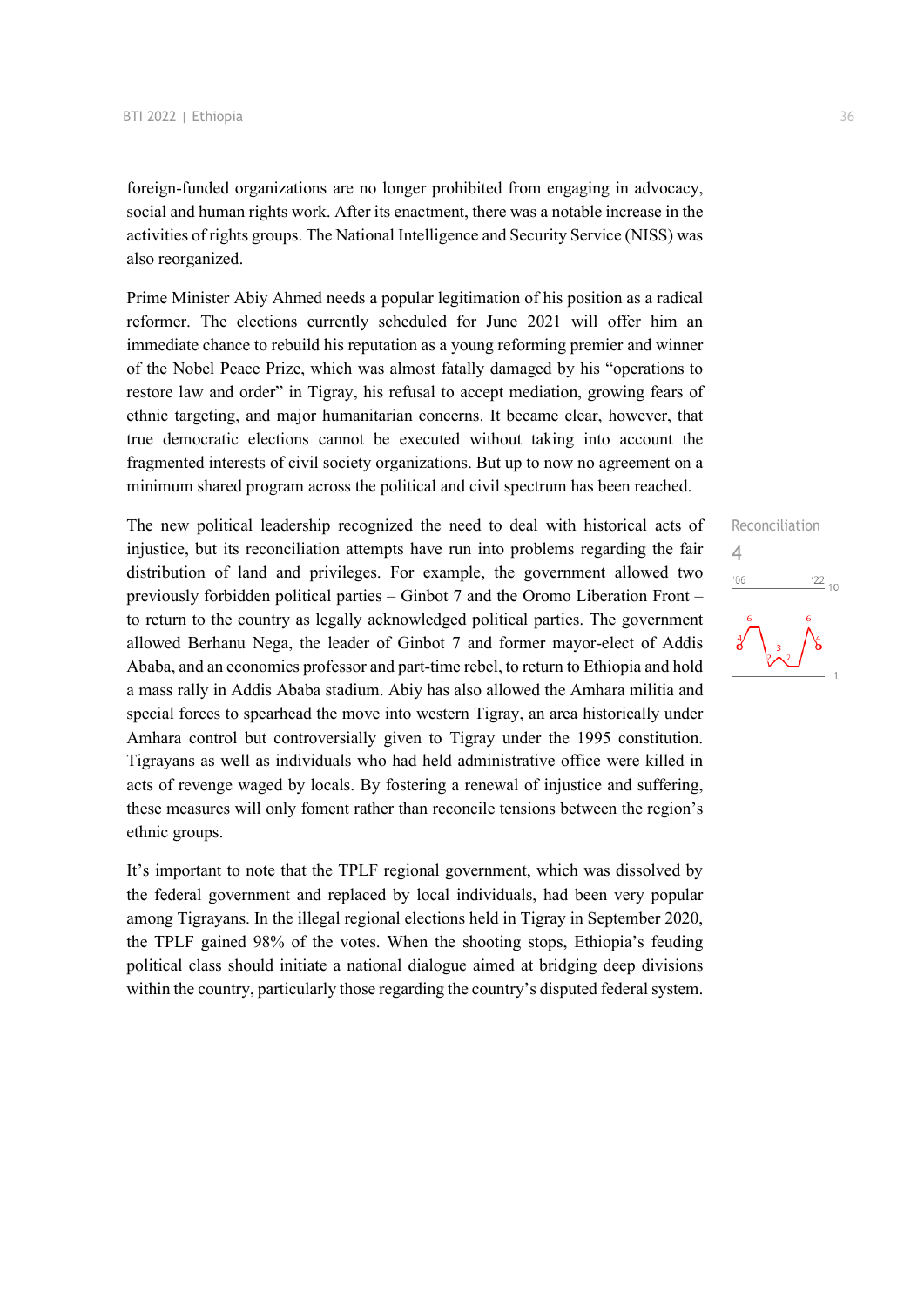#### **17 | International Cooperation**

The reformist federal governments enjoyed substantial financial and political assistance from various countries and international organizations (e.g., from the European Union and its member states, the United States, and several Arab countries). Especially the World Bank Group and the IMF helped by providing billions in U.S. dollars to stabilize the economy, balance the huge trade deficit and offer infrastructure credits, which are essential for implementing the Growth and Transformation Plan, and later the Homegrown Economic Reform Program (HERP). The latter program aims to make Ethiopia a lower middle-income country by 2030, based on manufacturing and a strong private sector. The government, supported by NGOs and international creditors, has achieved some progress in regard to the implementation of the HERP. Fertilizer imports increased, land under cultivation and irrigation usage increased, cluster farming expanded, and the use of modern machinery intensified. These positive reforms increased food security in several areas (although locusts destroyed the crop harvest in other areas). Progress in industrial production was also achieved, with a remarkable increase in sugar production and leather manufacturing. The IMF announced in 2019 that it would assist Ethiopia with credit facilities worth \$2.9 billion. Foreign direct investments were registered at \$2.5 billion. It has shocked all foreign donor countries that Abiy has been steadfast in rejecting widespread calls for negotiations since fighting broke out in Tigray on November 4, 2020, ignoring appeals from the United Nations, African Union and IGAD.

For most of its period in government, the Abiy cabinet acted as a credible and reliable partner, and in compliance with most existing international agreements, such as those with the African Union, IGAD, WHO, WTO and European Union. The new government continued with the policy of pursuing closer cooperation with the European Union, which had been inaugurated by Prime Minister Hailemariam. In June 2017, following his trip to Brussels, Hailemariam signed a joint declaration with the European Union, "Toward an EU-Ethiopian Strategic Engagement" on security matters, integration and economic cooperation. The European Union has emphasized its support for Ethiopia's reform process and committed an additional \$145 million to support job creation.

Abiy Ahmed's international policies toward reconciliation and the regulation of longstanding regional issues, such as the conflicts with Eritrea and Somalia, gained significant support in Africa and beyond, and the prime minister moved skillfully in a multipolar world. Abiy's efforts to break the 20-year deadlock and his consistent message of peace in the wider region earned him the Nobel Peace Prize.

However, good relations changed for the worse when Abiy sought to resolve the conflict with the TPLF by military force. As already reported, he showed no willingness to accept international peace mediation, arguing that the fight against the TPLF was an internal affair that would be of short duration.



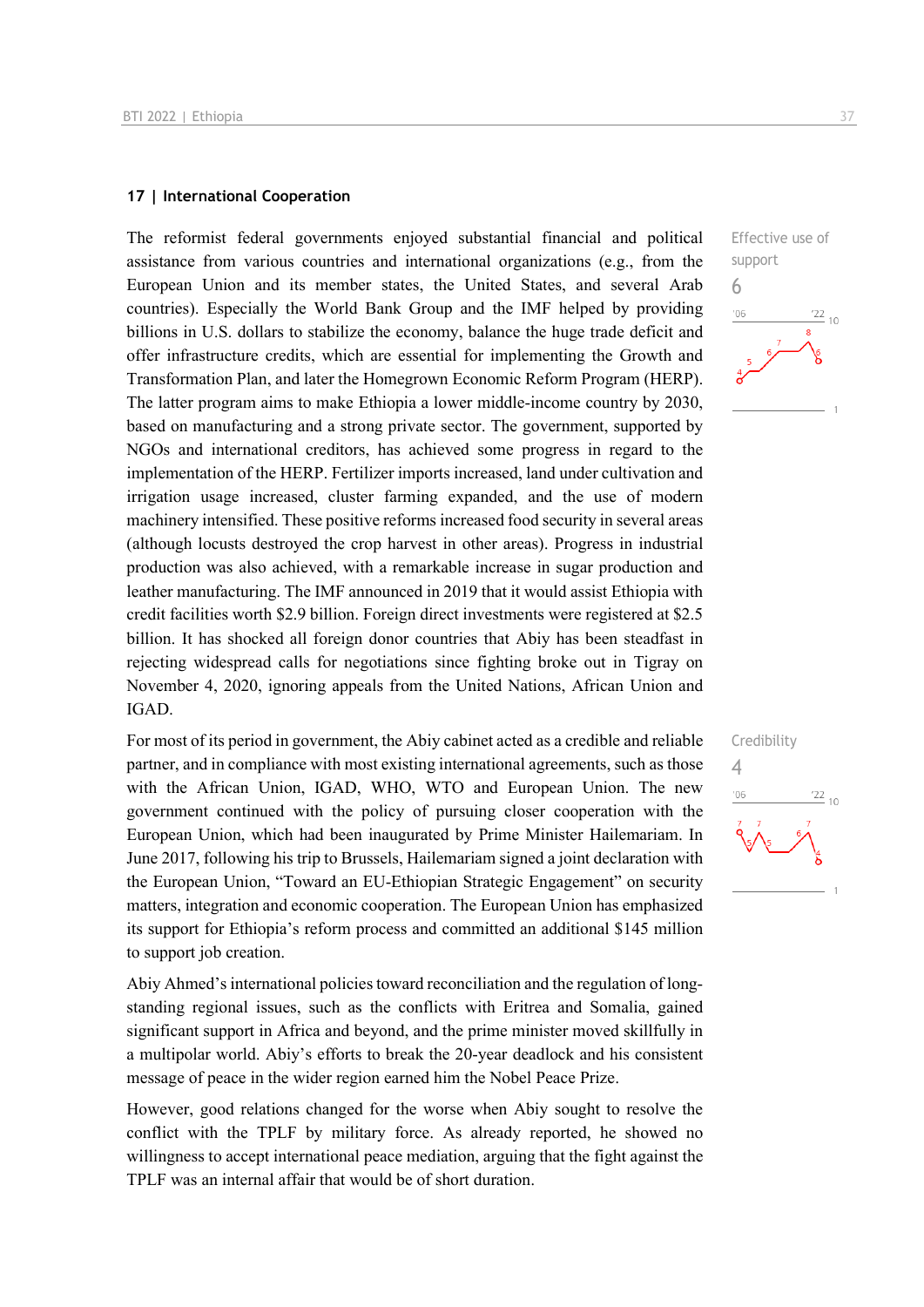Since 2020, the federal government has refused to allow any independent witnesses into the Tigray Region, which has fueled social media allegations that TPLF leaders are being killed out of hand. Transport has not been available as all transport vehicles were removed during the fighting. In response, the European Union has suspended  $€88$  million in budget support to Ethiopia until Tigray is opened up for humanitarian aid. Another burning issue of non-cooperation on the Ethiopian side is the vexing issue of the Grand Ethiopian Renaissance Dam on the Blue Nile. This escalated from a local to a regional issue, and finally to an international conflict between the three main countries involved: Ethiopia, Egypt and Sudan. The key issue was the filling schedule for the Grand Ethiopian Renaissance Dam reservoir. On October 5, 2020, Egypt, ever fearful of lower Nile water levels, said that negotiations with Ethiopia had reached a deadlock and called for "international mediation."

After Abiy Ahmed had been elected prime minister, he immediately started to improve diplomatic relations with Ethiopia's neighbors. His greatest achievement was the peace accord with Eritrea's President Isaias Afewerki in 2018. But his obstinate handling of the Tigray crisis undermined relations with Sudan and Egypt. Up to 100,000 peasants from Tigray have fled to Sudan in need of food and shelter. The Grand Ethiopian Renaissance Dam (GERD) project was envisaged as a means of strengthening regional cooperation, because it would deliver cheap electric power to Ethiopia's neighbors, particularly Sudan and Eritrea. Early in 2021, the Grand Ethiopian Renaissance Dam reservoir was nearly completely filled with water from the Blue Nile, which raised fears in Egypt that the country would lack water for its irrigation systems and urban housing in Cairo. But Abiy did not respond to Egypt's concerns in a constructive way. Now, Ethiopia's Tigray crisis offers Egypt a chance to exploit Ethiopia's complex politics and to improve its external negotiating position with respect to the dam. Egypt has made overtures to Somaliland and South Sudan, and improved relations with Sudan. This could help Cairo win support for its calls for a legally binding agreement on the use of the dam during periods of drought.

In summary, the military confrontation between Ethiopia's federal government and the TPLF in Tigray, which developed from a political power conflict, has caused a host of other ethnic tensions in Ethiopia concerning complicated land claims, and fatal border conflicts between Ethiopia and Sudan. The most alarming regional conflict remains the unresolved question of distributing Nile waters between Ethiopia and Egypt.

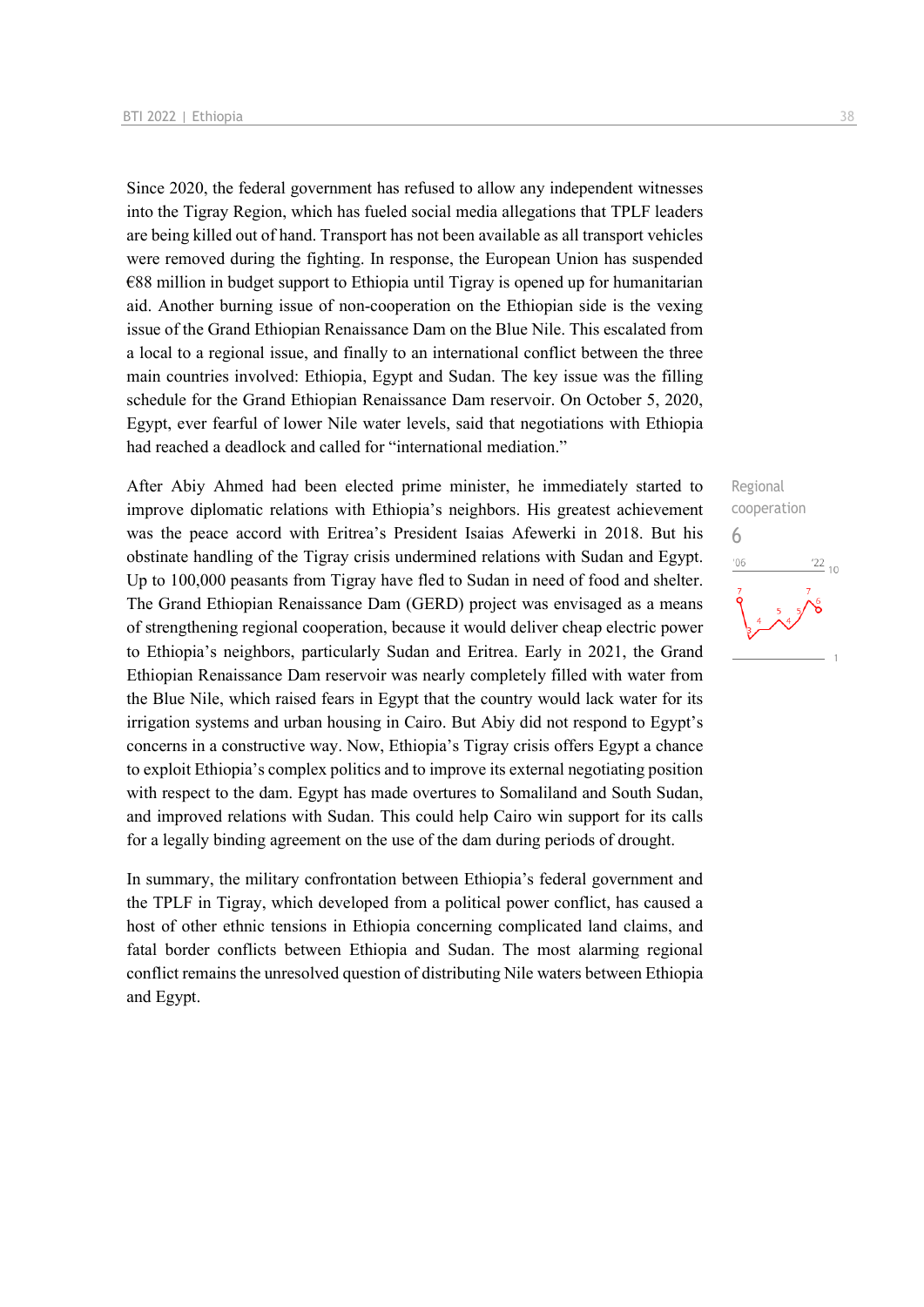## Strategic Outlook

Ethiopia faces 10 urgent challenges:

- 1. Ending the civil war. This will require a willingness to compromise among the political elites of the three dominant ethnic groups ("nationalities"). There will be no peace without power-sharing. The federal government must find a peaceful solution that involves consultation in order to end the violent conflict with the regional government of Tigray, which is at this point a low-intensity civil war. Continued development assistance from the European Union and individual EU member states, which amounts to hundreds of millions of euros annually, should be made conditional on national and regional peace talks with moderate representatives of the TPLF. TDF soldiers and officers should be offered the option of being integrated into the army.
- 2. Consistent constitutional reforms. Resolving the ongoing struggle between two essential state perceptions – ethno-national federalism versus national centralism – will require an inclusive national dialogue that brings all political parties and civil society organizations, inside and outside of the parliament, together.
- 3. Diversification of education and the creation of jobs. The young generation among them millions of BA students with no job perspectives – urgently need technical and professional training in order to increase their chances of participating in the modernization of agriculture and the industrialization of the country.
- 4. Family planning and population growth. The efforts of state and society to reduce the population growth rate should be given greater priority. Ethiopia should accelerate its position as Africa's pioneer in demographic issues. As long as Ethiopia's population size continues to exceed the number of people the economy can feed, escaping poverty and achieving sustainable development will not be tenable goals.
- 5. De-escalate the border conflict with Sudan. The international community (the IGAD, African Union and European Union) should call on the federal government to de-escalate tensions along the Ethiopia-Sudan border, which have risen sharply in the context of the war in Tigray. This will require friendly consultation with the Sudanese government. Addis Ababa should definitely accept the territorial rights of Sudan in regard to the al Fashqa enclave.
- 6. The Blue Nile water conflict with Egypt. At present, this is Ethiopia's most dangerous conflict with a neighboring state. Abiy's snub of the efforts made by the United Nations, European Union and African Union to mediate the Tigray region crisis has meant that Ethiopia will find it difficult to resist Egypt's call for a legally binding agreement for a minimum outflow of Nile water from the GERD. For Ethiopia, it is essential that a diplomatic compromise is found with Egypt, Sudan, South Sudan and Kenya, all adjoining